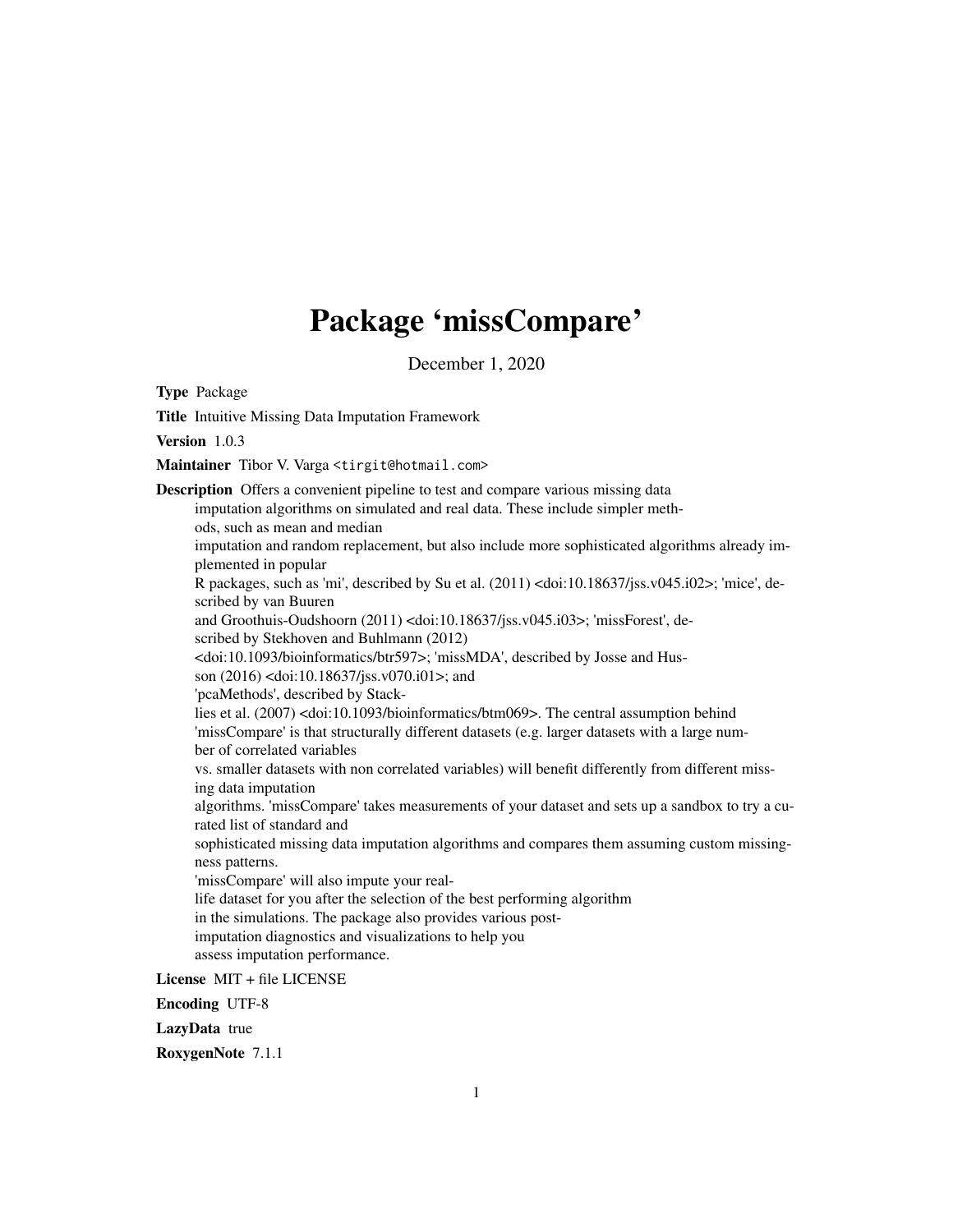## BugReports <https://github.com/Tirgit/missCompare/issues>

**Depends** R  $(>= 3.5.0)$ 

## biocViews

Imports Amelia, data.table, dplyr, ggdendro, ggplot2, Hmisc, ltm, magrittr, MASS, Matrix, mi, mice, missForest, missMDA, pcaMethods, plyr, rlang, stats, utils, tidyr, VIM

Suggests testthat, knitr, rmarkdown, devtools

#### VignetteBuilder knitr

#### NeedsCompilation no

Author Tibor V. Varga [aut, cre] (<https://orcid.org/0000-0002-2383-699X>), David Westergaard [aut] (<https://orcid.org/0000-0003-0128-8432>)

Repository CRAN

Date/Publication 2020-12-01 08:50:03 UTC

## R topics documented:

| 3              |
|----------------|
| $\overline{4}$ |
| 6              |
| $\overline{7}$ |
| 9              |
| 11             |
| 13             |
| 14             |
| 15             |
| 17             |
| 17             |
| 19             |
| 20             |
| 22             |
| 23             |
| 25             |
| 27             |
| 28             |
| 30             |
| 32             |
| 33             |
| 35             |
| 37             |
| 38             |
| 40             |
| 42             |
| 43             |
| 45             |
| 47             |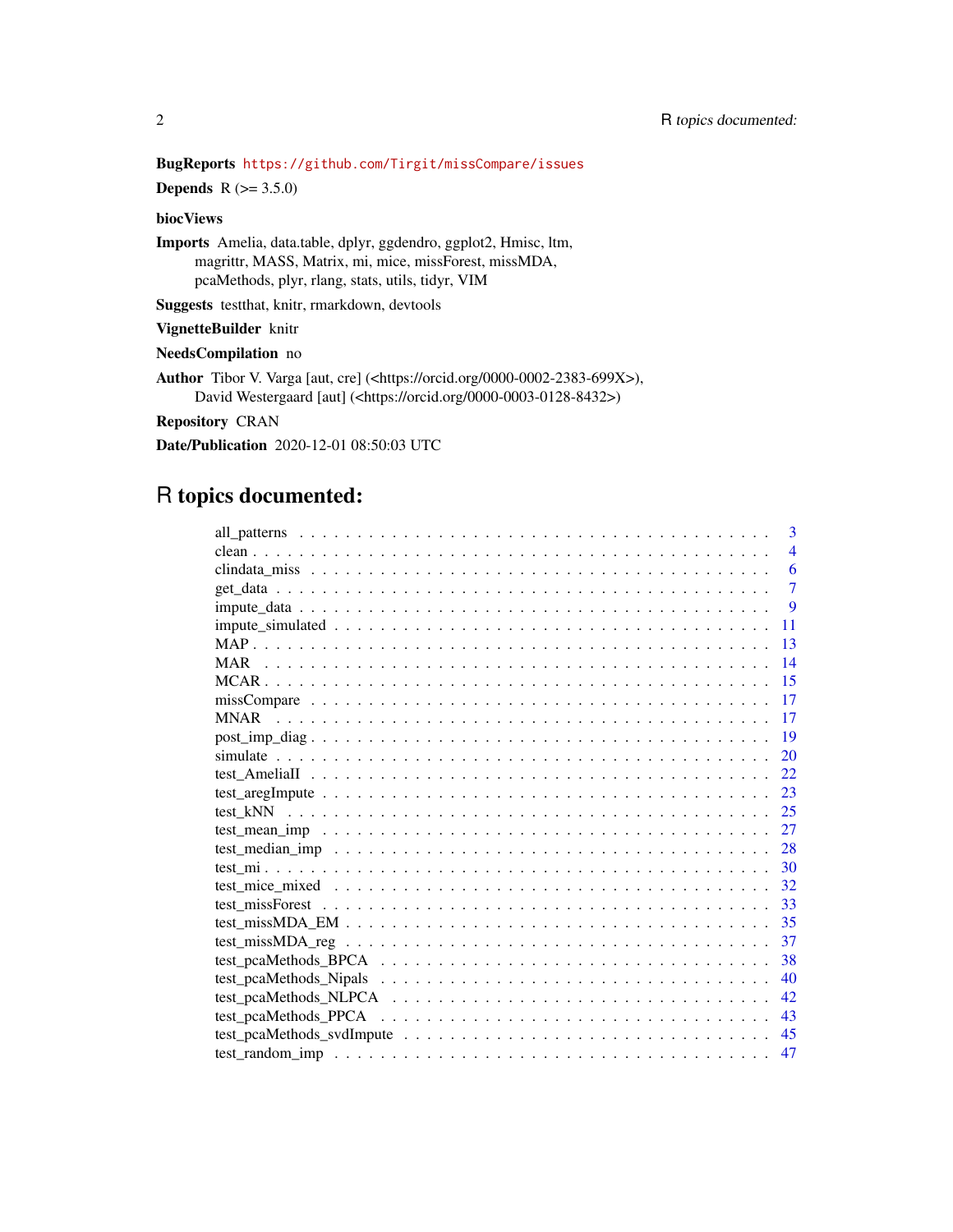#### <span id="page-2-0"></span>**Index a** set of the contract of the contract of the contract of the contract of the contract of the contract of the contract of the contract of the contract of the contract of the contract of the contract of the contrac

<span id="page-2-1"></span>

#### Description

[all\\_patterns](#page-2-1) spikes in missingness using MCAR, MAR, MNAR (default) and MAP (optional) patterns

#### Usage

```
all_patterns(
  X_hat,
  MD_pattern,
  NA_fraction,
  min_PDM = 10,
  assumed_pattern = NA
\lambda
```
#### Arguments

| X_hat           | Simulated matrix with no missingness (Simulated_matrix output from the simulate<br>function)                                                                                                                                                                                                                                                                                                                                                                                             |
|-----------------|------------------------------------------------------------------------------------------------------------------------------------------------------------------------------------------------------------------------------------------------------------------------------------------------------------------------------------------------------------------------------------------------------------------------------------------------------------------------------------------|
| MD_pattern      | Missing data pattern in the original dataset (MD_Pattern output from the get_data<br>function)                                                                                                                                                                                                                                                                                                                                                                                           |
| NA_fraction     | Fraction of missingness in the original dataset (Fraction_missingness output<br>from the get_data function)                                                                                                                                                                                                                                                                                                                                                                              |
| min_PDM         | All patterns with number of observations less than this number will be removed<br>from the missing data generation. This argument is necessary to be carefully set,<br>as the function will fail or generate erroneous missing data patterns with very<br>complicated missing data patterns. The default is 10, but for large datasets this<br>number needs to be set higher to avoid errors. Please select a value based on the<br>min_PDM_thresholds output from the get_data function |
| assumed_pattern |                                                                                                                                                                                                                                                                                                                                                                                                                                                                                          |
|                 | Vector of missingness types (must be same length as missingness fraction per<br>variable). If this input is specified, the function will spike in missing datapoints<br>in a MAP pattern as well.                                                                                                                                                                                                                                                                                        |

#### Details

This function uses the generated simulated matrix and generates missing datapoints in MCAR, MAR and MNAR patterns. Optionally, in case the user defines an assumed pattern, the [all\\_patterns](#page-2-1) function will also generate a MAP missingness pattern. It is suggested that the user carefully examines the missing data fractions, excludes variables with high missingness using the [clean](#page-3-1) function. For more information on the functions that spike in missing data in MCAR, MAR, MNAR and MAP patterns, please see the functions [MCAR](#page-14-1), [MAR](#page-13-1), [MNAR](#page-16-1) and [MAP](#page-12-1).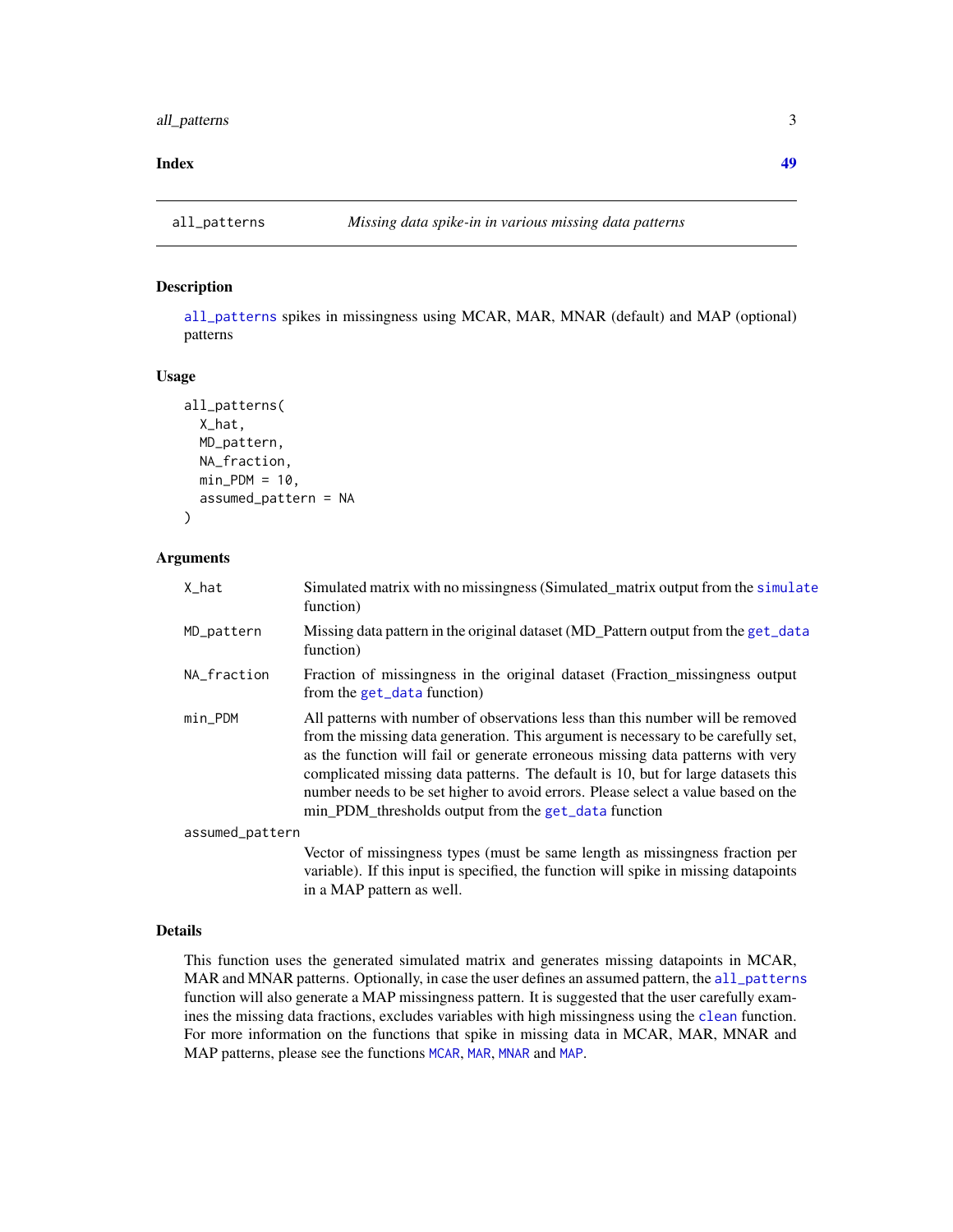## <span id="page-3-0"></span>Value

| MCAR_matrix | Matrix with MCAR pre-defined missingness pattern (default output) |
|-------------|-------------------------------------------------------------------|
| MAR matrix  | Matrix with MAR pre-defined missingness pattern (default output)  |
| MNAR matrix | Matrix with MNAR pre-defined missingness pattern (default output) |
| MAP matrix  | Matrix with MAP pre-defined missingness pattern (optional output) |

## Examples

```
cleaned <- clean(clindata_miss, missingness_coding = -9)
metadata <- get_data(cleaned)
simulated <- simulate(rownum = metadata$Rows, colnum = metadata$Columns,
cormat = metadata$Corr_matrix)
miss_list <- all_patterns(simulated$Simulated_matrix,
                    MD_pattern = metadata$MD_Pattern,
                    NA_fraction = metadata$Fraction_missingness,
                    min\_PDM = 20miss_list <- all_patterns(simulated$Simulated_matrix,
                    MD_pattern = metadata$MD_Pattern,
                    NA_fraction = metadata$Fraction_missingness,
                    min_PDM = 10,
                    assumed_pattern = c('MAR', 'MCAR', 'MCAR', 'MAR',
                                        'MNAR', 'MCAR', 'MAR', 'MCAR',
                                        'MCAR', 'MAR', 'MNAR'))
```
<span id="page-3-1"></span>clean *Dataframe cleaning for missing data handling*

## Description

[clean](#page-3-1) helps in the conversion of missing values, variable types and removes rows and columns above pre-specified missingness

#### Usage

```
clean(
  X,
  var_remove = NULL,
  var_removal_threshold = 0.5,
  ind_removal_threshold = 1,
  missingness_coding = NA
)
```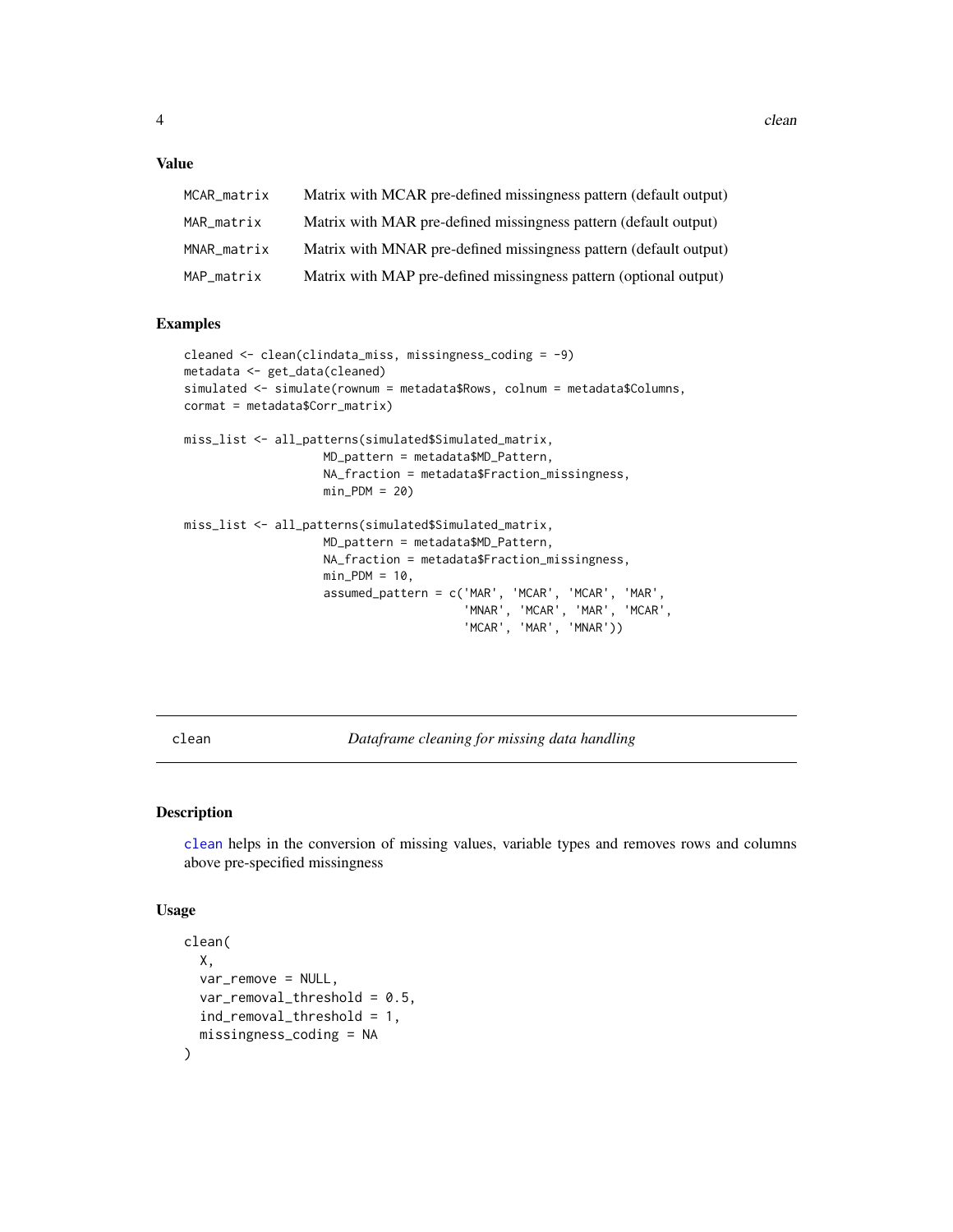#### clean 5

#### Arguments

| Original data frame with samples in rows and variables as columns                                                                                                                                                          |
|----------------------------------------------------------------------------------------------------------------------------------------------------------------------------------------------------------------------------|
| Variables to remove (e.g. ID). Define by character vector, e.g. c('ID', 'charac-<br>ter_variable')                                                                                                                         |
| var_removal_threshold                                                                                                                                                                                                      |
| Variable removal threshold with default 0.5 (range between 0 and 1). Variables<br>(columns) above this missingness fraction will be removed during the cleaning<br>process                                                 |
| ind_removal_threshold                                                                                                                                                                                                      |
| Individual removal threshold with default 1 (range between 0 and 1). Individu-<br>als (rows) above this missingness fraction will be removed during the cleaning<br>process                                                |
| missingness_coding                                                                                                                                                                                                         |
| Non NA coding in original dataframe that should be changed to NA (e.g. -9).<br>Can take a single value (define by: missingness_coding $= -9$ ) or multiple values<br>(define by: missingness_coding = $c(-9, -99, -999)$ ) |
|                                                                                                                                                                                                                            |

## Details

For better imputation performance, a clean, filtered dataframe is needed. Variables and samples with very high missingness fractions will negatively impact most missing data imputation algorithms. This function cleans the original dataframe by removing rows (samples) and columns (variables) above pre-specified missingness thresholds. The function will also convert any prespecified, strangely coded missing data to NAs. Note that all factor variables will be converted or coerced to numeric variables.

## Value

Clean dataset with NAs as missing values and rows/columns above the pre-specified missingness thresholds removed

## Examples

```
# basic settings
cleaned <- clean(clindata_miss, missingness_coding = -9)
# setting very conservative removal thresholds
cleaned <- clean(clindata_miss,
                 var_removal_threshold = 0.10,
                 ind_removal_threshold = 0.9,
                 missingness\_coding = -9)
```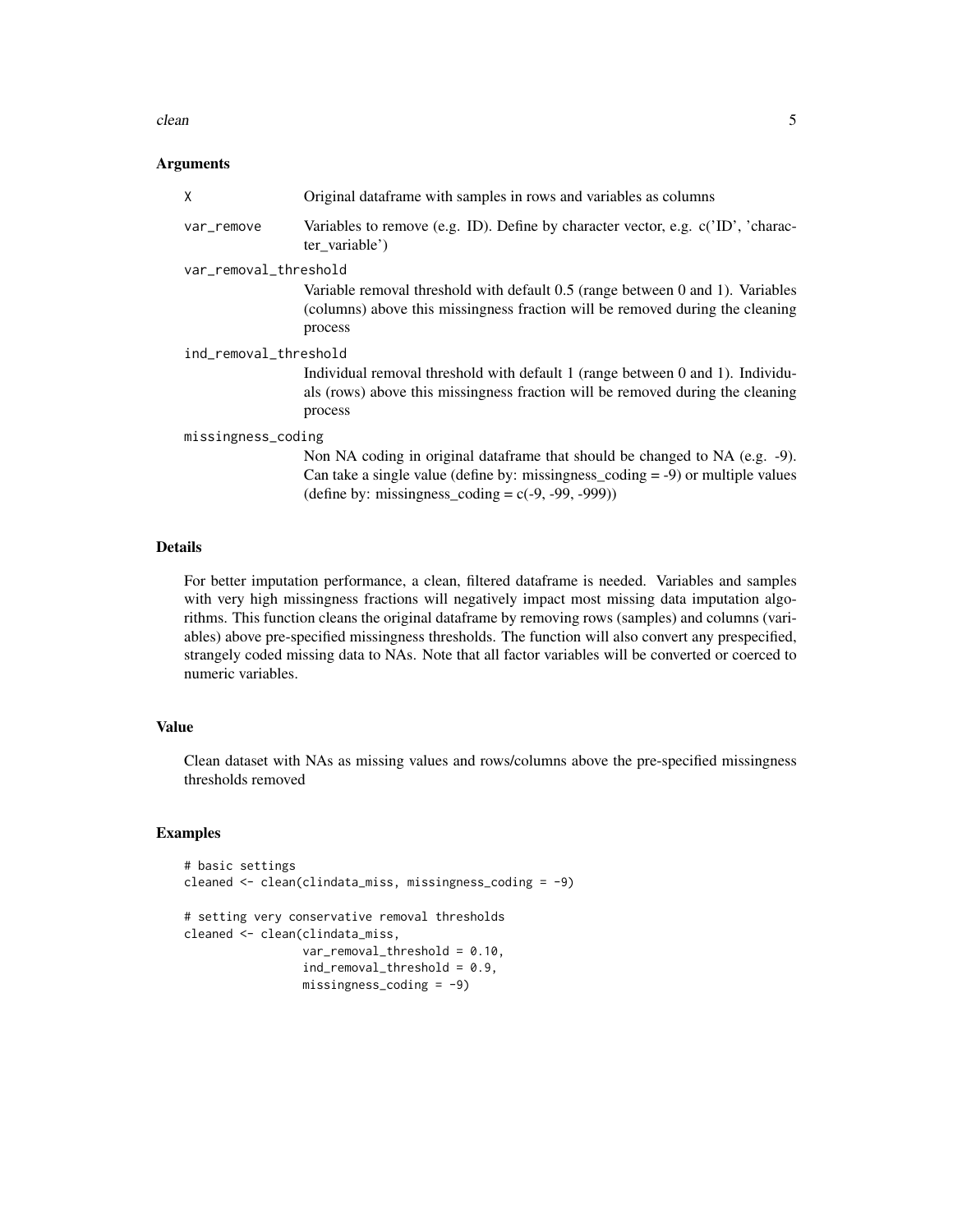<span id="page-5-1"></span><span id="page-5-0"></span>

#### Description

[clindata\\_miss](#page-5-1) is a custom made dataframe that resembles a real-life clinical dataset. The correlations between variables, the data means, SDs and ranges are realistic, but the dataset is constructed by simulations and manual data input. The dataset contains missing values (approximately 10% missing overall), and values are missing in a realistic pattern.

#### Usage

clindata\_miss

#### Format

A data frame with 2500 rows and 12 variables:

- age numeric, age, in years, 2.88% missing in general, age is not likely have lots of missing data in a realistic dataset, therefore only a few values are missing here randomly, e.g. due to mistakes in data input
- sex factor, male=1 and female=2, 2.88% missing similar to age, sex information is also not likely have missing data in a realistic dataset, no values are missing here
- waist numeric, waist circumference, in cm, 4.12% missing anthropometric data is easy to collect, therefore only a small fraction is missing here, often missing together with BMI, the other anthropometric variable
- BMI numeric, body mass index, in kg/m2, 4.16% missing anthropometric data is easy to collect, therefore only a small fraction is missing here, often missing together with waist, the other anthropometric variable
- SBP numeric, systolic blood pressure, in mmHg, 8.84% missing in a realistic fashion, SBP is almost always missing together with DBP
- DBP numeric, diastolic blood pressure, in mmHg, 8.84% missing in a realistic fashion, DBP is almost always missing together with SBP
- FG numeric, blood fasting glucose concentration, in mmol/dl, 5.84% missing often missing together with other clinical variables
- PPG numeric, blood postprandial glucose concentration, in mmol/dl, 53.2% missing in this simulated dataset, only less than half of the participants had postprandial glucose measurements
- TC numeric, blood total cholesterol concentration, in mmol/dl, 7.2% missing often missing together with other lipids, TG and HDL-C
- TG numeric, blood triglycerides concentration, in mmol/dl, 7.48% missing often missing together with other lipids, TC and HDL-C, due to the sensitivity of a hypothetical machine, values below 0.6 are set to -9, upon conversion from -9s to NAs, the missingness fraction is 10.6%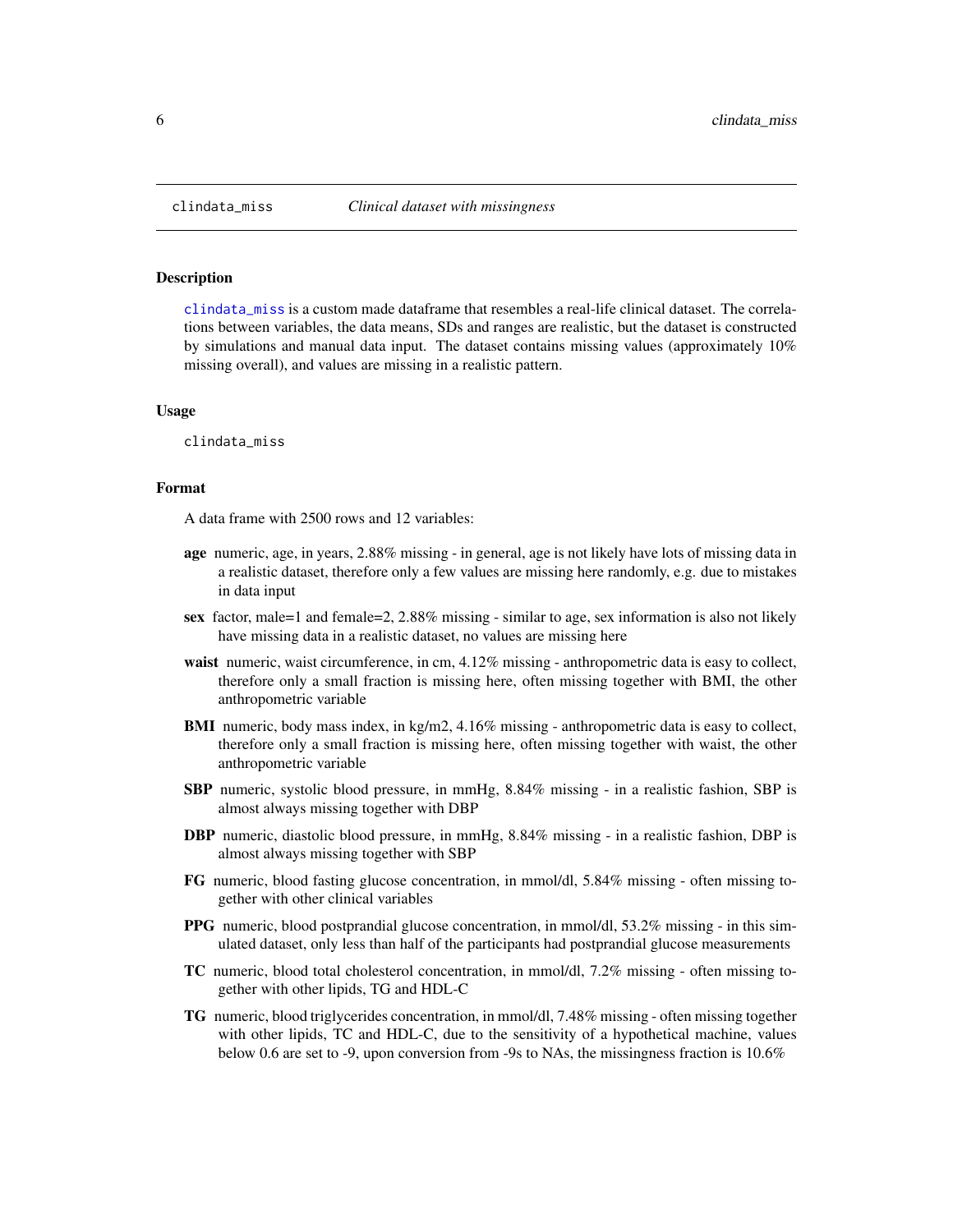- <span id="page-6-0"></span>HDL numeric, blood high density lipoprotein cholesterol concentration, in mmol/dl, 10.76% missing - often missing together with other lipids, TG and TC, due to the sensitivity of a hypothetical machine, values below 0.05 are set to -9, upon conversion from -9s to NAs, the missingness fraction is 13.72%
- education factor, primary school=1, secondary school=2, bsc degree=3, msc degree=4, phd degree=5, 7.16% missing - self reported education missing in a not random fashion, those with lower education are less likely to report their education status

## Source

The dataset is simulated and undergone manual configuration.

<span id="page-6-1"></span>get\_data *Extraction of metadata from dataframes*

#### Description

[get\\_data](#page-6-1) extracts descriptive metadata from the dataframe including information on missing data

#### Usage

```
get_data(X, matrixplot_sort = TRUE, plot_transform = TRUE)
```
#### Arguments

| $\times$        | Original data frame with samples in rows and variables as columns. Can also use<br>the resulting object from the clean function                                                                          |
|-----------------|----------------------------------------------------------------------------------------------------------------------------------------------------------------------------------------------------------|
| matrixplot_sort |                                                                                                                                                                                                          |
|                 | Boolean with default TRUE. If TRUE, the matrix plot will be sorted by missing/non-<br>missing status. If FALSE, the original order of rows will be retained                                              |
|                 | plot_transform Boolean with default TRUE. If TRUE, the matrix plot will plot all variables<br>scaled (mean = $0$ , SD = 1). If FALSE, the matrix plot will show the variables on<br>their original scale |

#### Details

This function uses the original dataframe and extracts descriptive metadata including dimensions, missingness fractions overall and by variable, number of missing values overall and by variable, missing data patterns, missing data correlations and missing data visualizations

|         | Complete_cases Number of complete cases (samples with no missing data in any columns) |
|---------|---------------------------------------------------------------------------------------|
| Rows    | Total number of rows (samples) in the dataframe                                       |
| Columns | Total number of columns (variables) in the dataframe                                  |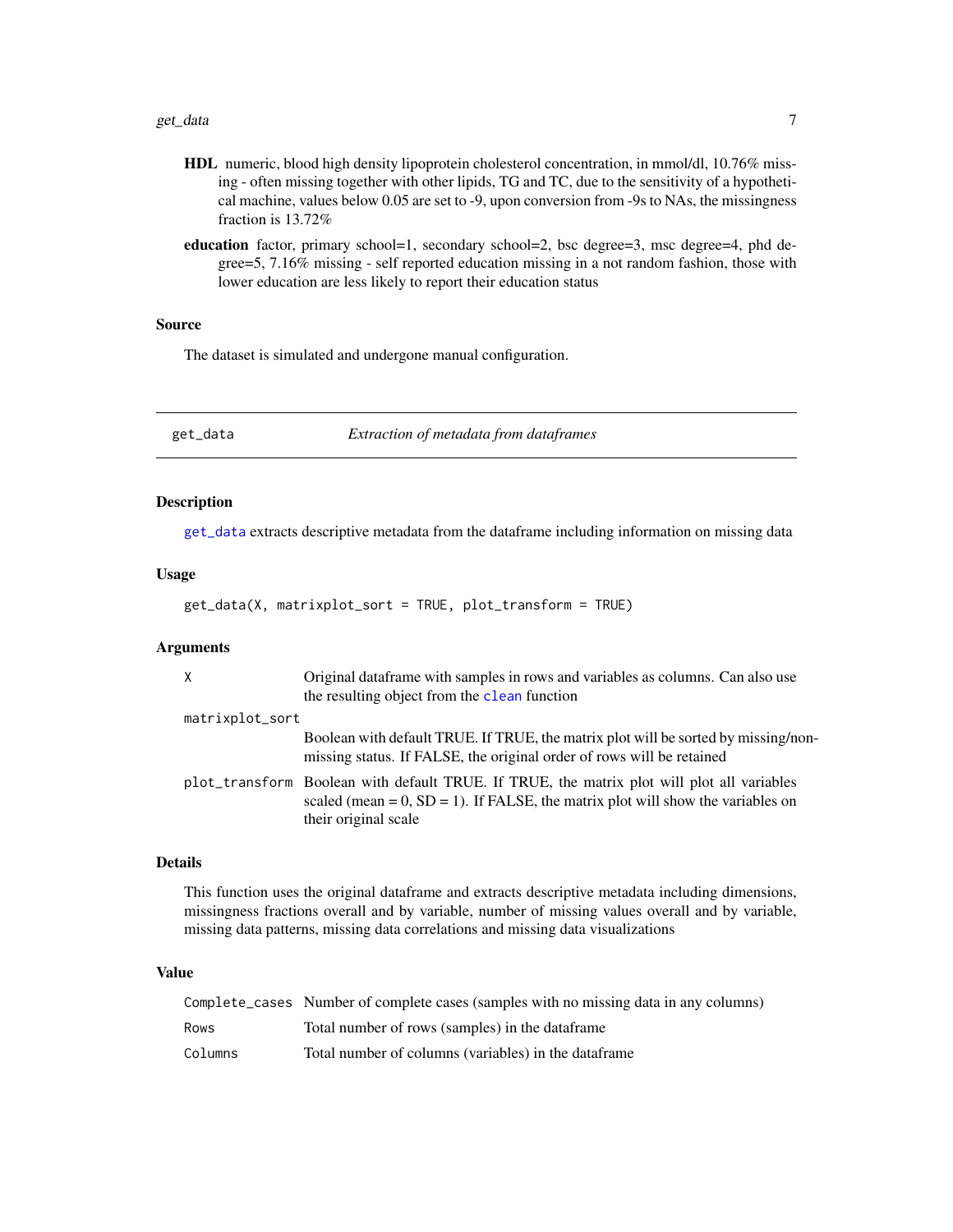<span id="page-7-0"></span>

| Corr_matrix          | Correlation matrix of all variables. The correlation matrix contains Pearson<br>correlation coefficients based on pairwise correlations between variable pairs                                                                                                                                                                                                                                                                                                                                                                                          |  |
|----------------------|---------------------------------------------------------------------------------------------------------------------------------------------------------------------------------------------------------------------------------------------------------------------------------------------------------------------------------------------------------------------------------------------------------------------------------------------------------------------------------------------------------------------------------------------------------|--|
| Fraction_missingness |                                                                                                                                                                                                                                                                                                                                                                                                                                                                                                                                                         |  |
|                      | Total fraction of missingness expressed as a number between 0 and 1, where 1<br>means 100% of data is missing and 0 means there are no missing values                                                                                                                                                                                                                                                                                                                                                                                                   |  |
|                      | Fraction_missingness_per_variable                                                                                                                                                                                                                                                                                                                                                                                                                                                                                                                       |  |
|                      | Fraction of missingness per variable. A (named) numeric vector of length the<br>number of columns. Each variable missingness values are expressed as numbers<br>between 0 and 1, where 1 means 100% of data is missing and 0 means there are<br>no missing values                                                                                                                                                                                                                                                                                       |  |
| Total_NA             | Total number of missing values in the dataframe                                                                                                                                                                                                                                                                                                                                                                                                                                                                                                         |  |
| NA_per_variable      |                                                                                                                                                                                                                                                                                                                                                                                                                                                                                                                                                         |  |
|                      | Number of missing values per variables in the dataframe. A (named) numeric<br>vector of length the number of columns                                                                                                                                                                                                                                                                                                                                                                                                                                    |  |
| MD_Pattern           | Missing data pattern calculated using mice::md_pattern (see md.pattern in the<br>mice package)                                                                                                                                                                                                                                                                                                                                                                                                                                                          |  |
| NA_Correlations      |                                                                                                                                                                                                                                                                                                                                                                                                                                                                                                                                                         |  |
|                      | Correlation matrix of variables vs. variables converted to boolean based on miss-<br>ingness status (yes/no). Point-biserial correlation coefficients based on variable<br>pairs is obtained using complete observations in the respective variable pairs.<br>Higher correlation coefficients can indicate MAR missingness pattern                                                                                                                                                                                                                      |  |
| NA_Correlation_plot  |                                                                                                                                                                                                                                                                                                                                                                                                                                                                                                                                                         |  |
|                      | Plot based on NA_Correlations                                                                                                                                                                                                                                                                                                                                                                                                                                                                                                                           |  |
| min_PDM_thresholds   |                                                                                                                                                                                                                                                                                                                                                                                                                                                                                                                                                         |  |
|                      | Small dataframe offering clues on how to set min_PDM thresholds in the next<br>steps of the pipeline. The first column represents min_PDM thresholds, while<br>the second column represents percentages that would be retained by setting<br>min_PDM to the respective values. These values are the percentages of the<br>total rows with any number of missing data (excluding complete observations),<br>so a value of e.g. 80% would mean that 80% of rows with missing data with the<br>most common patterns are represented in the simulation step |  |
| Vars_above_half      |                                                                                                                                                                                                                                                                                                                                                                                                                                                                                                                                                         |  |
|                      | Character vector of variables names with missingness higher than 50%                                                                                                                                                                                                                                                                                                                                                                                                                                                                                    |  |
| Matrix_plot          | Matrix plot where missing values are colored gray and available values are col-<br>ored based on value range                                                                                                                                                                                                                                                                                                                                                                                                                                            |  |
| Cluster_plot         | Cluster plot of co-missingness. Variables demonstrating shared missingness pat-<br>terns will branch at closer to the bottom of the plot, while no patterns will be<br>represented by branches high in the plot                                                                                                                                                                                                                                                                                                                                         |  |

```
cleaned <- clean(clindata_miss, missingness_coding = -9)
metadata <- get_data(cleaned)
metadata <- get_data(cleaned, matrixplot_sort = FALSE)
```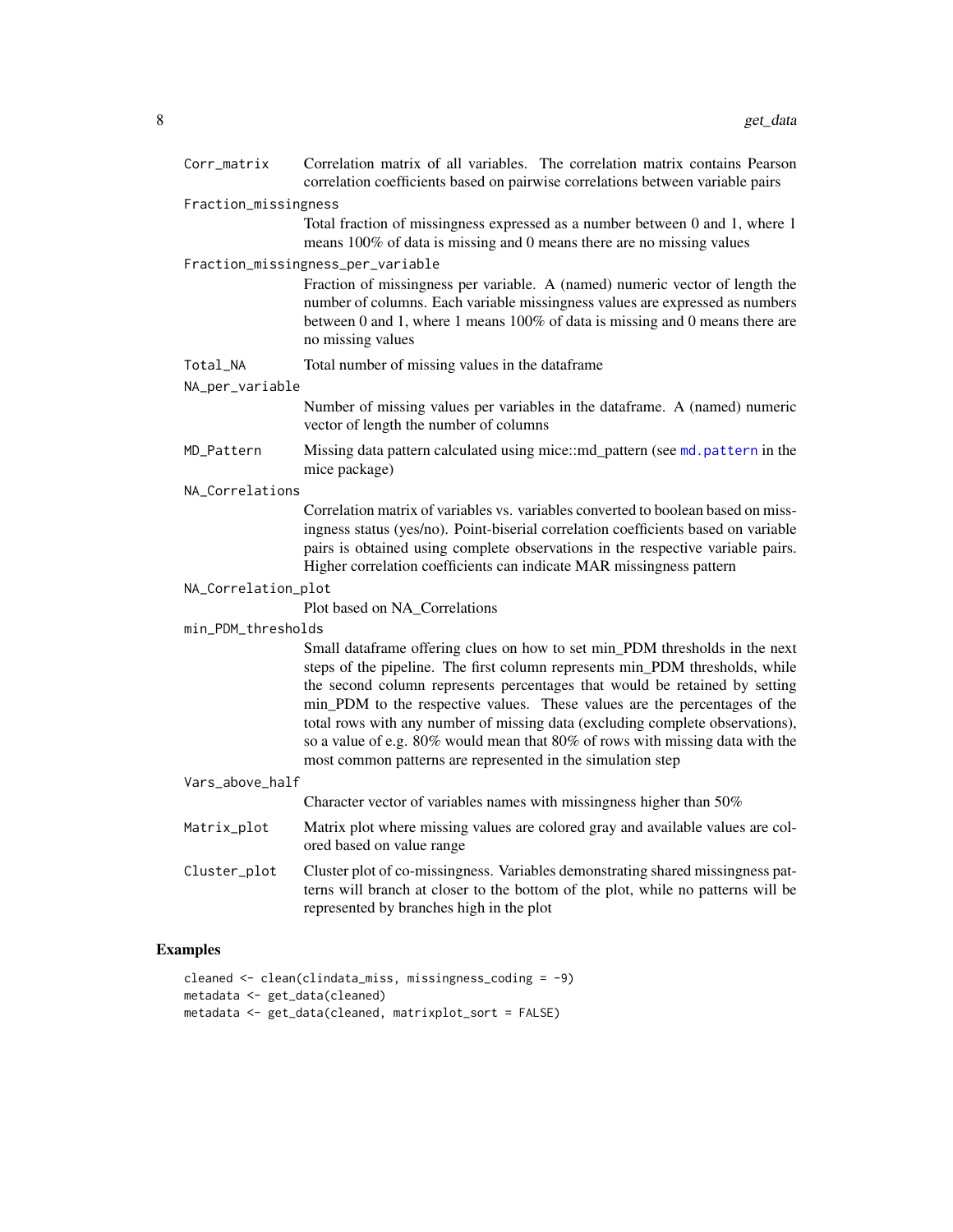<span id="page-8-1"></span><span id="page-8-0"></span>

## Description

[impute\\_data](#page-8-1) imputes a dataframe with missing values with selected algorithm(s)

## Usage

 $impute_data(X, scale = TRUE, n.iter = 10, sel_method = c(1:16))$ 

## Arguments

| X          |                                                                                                                                                                | Dataframe - the original data that contains missing values.                                                                                                                                                                                                                                                                                                                                                                                                                                             |
|------------|----------------------------------------------------------------------------------------------------------------------------------------------------------------|---------------------------------------------------------------------------------------------------------------------------------------------------------------------------------------------------------------------------------------------------------------------------------------------------------------------------------------------------------------------------------------------------------------------------------------------------------------------------------------------------------|
| scale      |                                                                                                                                                                | Boolean with default TRUE. Scaling will scale and center all numeric variables<br>to mean = $0$ and standard deviation = $1$ . This is strongly suggested for all PCA-<br>based methods, and for the sake of comparison (and in case all methods are<br>run), for the other methods too. Please note, however, that some methods (e.g.<br>pcaMethods NLPCA, missForest, etc.) are equipped to handle non-linear data.<br>In these cases scaling is up to the user. Factor variables will not be scaled. |
| n.iter     |                                                                                                                                                                | Number of iterations to perform with default 10. This will only affect the proba-<br>bilistic methods that allow for a multiple imputation framework. The rest of the<br>methods (if specified to run) will only generate 1 imputed data frame.                                                                                                                                                                                                                                                         |
| sel_method | Numeric vector that specifies which methods to run. Default is all methods (1-<br>16), but any combinations, including selecting a single method, are allowed. |                                                                                                                                                                                                                                                                                                                                                                                                                                                                                                         |
|            | 1                                                                                                                                                              | random replacement                                                                                                                                                                                                                                                                                                                                                                                                                                                                                      |
|            | 2                                                                                                                                                              | median imputation                                                                                                                                                                                                                                                                                                                                                                                                                                                                                       |
|            | 3                                                                                                                                                              | mean imputation                                                                                                                                                                                                                                                                                                                                                                                                                                                                                         |
|            | 4                                                                                                                                                              | missMDA Regularized                                                                                                                                                                                                                                                                                                                                                                                                                                                                                     |
|            | 5                                                                                                                                                              | missMDA EM                                                                                                                                                                                                                                                                                                                                                                                                                                                                                              |
|            | 6                                                                                                                                                              | pcaMethods PPCA                                                                                                                                                                                                                                                                                                                                                                                                                                                                                         |
|            | 7                                                                                                                                                              | pcaMethods svdImpute                                                                                                                                                                                                                                                                                                                                                                                                                                                                                    |
|            | 8                                                                                                                                                              | pcaMethods BPCA                                                                                                                                                                                                                                                                                                                                                                                                                                                                                         |
|            | 9                                                                                                                                                              | pcaMethods NIPALS                                                                                                                                                                                                                                                                                                                                                                                                                                                                                       |
|            | 10                                                                                                                                                             | pcaMethods NLPCA                                                                                                                                                                                                                                                                                                                                                                                                                                                                                        |
|            | 11                                                                                                                                                             | mice mixed                                                                                                                                                                                                                                                                                                                                                                                                                                                                                              |
|            | 12                                                                                                                                                             | mi Bayesian                                                                                                                                                                                                                                                                                                                                                                                                                                                                                             |
|            | 13                                                                                                                                                             | Amelia II                                                                                                                                                                                                                                                                                                                                                                                                                                                                                               |
|            | 14                                                                                                                                                             | missForest                                                                                                                                                                                                                                                                                                                                                                                                                                                                                              |
|            | 15                                                                                                                                                             | Hmisc aregImpute                                                                                                                                                                                                                                                                                                                                                                                                                                                                                        |
|            | 16                                                                                                                                                             | VIM kNN                                                                                                                                                                                                                                                                                                                                                                                                                                                                                                 |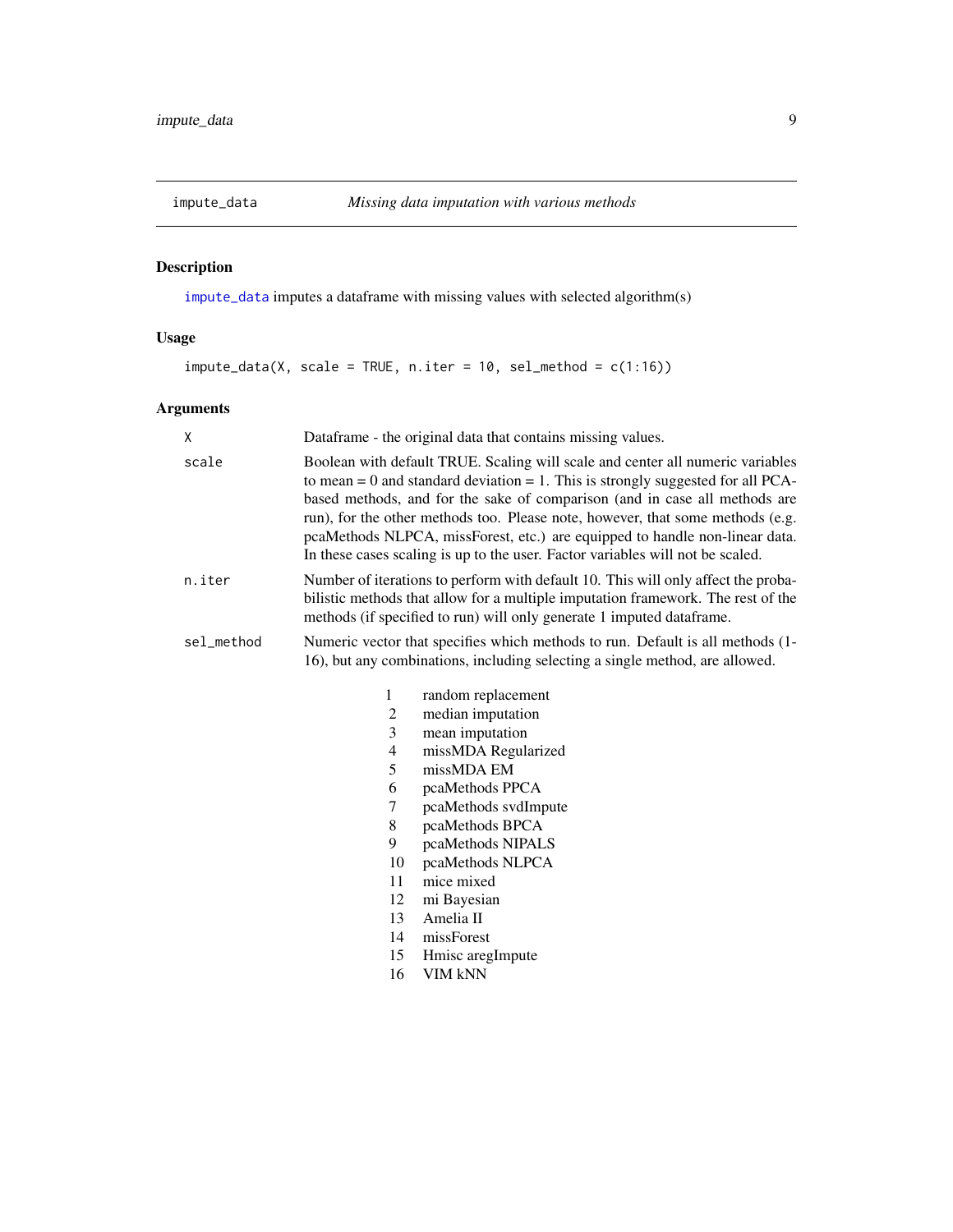## Details

This function assumes that the user has performed simulations using the [impute\\_simulated](#page-10-1) function and arrived to some conclusions regarding which functions would be the best performing on their datasets. This function offers a convenient way to impute datasets with a curated list of functions. Some of the functions allow for a multiple imputation framework (they operate with probabilistic models, hence there is uncertainty in the imputed values), so this function allows to generate multiple imputed datasets. The user can decide to impute their dataframe with a selected method or with multiple methods.

#### Value

A nested list of imputed datasets. In case only a subset of methods was selected the non-selected list elements will be empty.

random\_replacement Imputed dataset using random replacement mean\_imputation Imputed dataset using mean imputation median\_imputation Imputed dataset using median imputation missMDA\_reg\_imputation Imputed dataset using the missMDA regularized imputation algorithm missMDA\_EM\_imputation Imputed dataset using the missMDA EM imputation algorithm pcaMethods\_PPCA\_imputation Imputed dataset using the pcaMethods PPCA imputation algorithm pcaMethods\_svdImpute\_imputation Imputed dataset using the pcaMethods svdImpute imputation algorithm pcaMethods\_BPCA\_imputation Imputed dataset using the pcaMethods BPCA imputation algorithm pcaMethods\_Nipals\_imputation Imputed dataset using the pcaMethods NIPALS imputation algorithm pcaMethods\_NLPCA\_imputation Imputed dataset using the pcaMethods NLPCA imputation algorithm mice\_mixed\_imputation Imputed dataset using the mice mixed imputation algorithm mi\_Bayesian\_imputation Imputed dataset using the mi Bayesian imputation algorithm ameliaII\_imputation Imputed dataset using the Amelia2 imputation algorithm replacement missForest\_imputation Imputed dataset using the missForest imputation algorithm replacement Hmisc\_aregImpute\_imputation Imputed dataset using the Hmisc aregImpute imputation algorithm VIM\_kNN\_imputation Imputed dataset using the VIM kNN imputation algorithm replacement

<span id="page-9-0"></span>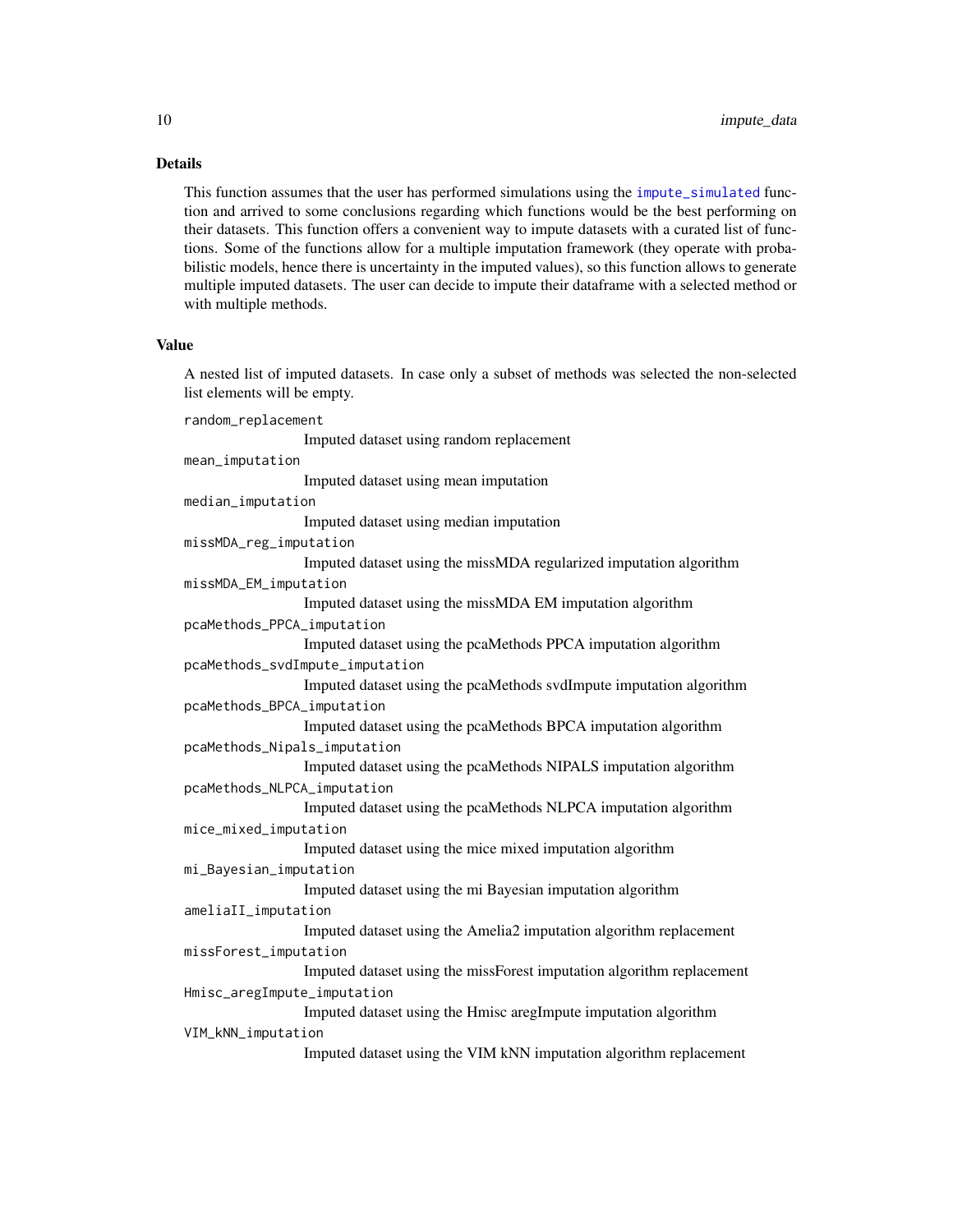## <span id="page-10-0"></span>impute\_simulated 11

#### Examples

```
## running 10 iterations of all algorithms (that allow for multiple imputation) and
## one copy of those that do not allow for multiple imputations
# impute_data(df, scale = TRUE, n.iter = 10,
# sel_method = c(1:16)## running 20 iterations of missForest (e.g. this was the best performing algorithm
## in simulations) on a non-scaled dataframe
# impute_data(df, scale = FALSE, n.iter = 20,
# sel_method = c(14)## running 1 iterations of four selected non-probabilistic algorithms on a scaled dataframe
# impute_data(df, scale = TRUE, n.iter = 1,
# sel_method = c(2:3, 5, 7)
```
<span id="page-10-1"></span>impute\_simulated *Imputation algorithm tester on simulated data*

#### Description

[impute\\_simulated](#page-10-1) tests the imputation quality of all missing data imputation algorithms on matrices with various missing data patterns, using various metrics

#### Usage

```
impute_simulated(
  rownum,
  colnum,
  cormat,
 n.iter = 10,
 MD_pattern,
 NA_fraction,
 min_PDM = 10,
  assumed_pattern = NA
)
```
#### Arguments

| rownum     | Number of rows (samples) in the original dataframe (Rows output from the<br>get_data function)       |
|------------|------------------------------------------------------------------------------------------------------|
| colnum     | Number of rows (variables) in the original data frame (Columns output from the<br>get_data function) |
| cormat     | Correlation matrix of the original dataframe (Corr_matrix output from the get_data<br>function)      |
| n.iter     | Number of iterations to perform with default 10.                                                     |
| MD_pattern | Missing data pattern in the original dataset (MD Pattern output from the get_data<br>function)       |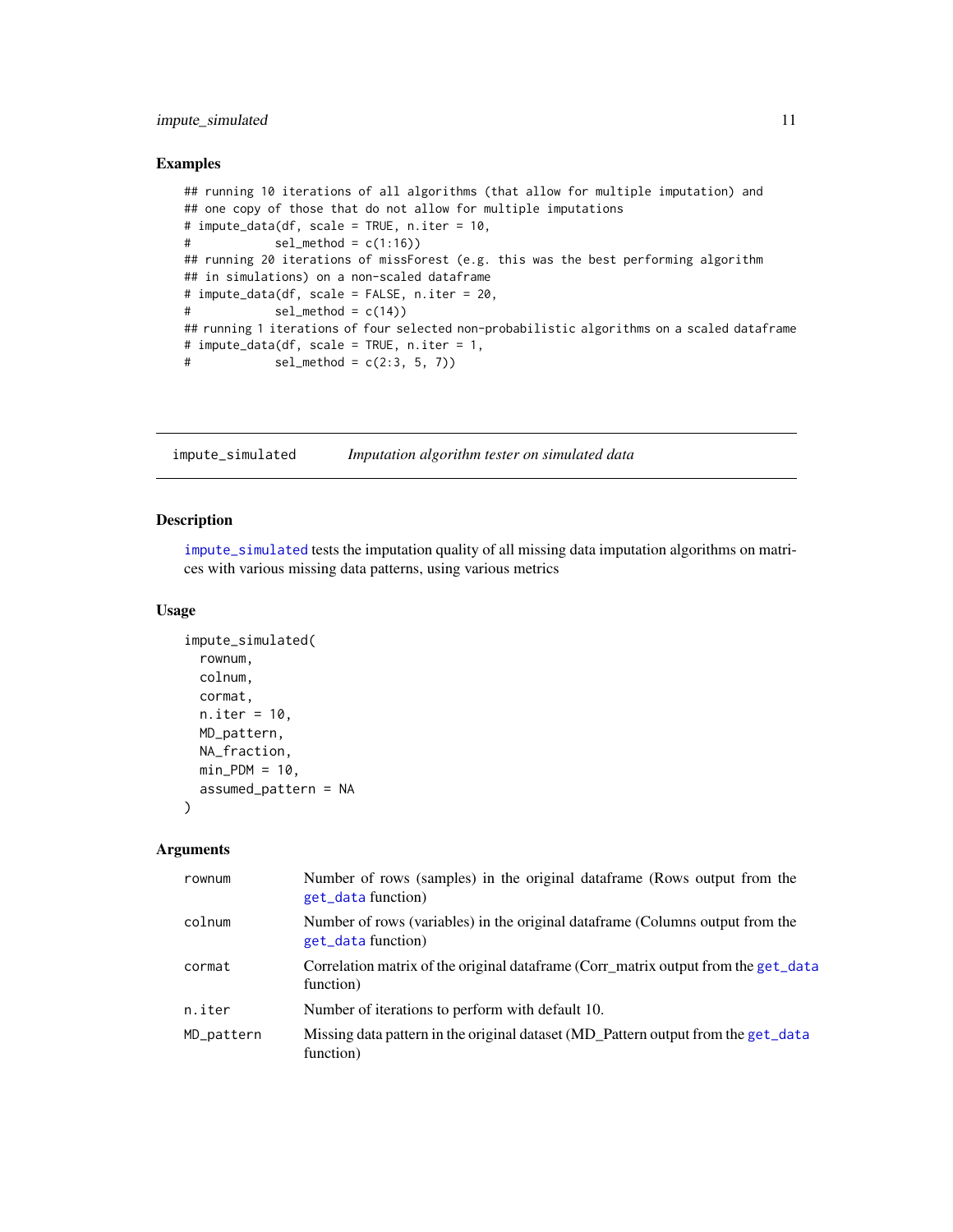| NA_fraction     | Fraction of missingness in the original dataset (Fraction_missingness output<br>from the get_data function)                                                                                                                                                                                                                                                                                   |
|-----------------|-----------------------------------------------------------------------------------------------------------------------------------------------------------------------------------------------------------------------------------------------------------------------------------------------------------------------------------------------------------------------------------------------|
| $min\_PDM$      | All patterns with number of observations less than this number will be removed<br>from the missing data generation. This argument is necessary to be carefully set,<br>as the function will fail or generate erroneous missing data patterns with very<br>complicated missing data patterns. The default is 10, but for large datasets this<br>number needs to be set higher to avoid errors. |
| assumed_pattern |                                                                                                                                                                                                                                                                                                                                                                                               |
|                 | Vector of missingness types (must be same length as missingness fraction per<br>variable). If this input is specified, the function will spike in missing datapoints<br>in a MAP pattern as well.                                                                                                                                                                                             |

## Details

This function tests the imputation accuracy of the a curated list of missing data imputation algorithms (16 algorithms at the moment) by comparing the original simulated matrix with no missingness and the imputed matrices generated by the algorithm using the matrices with MCAR, MAR, MNAR and (optionally) MAP missingness patterns. The function calculates root-mean-square error (RMSE), mean absolute error (MAE), Kolmogorov-Smirnov test statistics D (KS) between the imputed datapoints and the original datapoints (that were subsequently set to missing) for each missing data imputation algorithm. The function will calculate average computation time per method as well. The function will automatically detect whether there is a MAP matrix in the list and calculate metrics for all matrices provided in the list. Important! All statistics output by this function are calculated for ALL missing values across the dataset, not by variable.

#### Value

| Imputation_metrics_raw   |                                                                                                        |  |
|--------------------------|--------------------------------------------------------------------------------------------------------|--|
|                          | Raw RMSE, MAE, KS and computation time values per method, per missing-<br>ness pattern, per iteration) |  |
| Imputation_metrics_means |                                                                                                        |  |
|                          | RMSE, MAE, KS and computation time means per method and missingness<br>pattern                         |  |
| Plot_TIME                | Boxplot of computation time values per missing data imputation algorithm                               |  |
| Plot_RMSE                | Faceted boxplot of RMSE values per missingness pattern and missing data im-<br>putation algorithm      |  |
| Plot MAE                 | Faceted boxplot of MAE values per missingness pattern and missing data impu-<br>tation algorithm       |  |
| Plot KS                  | Faceted boxplot of KS values per missingness pattern and missing data imputa-<br>tion algorithm        |  |

## Examples

## in case there is no assumed missingness pattern per variable

# wrap <- impute\_simulated(rownum = metadata\$Rows,

- # colnum = metadata\$Columns,
- # cormat = metadata\$Corr\_matrix,
- # MD\_pattern = metadata\$MD\_Pattern,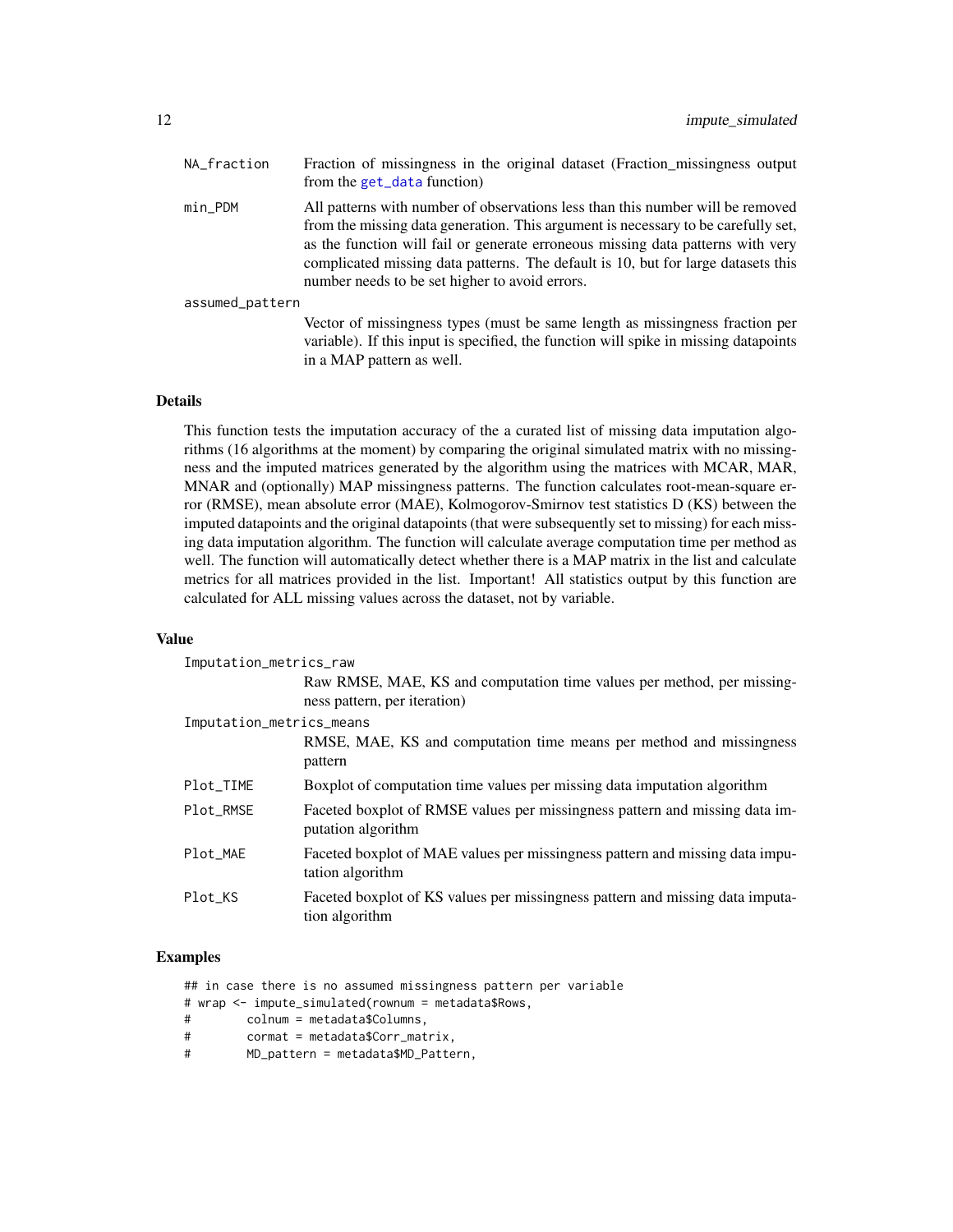#### <span id="page-12-0"></span> $MAP$  13

```
# NA_fraction = metadata$Fraction_missingness,
# min_PDM = 10,
# n.iter = 50)
## in case there is a pre-defined assumed pattern
# wrap <- impute_simulated(rownum = metadata$Rows,
# colnum = metadata$Columns,
# cormat = metadata$Corr_matrix,
# MD_pattern = metadata$MD_Pattern,
# NA_fraction = metadata$Fraction_missingness,
# min_PDM = 10,
# assumed_pattern = c('MAR','MAR','MCAR','MCAR',
# 'MNAR','MCAR','MAR','MNAR',
# 'MCAR','MNAR','MCAR'),
# n.iter = 50)
```
<span id="page-12-1"></span>

MAP *Missing data spike-in in MAP pattern*

## Description

[MAP](#page-12-1) spikes in missingness using missing-at-assumed (MAP) pattern

## Usage

```
MAP(
  X_hat,
 MD_pattern,
 NA_fraction,
 min_PDM = 10,
 assumed_pattern = c("MAR", "MCAR", "MCAR", "MAR", "MNAR", "MCAR", "MCAR", "MAR",
    "MNAR", "MCAR", "MCAR")
```
## Arguments

)

| X_hat       | Simulated matrix with no missingness (Simulated_matrix output from the simulate<br>function)                                                                                                                                                                                                                                                                                                                                                                                             |
|-------------|------------------------------------------------------------------------------------------------------------------------------------------------------------------------------------------------------------------------------------------------------------------------------------------------------------------------------------------------------------------------------------------------------------------------------------------------------------------------------------------|
| MD_pattern  | Missing data pattern in the original dataset (MD_Pattern output from the get_data<br>function)                                                                                                                                                                                                                                                                                                                                                                                           |
| NA_fraction | Fraction of missingness in the original dataset (Fraction missingness output<br>from the get_data function)                                                                                                                                                                                                                                                                                                                                                                              |
| min PDM     | All patterns with number of observations less than this number will be removed<br>from the missing data generation. This argument is necessary to be carefully set,<br>as the function will fail or generate erroneous missing data patterns with very<br>complicated missing data patterns. The default is 10, but for large datasets this<br>number needs to be set higher to avoid errors. Please select a value based on the<br>min PDM thresholds output from the get_data function |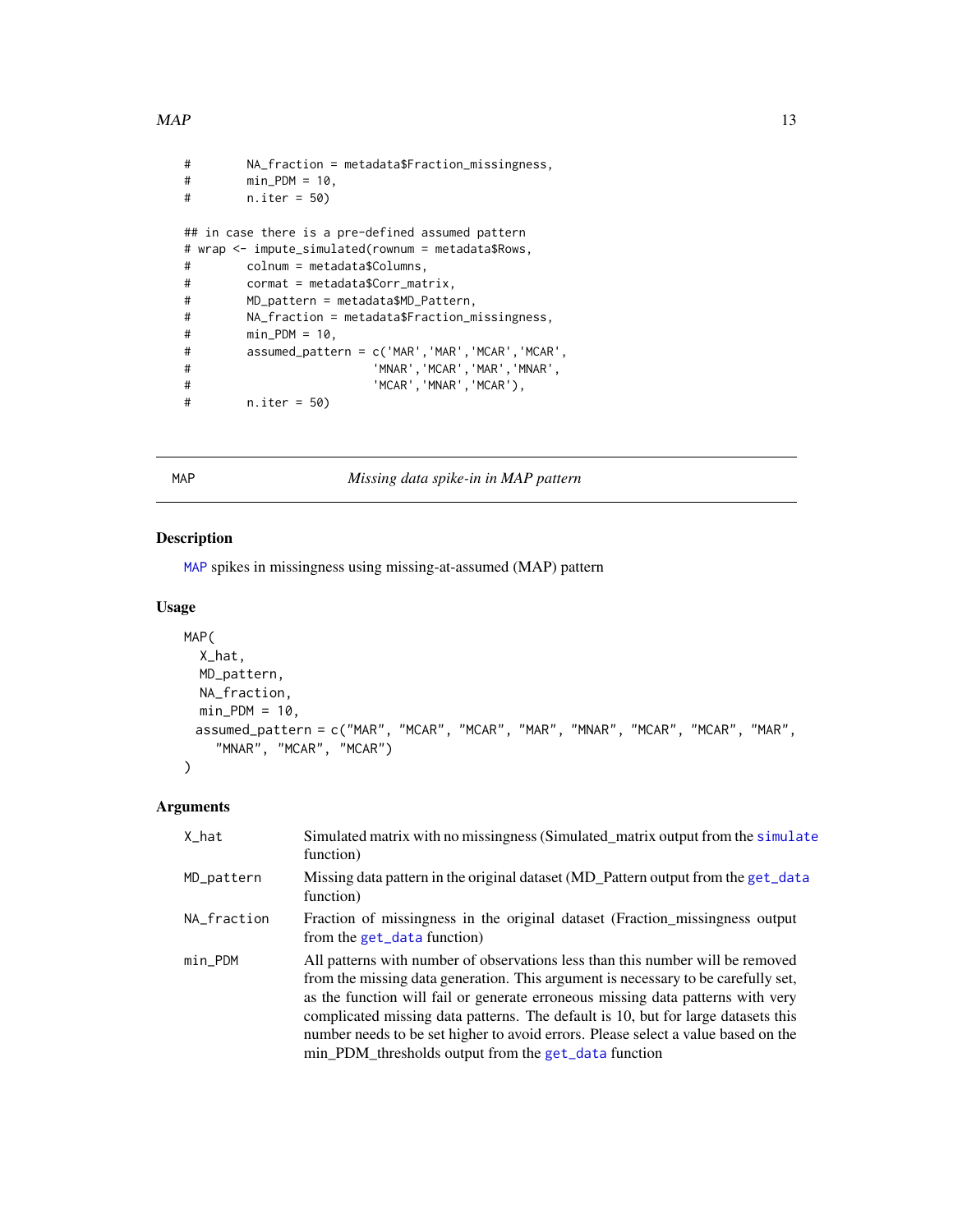#### <span id="page-13-0"></span>assumed\_pattern

Vector of missingness types (must be same length as missingness fraction per variable)

#### Details

This function uses the generated simulated matrix and generates missing datapoints in a missingat-assumed pattern for each variable using the [ampute](#page-0-0) function, considering the fraction of missingness in the original dataset and the original missingness pattern. In the [MAP](#page-12-1) function, the user needs to define a character vector (of length the same as the fraction the number of columns in the dataset) that specifies which missingness pattern corresponds to the variables. In case the first four columns are assumed missing at random, the next one missing completely at random and the last two column not at random, the input vector will be: c(rep('MAR',4),'MCAR',rep('MNAR',2)) The algorithm will spike in missing values according to the specified pattern. Please note that after the missing data spike-in, the function will remove rows with 100% missing data.

#### Value

| MAP matrix | Matrix with MAP pre-defined missingness pattern                       |
|------------|-----------------------------------------------------------------------|
| Summary    | Summary of MAP_matrix including number of missing values per variable |

#### Examples

```
cleaned <- clean(clindata_miss, missingness_coding = -9)
metadata <- get_data(cleaned)
simulated <- simulate(rownum = metadata$Rows, colnum = metadata$Columns,
cormat = metadata$Corr_matrix)
MAP(simulated$Simulated_matrix,
    MD_pattern = metadata$MD_Pattern,
   NA_fraction = metadata$Fraction_missingness,
   min_PDM = 10,
    assumed_pattern = c('MAR', 'MCAR', 'MCAR', 'MAR', 'MNAR', 'MCAR',
                        'MAR', 'MCAR', 'MCAR', 'MAR', 'MNAR'))
```
<span id="page-13-1"></span>MAR *Missing data spike-in in MAR pattern*

#### Description

[MAR](#page-13-1) spikes in missingness using missing-at-random (MAR) pattern

#### Usage

```
MAR(X_hat, MD_pattern, NA_fraction, min_PDM = 10)
```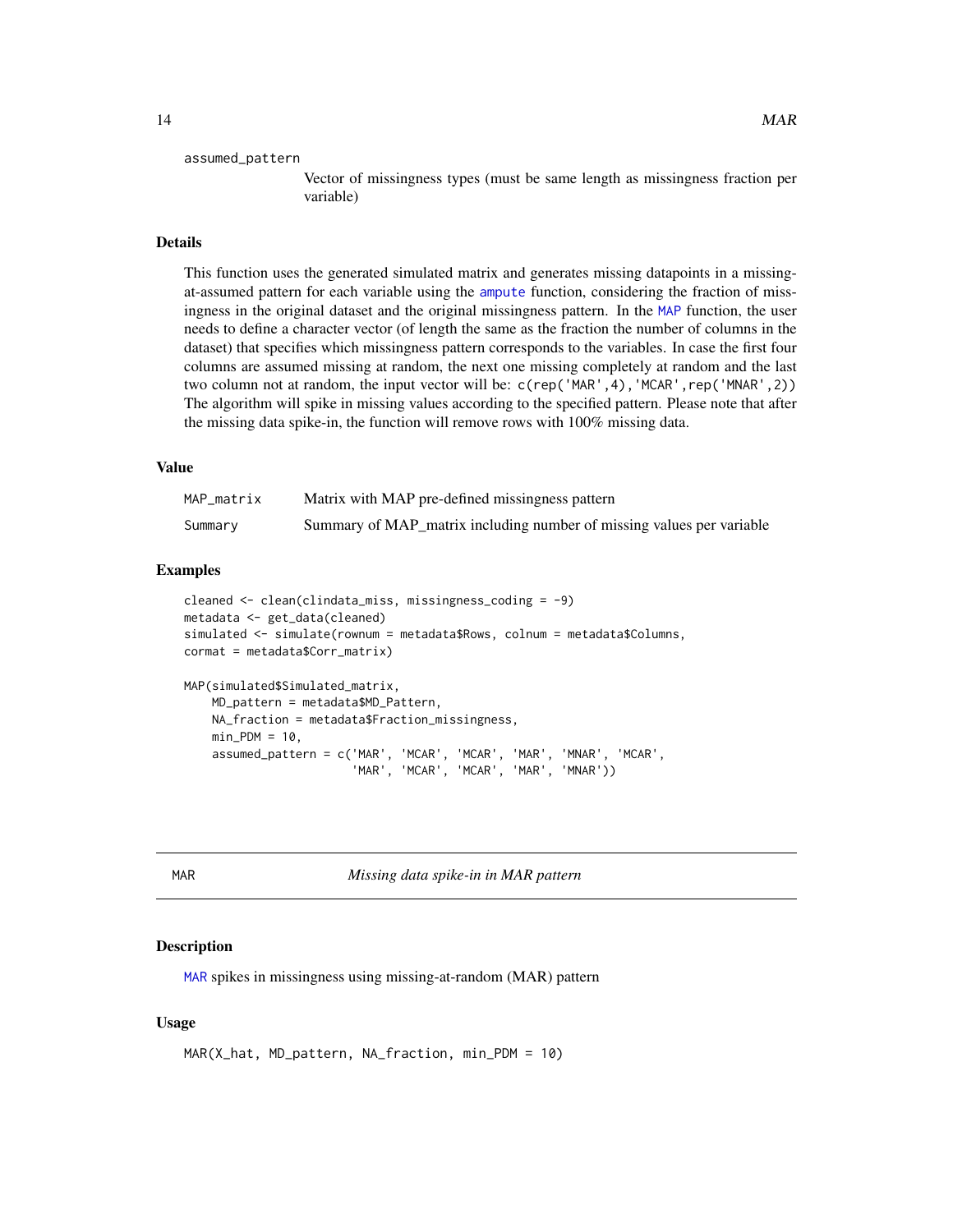#### <span id="page-14-0"></span> $MCAR$  15

#### Arguments

| X hat       | Simulated matrix with no missingness (Simulated_matrix output from the simulate<br>function)                                                                                                                                                                                                                                                                                                                                                                                             |
|-------------|------------------------------------------------------------------------------------------------------------------------------------------------------------------------------------------------------------------------------------------------------------------------------------------------------------------------------------------------------------------------------------------------------------------------------------------------------------------------------------------|
| MD_pattern  | Missing data pattern in the original dataset (MD_Pattern output from the get_data<br>function)                                                                                                                                                                                                                                                                                                                                                                                           |
| NA fraction | Fraction of missingness in the original dataset (Fraction missingness output<br>from the get_data function)                                                                                                                                                                                                                                                                                                                                                                              |
| min PDM     | All patterns with number of observations less than this number will be removed<br>from the missing data generation. This argument is necessary to be carefully set,<br>as the function will fail or generate erroneous missing data patterns with very<br>complicated missing data patterns. The default is 10, but for large datasets this<br>number needs to be set higher to avoid errors. Please select a value based on the<br>min_PDM_thresholds output from the get_data function |

#### Details

This function uses the generated simulated matrix and generates missing datapoints in a missing-atrandom pattern for each variable using the [ampute](#page-0-0) function, considering the fraction of missingness in the original dataset and the original missingness pattern. The characteristic of the MAR pattern is that the missingness in a variable is dependent on the distribution of other variable(s). Please note that after the missing data spike-in, the function will remove rows with 100% missing data.

#### Value

| MAR matrix | Matrix with MAR pre-defined missingness pattern                       |
|------------|-----------------------------------------------------------------------|
| Summary    | Summary of MAR_matrix including number of missing values per variable |

## Examples

```
cleaned <- clean(clindata_miss, missingness_coding = -9)
metadata <- get_data(cleaned)
simulated <- simulate(rownum = metadata$Rows, colnum = metadata$Columns,
cormat = metadata$Corr_matrix)
```

```
MAR(simulated$Simulated_matrix,
    MD_pattern = metadata$MD_Pattern,
    NA_fraction = metadata$Fraction_missingness,
    min_PDM = 10
```
<span id="page-14-1"></span>MCAR *Missing data spike-in in MCAR pattern*

## Description

[MCAR](#page-14-1) spikes in missingness using missing-completely-at-random (MCAR) pattern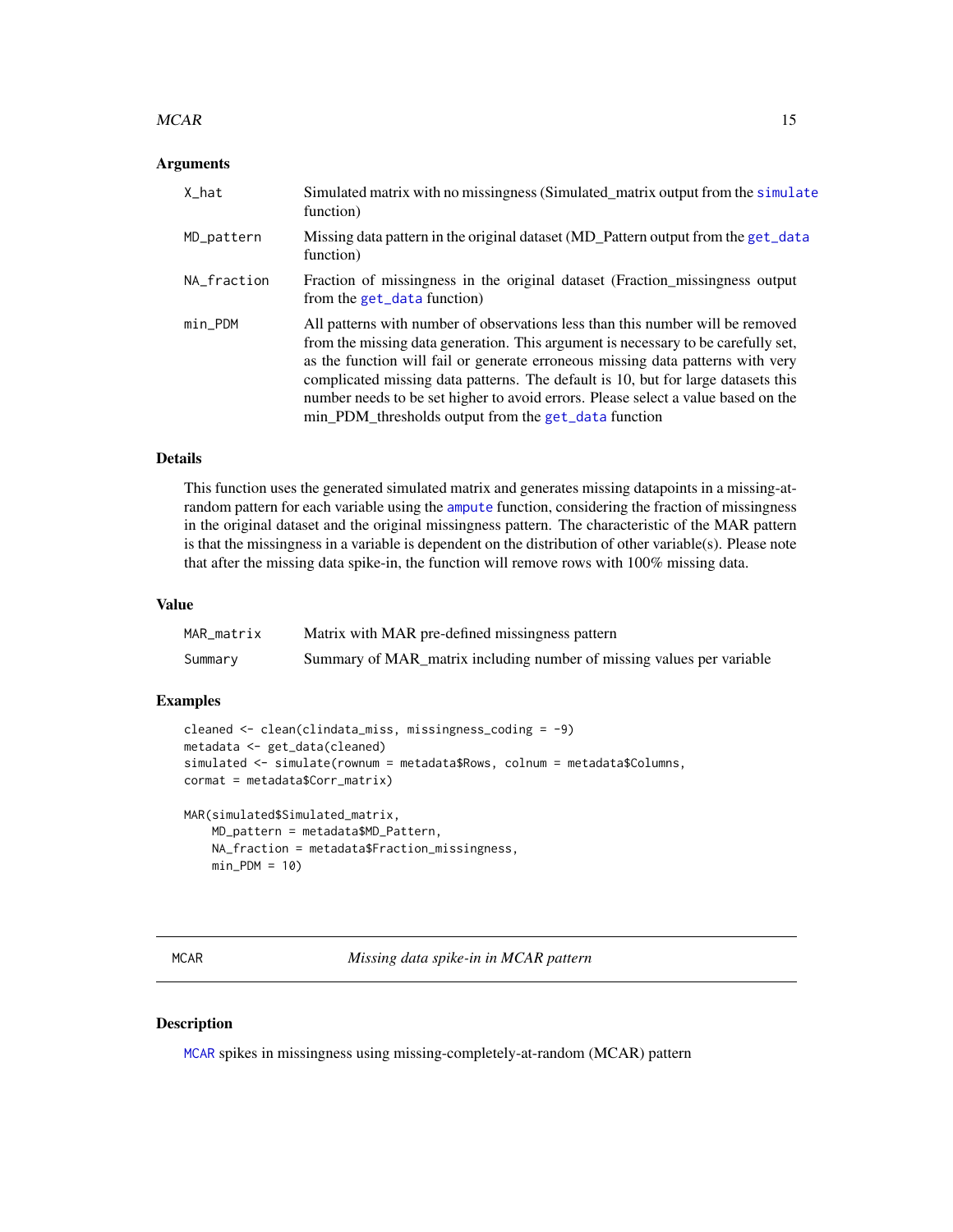## <span id="page-15-0"></span>Usage

MCAR(X\_hat, MD\_pattern, NA\_fraction, min\_PDM = 10)

#### Arguments

| X hat       | Simulated matrix with no missingness (Simulated_matrix output from the simulate<br>function)                                                                                                                                                                                                                                                                                                                                                                                             |
|-------------|------------------------------------------------------------------------------------------------------------------------------------------------------------------------------------------------------------------------------------------------------------------------------------------------------------------------------------------------------------------------------------------------------------------------------------------------------------------------------------------|
| MD_pattern  | Missing data pattern in the original dataset (MD_Pattern output from the get_data<br>function)                                                                                                                                                                                                                                                                                                                                                                                           |
| NA_fraction | Fraction of missingness in the original dataset (Fraction missingness output<br>from the get_data function)                                                                                                                                                                                                                                                                                                                                                                              |
| $min_PDM$   | All patterns with number of observations less than this number will be removed<br>from the missing data generation. This argument is necessary to be carefully set,<br>as the function will fail or generate erroneous missing data patterns with very<br>complicated missing data patterns. The default is 10, but for large datasets this<br>number needs to be set higher to avoid errors. Please select a value based on the<br>min PDM thresholds output from the get_data function |

## Details

This function uses the generated simulated matrix and generates missing datapoints in a missingcompletely-at-random pattern for each variable, considering the fraction of missingness for each variable, so potential missing data fraction imbalances between variables in the original data will be retained. The missing data spike-in is completely at random. Please note that after the missing data spike-in, the function will remove rows with 100% missing data.

## Value

| MCAR_matrix | Matrix with MCAR pre-defined missingness pattern                       |
|-------------|------------------------------------------------------------------------|
| Summary     | Summary of MCAR_matrix including number of missing values per variable |

## Examples

```
cleaned <- clean(clindata_miss, missingness_coding = -9)
metadata <- get_data(cleaned)
simulated <- simulate(rownum = metadata$Rows, colnum = metadata$Columns,
cormat = metadata$Corr_matrix)
```

```
MCAR(simulated$Simulated_matrix,
   MD_pattern = metadata$MD_Pattern,
   NA_fraction = metadata$Fraction_missingness,
   min_PDM = 10
```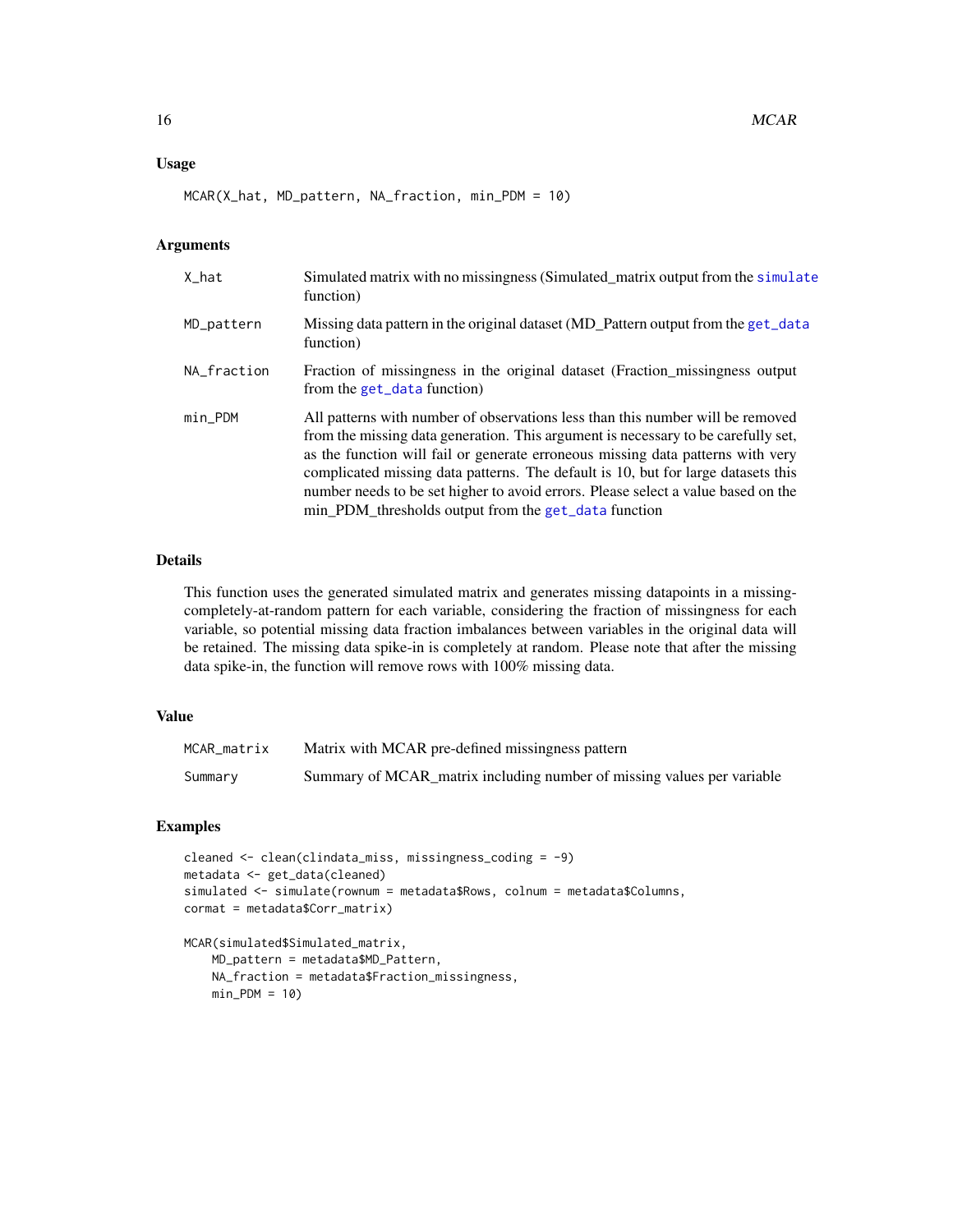<span id="page-16-0"></span>missCompare *'missCompare': Missing Data Imputation Comparison Framework*

#### Description

The 'missCompare' package offers a convenient pipeline to test and compare various missing data imputation algorithms on simulated data. The central assumption behind 'missCompare' is that structurally different datasets (e.g. larger datasets with a large number of correlated variables vs. smaller datasets with non correlated variables and other combinations) will benefit differently from different missing data imputation algorithms. 'missCompare' takes measurements of your dataset and sets up a sandbox to try a curated list of standard and sophisticated missing data imputation algorithms and compares them assuming custom set missingness patterns. 'missCompare' will give you a comparative analysis of missing data imputation algorithms, offer a report with the best performing algorithms assuming various missing data patterns and publication ready visualizations, impute your dataset for you, assess imputation performance using a validation framework and help you better understand missing data in your dataset.

## Details

| $R$ ( $>=$ 3.5.0)<br>Depends:<br>Type:<br>Package<br>Version:<br>1.0.3<br>2020-11-30<br>Date:<br>License:<br><b>MIT</b><br>LazyLoad:<br>Yes | Package: | missCompare |
|---------------------------------------------------------------------------------------------------------------------------------------------|----------|-------------|
|                                                                                                                                             |          |             |
|                                                                                                                                             |          |             |
|                                                                                                                                             |          |             |
|                                                                                                                                             |          |             |
|                                                                                                                                             |          |             |
|                                                                                                                                             |          |             |

#### Author(s)

- Tibor V. Varga <tirgit@hotmail.com>
- David Westergaard <david.westergaard@cpr.ku.dk>

#### See Also

<https://github.com/Tirgit/missCompare>

<span id="page-16-1"></span>MNAR *Missing data spike-in in MNAR pattern*

## **Description**

[MNAR](#page-16-1) spikes in missingness using missing-not-at-random (MNAR) pattern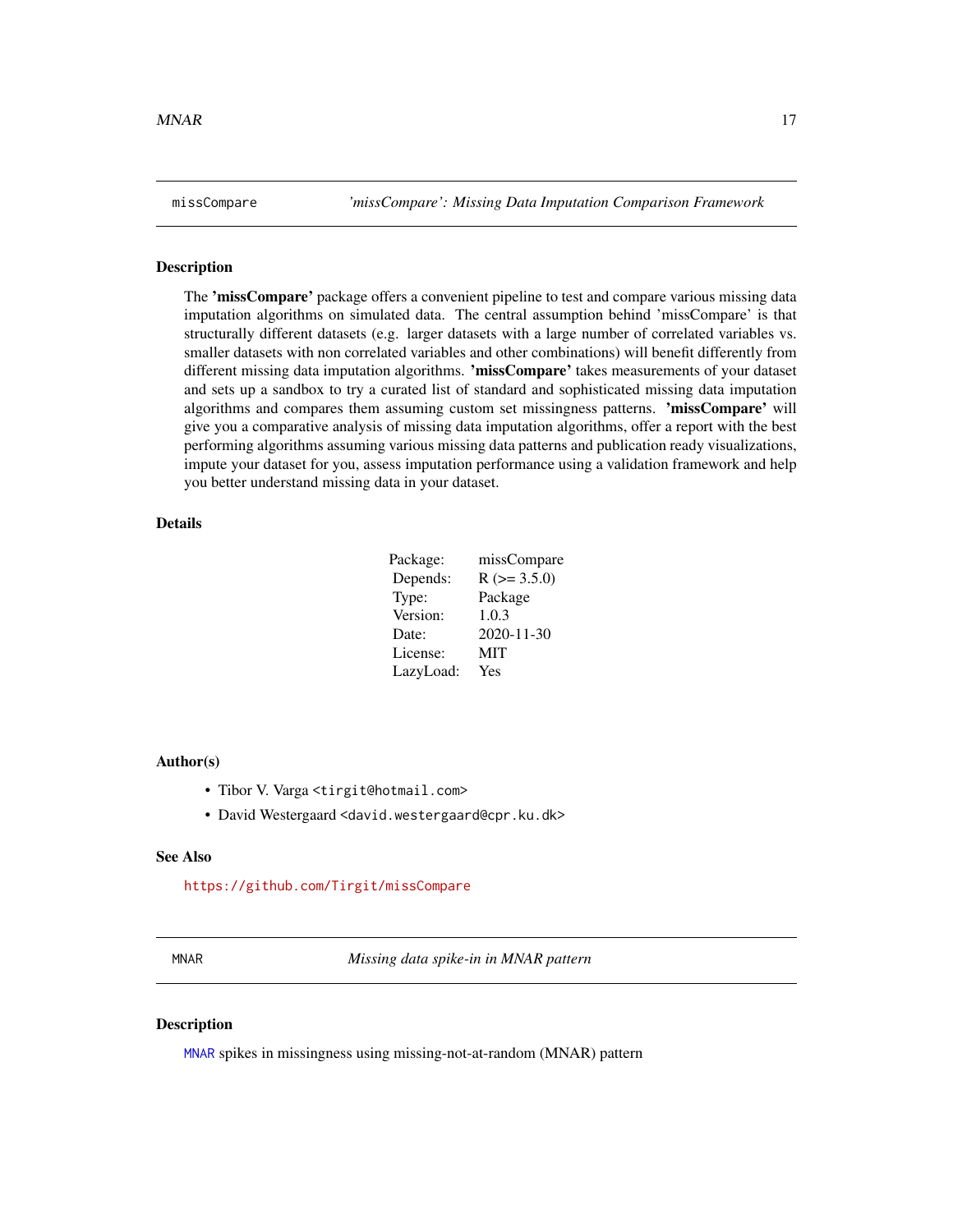## <span id="page-17-0"></span>Usage

MNAR(X\_hat, MD\_pattern, NA\_fraction, min\_PDM = 10)

#### Arguments

| X hat       | Simulated matrix with no missingness (Simulated_matrix output from the simulate<br>function)                                                                                                                                                                                                                                                                                                                                                                                             |
|-------------|------------------------------------------------------------------------------------------------------------------------------------------------------------------------------------------------------------------------------------------------------------------------------------------------------------------------------------------------------------------------------------------------------------------------------------------------------------------------------------------|
| MD_pattern  | Missing data pattern in the original dataset (MD_Pattern output from the get_data<br>function)                                                                                                                                                                                                                                                                                                                                                                                           |
| NA fraction | Fraction of missingness in the original dataset (Fraction missingness output<br>from the get_data function)                                                                                                                                                                                                                                                                                                                                                                              |
| $min_PDM$   | All patterns with number of observations less than this number will be removed<br>from the missing data generation. This argument is necessary to be carefully set,<br>as the function will fail or generate erroneous missing data patterns with very<br>complicated missing data patterns. The default is 10, but for large datasets this<br>number needs to be set higher to avoid errors. Please select a value based on the<br>min_PDM_thresholds output from the get_data function |

#### Details

This function uses the generated simulated matrix and generates missing datapoints in a missingnot-at-random pattern for each variable using the [ampute](#page-0-0) function, considering the fraction of missingness in the original dataset and the original missingness pattern. The characteristic of the MNAR pattern is that the missingness in a variable is dependent on its own distribution. Please note that after the missing data spike-in, the function will remove rows with 100% missing data.

## Value

| MNAR matrix | Matrix with MNAR pre-defined missingness pattern                       |
|-------------|------------------------------------------------------------------------|
| Summary     | Summary of MNAR matrix including number of missing values per variable |

## Examples

```
cleaned <- clean(clindata_miss, missingness_coding = -9)
metadata <- get_data(cleaned)
simulated <- simulate(rownum = metadata$Rows, colnum = metadata$Columns,
cormat = metadata$Corr_matrix)
```

```
MNAR(simulated$Simulated_matrix,
   MD_pattern = metadata$MD_Pattern,
   NA_fraction = metadata$Fraction_missingness,
   min_PDM = 10
```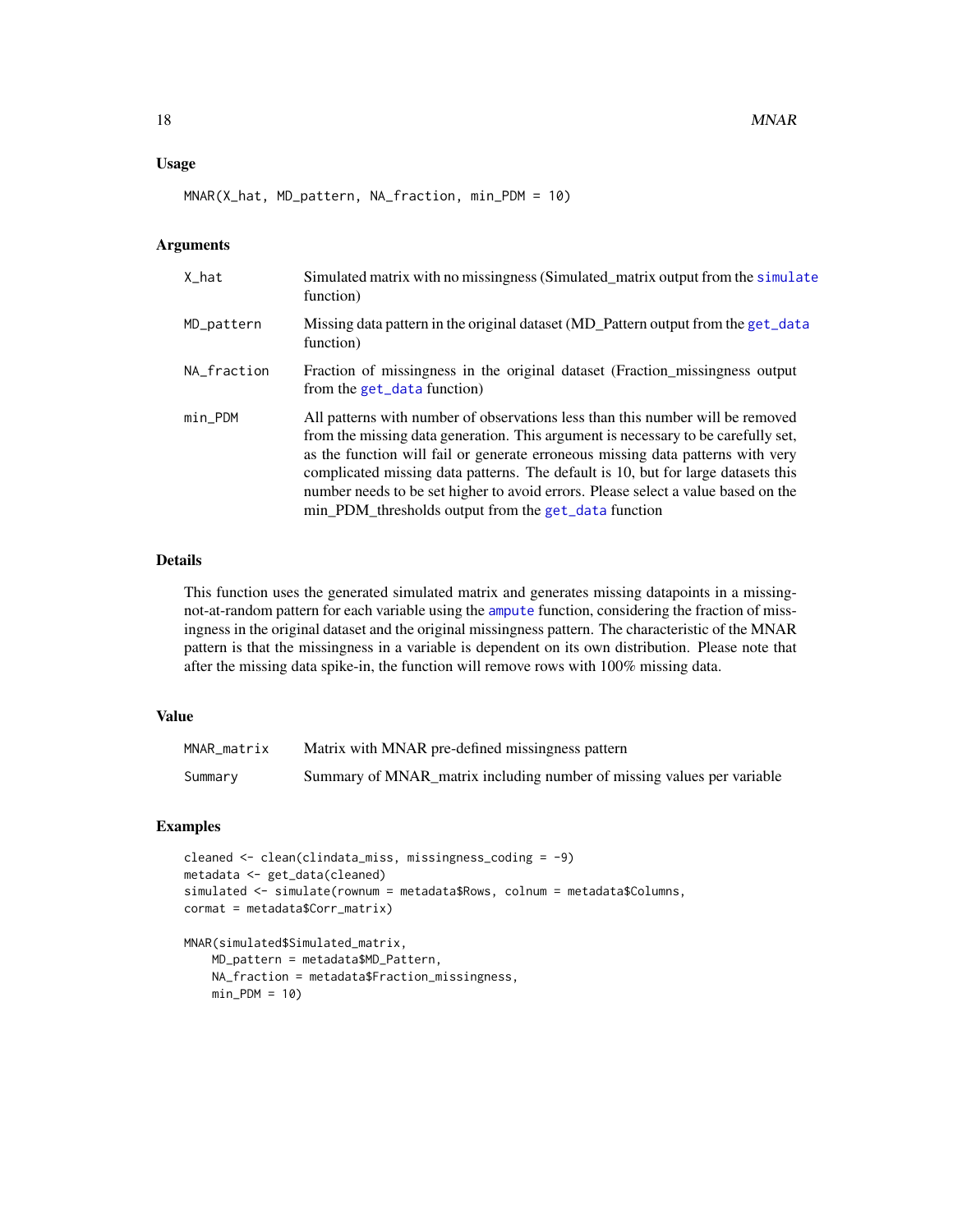## <span id="page-18-1"></span><span id="page-18-0"></span>**Description**

[post\\_imp\\_diag](#page-18-1) serves as post imputation diagnostics. The function compares the original dataset (with missing data) with the imputed dataset. The function outputs statistics and visualizations that will help the user compare the original and the imputed datasets.

#### Usage

```
post_imp_diag(X_orig, X_imp, scale = TRUE, n.boot = 100)
```
#### Arguments

| X_orig | Dataframe - the original data that contains missing values.                                                                                                                                                                                                                                                                                                                                                     |
|--------|-----------------------------------------------------------------------------------------------------------------------------------------------------------------------------------------------------------------------------------------------------------------------------------------------------------------------------------------------------------------------------------------------------------------|
| X_imp  | Dataframe - the imputed data with no missing values.                                                                                                                                                                                                                                                                                                                                                            |
| scale  | Boolean with default TRUE. Scaling will scale and center all variables to mean<br>$= 0$ and standard deviation $= 1$ in the <b>original dataframe with missingness</b> .<br>The user should select TRUE or FALSE here depending on whether the im-<br>puted data frame has scaled or unscaled values (which is controlled by the scale<br>argument in <i>impute_data</i> . Factor variables will not be scaled. |
| n.boot | Number of bootstrap iterations to generate mean pairwise Pearson correlation<br>coefficients and 95% confidence intervals for variable pairs from the original<br>and the imputed dataframes.                                                                                                                                                                                                                   |

## Details

This function uses the original dataframe and produces plots that allows the user to compare the distributions of the original values and the imputed values for each numeric variables. If there are factors present in the dataframes, the function will recognize this and create bar charts for these. In addition, the function will calculate bootstrapped pairwise Pearson correlation coefficients between numeric variables in the original dataframe (with missingness) and the imputed dataframe and plot these for the user to assess whether the imputation distorted the original data structure or not. The function will also visualize variable clusters in the original dataframe and the imputed one. Should the imputation algorithm perform well, the variable distributions and the variable clusters should be similar.

| Histograms | List of histograms of all numeric variables. The histograms show the original<br>values and the imputed values overlaid for each variables in the data frame                                                                          |
|------------|---------------------------------------------------------------------------------------------------------------------------------------------------------------------------------------------------------------------------------------|
| Boxplots   | List of boxplots of all numeric variables. The boxplots show the original values<br>and the imputed values for each variables in the data frame. As normally, the<br>boxplots show the median values, the IQR and the range of values |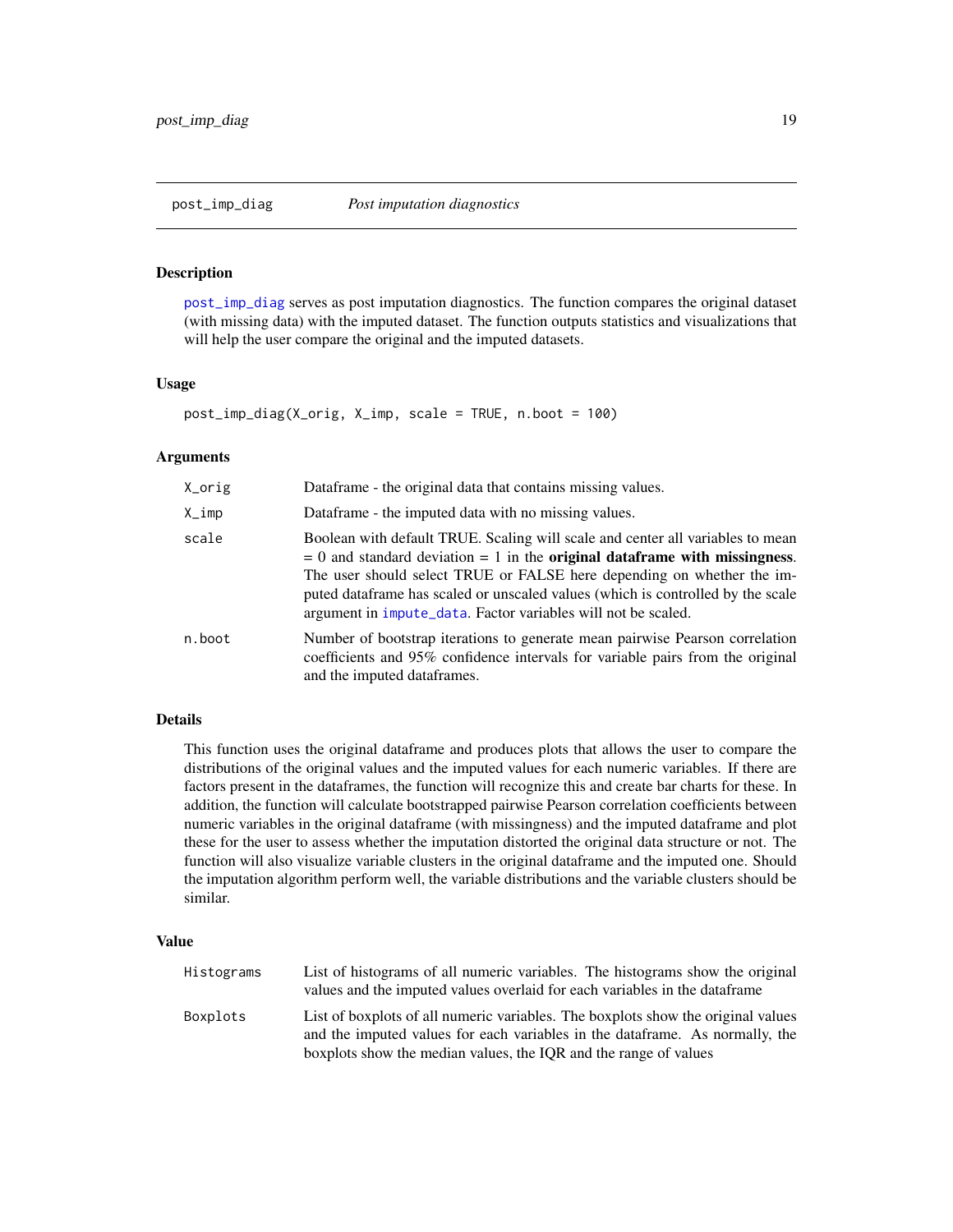<span id="page-19-0"></span>

| <b>Barcharts</b>       | List of bar charts of all categorical (factor) variables. The bar charts show the<br>original categories and the imputed categories for each categorical variables in<br>the dataframe. Bar charts will only be output if scale is set to FALSE and both<br>the original and imputed data contain the same factor variables                                                                                                            |
|------------------------|----------------------------------------------------------------------------------------------------------------------------------------------------------------------------------------------------------------------------------------------------------------------------------------------------------------------------------------------------------------------------------------------------------------------------------------|
| Statistics             | List of output statistics for all variables. A named vector containing means and<br>standard deviations of the original and imputed values, P value from Welch's t<br>test and D test statistic from a Kolmogorov-Smirnov test comparing the original<br>and the imputed values by variable                                                                                                                                            |
| Variable_clusters_orig |                                                                                                                                                                                                                                                                                                                                                                                                                                        |
|                        | Variable clusters based on the original dataframe (with missingness). Regardless<br>of the argument scale being set to TRUE or FALSE, the clusters are assessed<br>based on normalized data                                                                                                                                                                                                                                            |
| Variable_clusters_imp  |                                                                                                                                                                                                                                                                                                                                                                                                                                        |
|                        | Variable clusters based on the imputed dataframe. Regardless of the argument<br>scale being set to TRUE or FALSE, the clusters are assessed based on normal-<br>ized data                                                                                                                                                                                                                                                              |
| Correlation_stats      |                                                                                                                                                                                                                                                                                                                                                                                                                                        |
|                        | Mean pairwise Pearson's correlation coefficients and 95% confidence intervals<br>from the original dataframe (with missingness) and the imputed dataframe                                                                                                                                                                                                                                                                              |
| Correlation_plot       |                                                                                                                                                                                                                                                                                                                                                                                                                                        |
|                        | Scatter plot of mean pairwise Pearson's correlation coefficients from the orig-<br>inal dataframe (with missingness) and the imputed dataframe. The blue line<br>represents a line with slope 1 and intercept 0. The red line is a fitted line of<br>the correlation coefficient pairs. The error bars around the points represent the<br>individual 95% confidence intervals drawn from bootstrapping the correlation<br>coefficients |
| <b>Examples</b>        |                                                                                                                                                                                                                                                                                                                                                                                                                                        |
|                        | # diagnostics <- post_imp_diag(X_orig = df_miss, X_imp = df_imputed, scale=TRUE)                                                                                                                                                                                                                                                                                                                                                       |

## # diagnostics\$Histograms\$variable\_X

```
# diagnostics$Boxplots$variable_Z
```

```
# diagnostics$Statistics$variable_Y
```
<span id="page-19-1"></span>simulate *Simulation of matrix with no missingness*

## Description

[simulate](#page-19-1) simulates a clean matrix with no missingness based on the original data structure where all variables have the same mean and standard deviation and are normally distributed.

## Usage

```
simulate(rownum, colnum, cormat, meanval = 0, sdval = 1)
```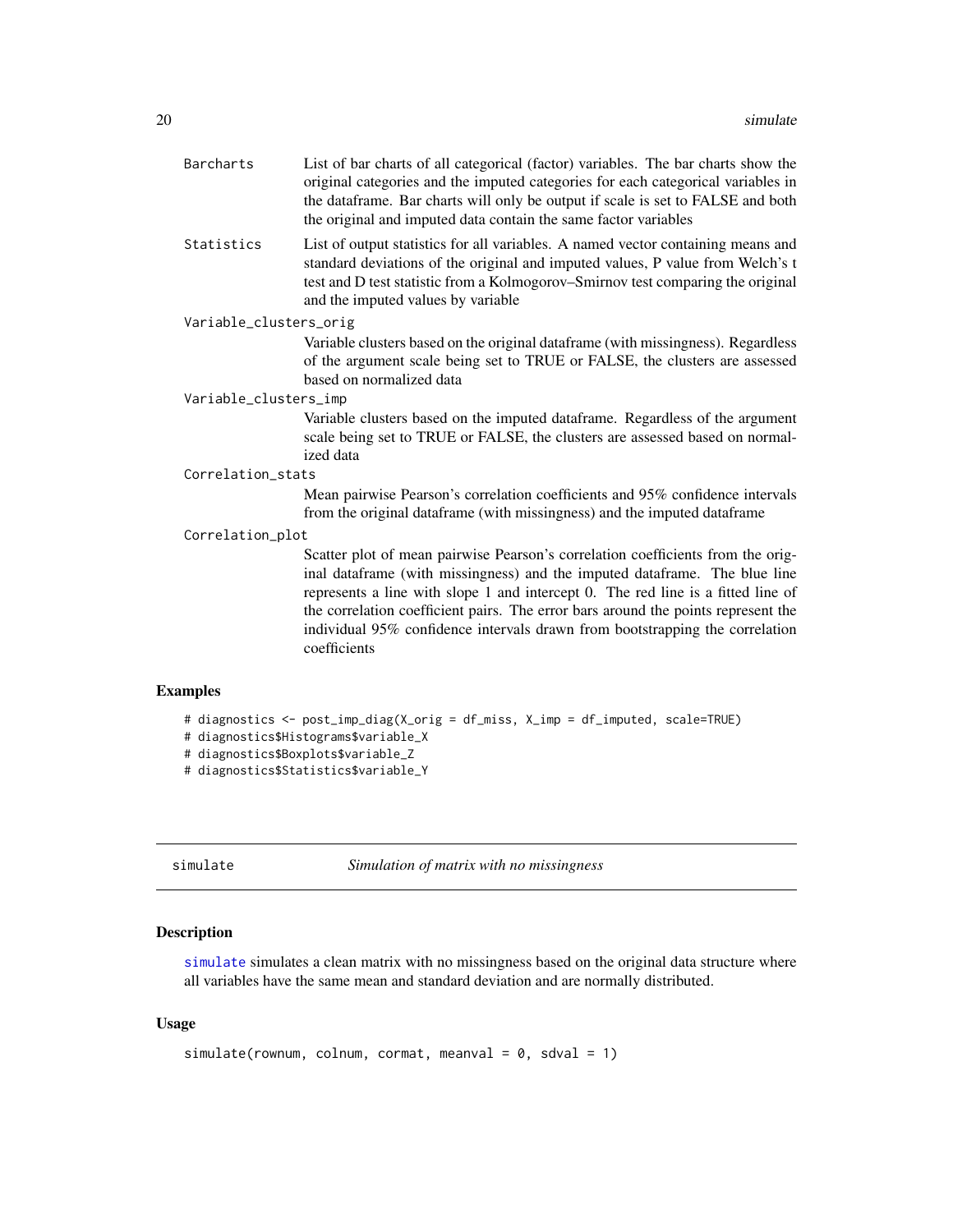#### <span id="page-20-0"></span>simulate 21

#### Arguments

| rownum  | Number of rows (samples) in the original data frame (Rows output from the<br>get_data function)      |
|---------|------------------------------------------------------------------------------------------------------|
| colnum  | Number of rows (variables) in the original data frame (Columns output from the<br>get_data function) |
| cormat  | Correlation matrix of the original dataframe (Corr_matrix output from the get_data<br>function)      |
| meanval | Desired mean value for the simulated variables, default $= 0$                                        |
| sdval   | Desired standard deviation value for the simulated variables, default $= 1$                          |

## Details

This function requires the metadata from the original dataframe and simulates a matrix with no missingness with the same number of rows and columns and with the same or very similar correlation matrix as observed in the original dataframe. When the correlation matrix is a non positive definitive matrix, the nearPD function estimates the closest positive definitive matrix. Outputs from the function makes it easy to compare the original correlation matrix with the nearPD correlation matrix. In the simulated matrix all variables have normal distribution and fixed mean and standard deviation. This matrix will be subsequently used for spiking in missing values and for the testing of various missing data imputation algorithms.

#### Value

```
Simulated_matrix
                  Simulated matrix with no missingness. The simulated matrix resembles the orig-
                  inal dataframe in size and correlation structure, but has normally distributed
                  variables with fixed means and SDs
Original_correlation_sample
                  Sample of the original correlation structure (for comparison)
NearPD_correlation_sample
```
Sample of the nearPD (nearest positive definitive matrix) correlation structure of the simulated matrix (for comparison)

## Examples

```
cleaned <- clean(clindata_miss, missingness_coding = -9)
metadata <- get_data(cleaned)
simulated <- simulate(rownum = metadata$Rows, colnum = metadata$Columns,
cormat = metadata$Corr_matrix)
```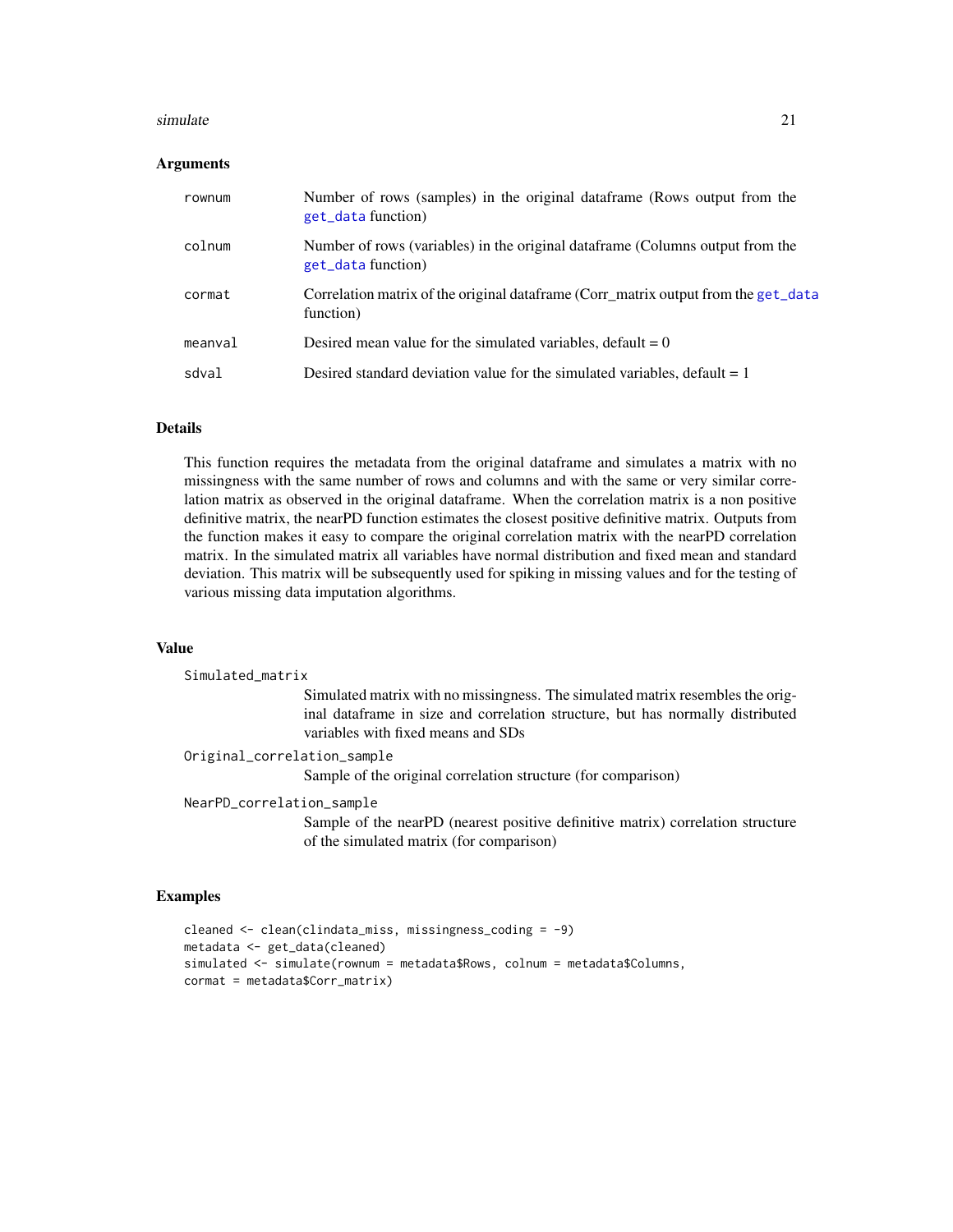<span id="page-21-1"></span><span id="page-21-0"></span>

#### Description

[test\\_AmeliaII](#page-21-1) tests the imputation accuracy of the 'Amelia II' missing data imputation algorithm on matrices with various missing data patterns

#### Usage

test\_AmeliaII(X\_hat, list)

#### Arguments

| X hat | Simulated matrix with no missingness (this matrix will be used to obtain the<br>error between the original and imputed values). (Simulated matrix output from<br>the simulate function) |
|-------|-----------------------------------------------------------------------------------------------------------------------------------------------------------------------------------------|
| list  | List of matrices with various missingness patterns (MCAR, MAR, MNAR and<br>optionally, MAP). (The input is ideally the R object that was generated using the<br>all_patterns function)  |

## Details

This function tests the imputation accuracy of the 'Amelia II' missing data imputation algorithm by comparing the original simulated matrix with no missingness and the imputed matrices generated by the algorithm using the matrices with MCAR, MAR, MNAR and (optionally) MAP missingness patterns. The function calculates root-mean-square error (RMSE), mean absolute error (MAE), Kolmogorov–Smirnov D test statistic (KS) between the imputed datapoints and the original datapoints (that were subsequently set to missing). The function will also calculate the cumulative computation time for imputing all datasets. The function will automatically detect whether there is a MAP matrix in the list and calculate RMSE for all matrices provided in the list.

| Comp_time | Computation time of imputation using method (default output)                                                                                |
|-----------|---------------------------------------------------------------------------------------------------------------------------------------------|
| MCAR_RMSE | Root-mean-square error (RMSE) between the indexed original values and the<br>imputed values in an MCAR missingness pattern (default output) |
| MAR_RMSE  | Root-mean-square error (RMSE) between the indexed original values and the<br>imputed values in an MAR missingness pattern (default output)  |
| MNAR_RMSE | Root-mean-square error (RMSE) between the indexed original values and the<br>imputed values in an MNAR missingness pattern (default output) |
| MAP RMSE  | Root-mean-square error (RMSE) between the indexed original values and the<br>imputed values in an MAP missingness pattern (optional output) |
| MCAR MAE  | Mean absolute error (MAE) between the indexed original values and the im-<br>puted values in an MCAR missingness pattern (default output)   |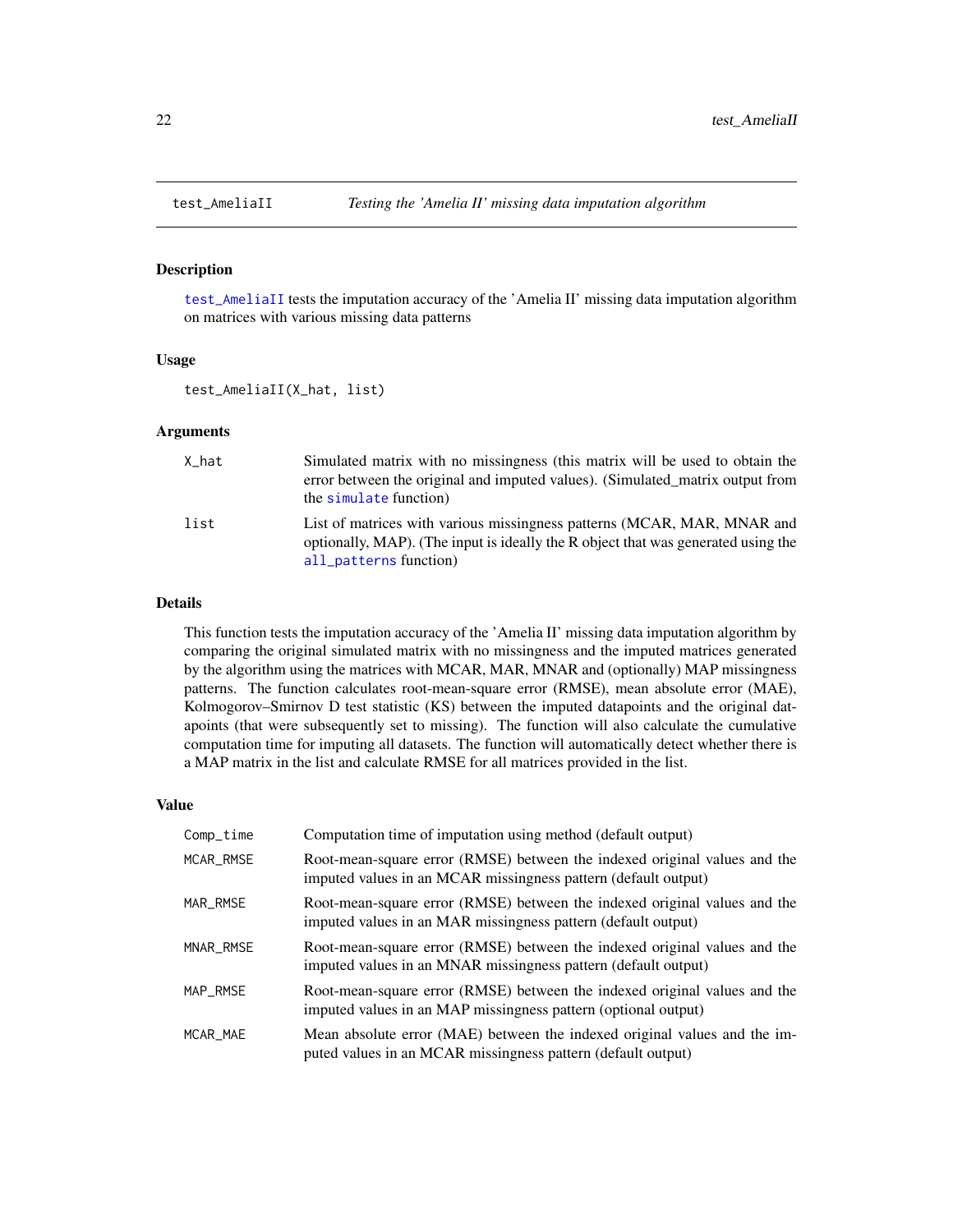<span id="page-22-0"></span>test\_aregImpute 23

| MAR_MAE  | Mean absolute error (MAE) between the indexed original values and the im-<br>puted values in an MAR missingness pattern (default output)             |
|----------|------------------------------------------------------------------------------------------------------------------------------------------------------|
| MNAR_MAE | Mean absolute error (MAE) between the indexed original values and the im-<br>puted values in an MNAR missingness pattern (default output)            |
| MAP_MAE  | Mean absolute error (MAE) between the indexed original values and the im-<br>puted values in an MAP missingness pattern (optional output)            |
| MCAR_KS  | Kolmogorov–Smirnov test statistic (KS) between the indexed original values<br>and the imputed values in an MCAR missingness pattern (default output) |
| MAR_KS   | Kolmogorov–Smirnov test statistic (KS) between the indexed original values<br>and the imputed values in an MAR missingness pattern (default output)  |
| MNAR_KS  | Kolmogorov–Smirnov test statistic (KS) between the indexed original values<br>and the imputed values in an MNAR missingness pattern (default output) |
| MAP_KS   | Kolmogorov–Smirnov test statistic (KS) between the indexed original values<br>and the imputed values in an MAP missingness pattern (optional output) |

## Examples

```
clindata_miss_mini <- clindata_miss[1:80,1:4]
cleaned <- clean(clindata_miss_mini, missingness_coding = -9)
metadata <- get_data(cleaned)
simulated <- simulate(rownum = metadata$Rows, colnum = metadata$Columns,
cormat = metadata$Corr_matrix)
miss_list <- all_patterns(simulated$Simulated_matrix,
                    MD_pattern = metadata$MD_Pattern,
                    NA_fraction = metadata$Fraction_missingness,
                    min_PDM = 2)test_AmeliaII(X_hat = simulated$Simulated_matrix, list = miss_list)
```
<span id="page-22-1"></span>test\_aregImpute *Testing the 'Hmisc' aregImpute missing data imputation algorithm*

#### Description

[test\\_aregImpute](#page-22-1) tests the imputation accuracy of the 'Hmisc' aregImpute missing data imputation algorithm on matrices with various missing data patterns

## Usage

test\_aregImpute(X\_hat, list)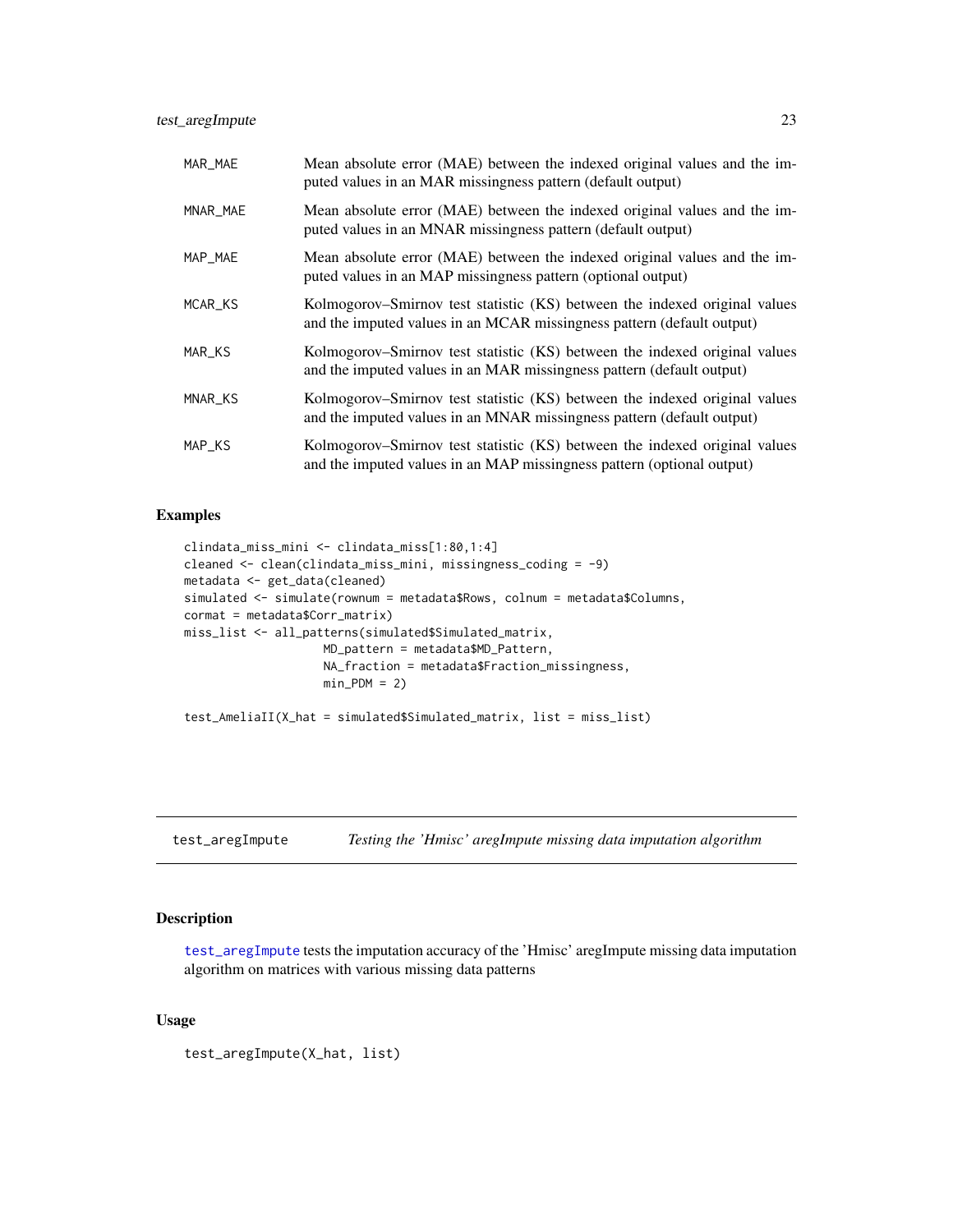## <span id="page-23-0"></span>Arguments

| X_hat | Simulated matrix with no missingness (this matrix will be used to obtain the<br>error between the original and imputed values). (Simulated matrix output from<br>the simulate function) |
|-------|-----------------------------------------------------------------------------------------------------------------------------------------------------------------------------------------|
| list  | List of matrices with various missingness patterns (MCAR, MAR, MNAR and<br>optionally, MAP). (The input is ideally the R object that was generated using the<br>all_patterns function)  |

## Details

This function tests the imputation accuracy of the 'Hmisc' aregImpute missing data imputation algorithm by comparing the original simulated matrix with no missingness and the imputed matrices generated by the algorithm using the matrices with MCAR, MAR, MNAR and (optionally) MAP missingness patterns. The function calculates root-mean-square error (RMSE), mean absolute error (MAE), Kolmogorov–Smirnov D test statistic (KS) between the imputed datapoints and the original datapoints (that were subsequently set to missing). The function will also calculate the cumulative computation time for imputing all datasets. The function will automatically detect whether there is a MAP matrix in the list and calculate RMSE for all matrices provided in the list.

| Comp_time | Computation time of imputation using method (default output)                                                                                         |
|-----------|------------------------------------------------------------------------------------------------------------------------------------------------------|
| MCAR_RMSE | Root-mean-square error (RMSE) between the indexed original values and the<br>imputed values in an MCAR missingness pattern (default output)          |
| MAR_RMSE  | Root-mean-square error (RMSE) between the indexed original values and the<br>imputed values in an MAR missingness pattern (default output)           |
| MNAR_RMSE | Root-mean-square error (RMSE) between the indexed original values and the<br>imputed values in an MNAR missingness pattern (default output)          |
| MAP_RMSE  | Root-mean-square error (RMSE) between the indexed original values and the<br>imputed values in an MAP missingness pattern (optional output)          |
| MCAR_MAE  | Mean absolute error (MAE) between the indexed original values and the im-<br>puted values in an MCAR missingness pattern (default output)            |
| MAR MAE   | Mean absolute error (MAE) between the indexed original values and the im-<br>puted values in an MAR missingness pattern (default output)             |
| MNAR_MAE  | Mean absolute error (MAE) between the indexed original values and the im-<br>puted values in an MNAR missingness pattern (default output)            |
| MAP_MAE   | Mean absolute error (MAE) between the indexed original values and the im-<br>puted values in an MAP missingness pattern (optional output)            |
| MCAR_KS   | Kolmogorov–Smirnov test statistic (KS) between the indexed original values<br>and the imputed values in an MCAR missingness pattern (default output) |
| MAR_KS    | Kolmogorov–Smirnov test statistic (KS) between the indexed original values<br>and the imputed values in an MAR missingness pattern (default output)  |
| MNAR_KS   | Kolmogorov–Smirnov test statistic (KS) between the indexed original values<br>and the imputed values in an MNAR missingness pattern (default output) |
| MAP_KS    | Kolmogorov-Smirnov test statistic (KS) between the indexed original values<br>and the imputed values in an MAP missingness pattern (optional output) |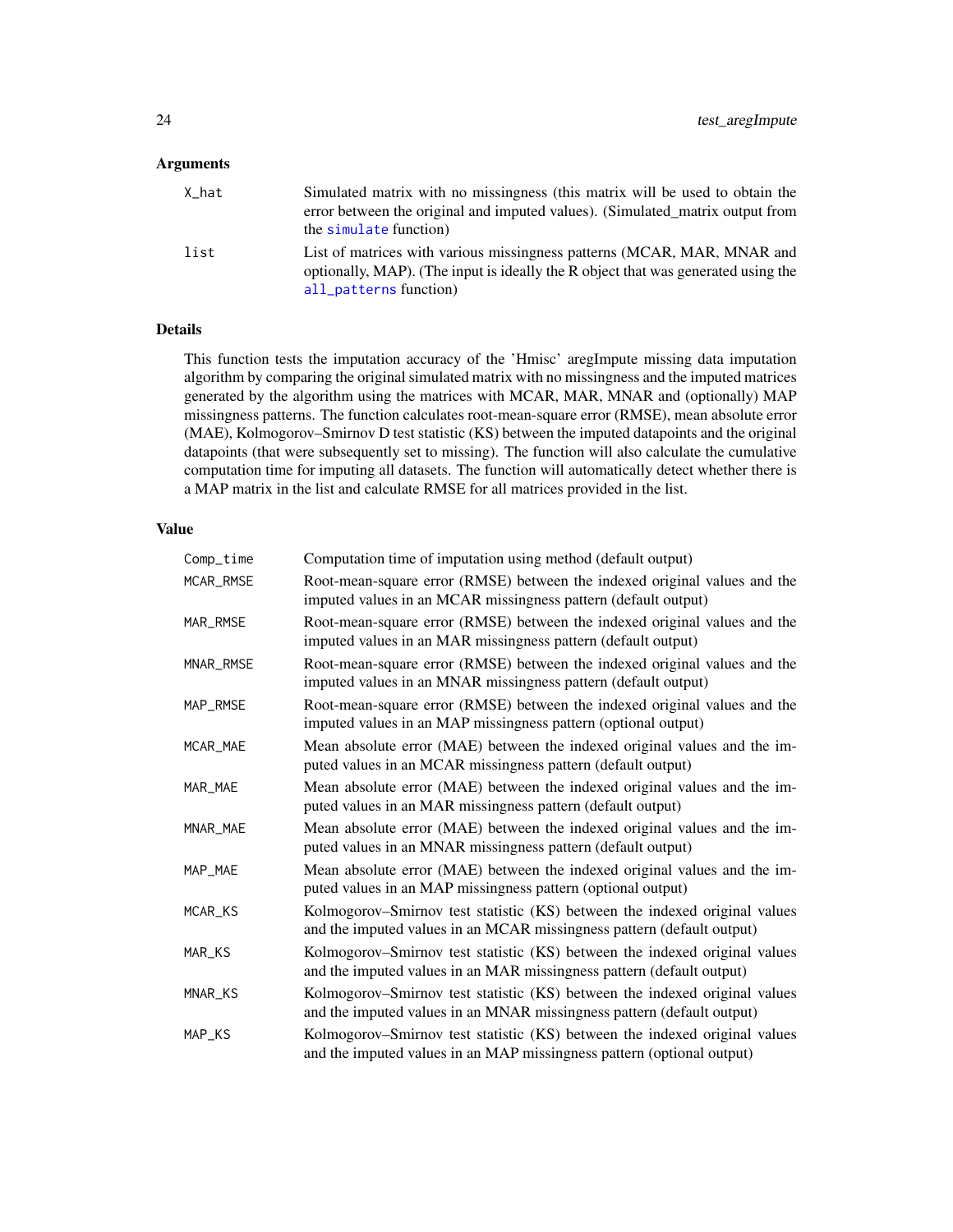#### <span id="page-24-0"></span>test\_kNN 25

#### Examples

```
clindata_miss_mini <- clindata_miss[1:80,1:4]
cleaned <- clean(clindata_miss_mini, missingness_coding = -9)
metadata <- get_data(cleaned)
simulated <- simulate(rownum = metadata$Rows, colnum = metadata$Columns,
cormat = metadata$Corr_matrix)
miss_list <- all_patterns(simulated$Simulated_matrix,
                    MD_pattern = metadata$MD_Pattern,
                    NA_fraction = metadata$Fraction_missingness,
                    min_PDM = 2
```
test\_aregImpute(X\_hat = simulated\$Simulated\_matrix, list = miss\_list)

<span id="page-24-1"></span>test\_kNN *Testing the 'VIM' kNN missing data imputation algorithm*

#### **Description**

[test\\_kNN](#page-24-1) tests the imputation accuracy of the 'VIM' kNN missing data imputation algorithm on matrices with various missing data patterns

#### Usage

test\_kNN(X\_hat, list)

#### Arguments

| X hat | Simulated matrix with no missingness (this matrix will be used to obtain the<br>error between the original and imputed values). (Simulated matrix output from<br>the simulate function) |
|-------|-----------------------------------------------------------------------------------------------------------------------------------------------------------------------------------------|
| list  | List of matrices with various missingness patterns (MCAR, MAR, MNAR and<br>optionally, MAP). (The input is ideally the R object that was generated using the<br>all_patterns function)  |

#### Details

This function tests the imputation accuracy of the 'VIM' kNN missing data imputation algorithm by comparing the original simulated matrix with no missingness and the imputed matrices generated by the algorithm using the matrices with MCAR, MAR, MNAR and (optionally) MAP missingness patterns. The function calculates root-mean-square error (RMSE), mean absolute error (MAE), Kolmogorov–Smirnov D test statistic (KS) between the imputed datapoints and the original datapoints (that were subsequently set to missing). The function will also calculate the cumulative computation time for imputing all datasets. The function will automatically detect whether there is a MAP matrix in the list and calculate RMSE for all matrices provided in the list.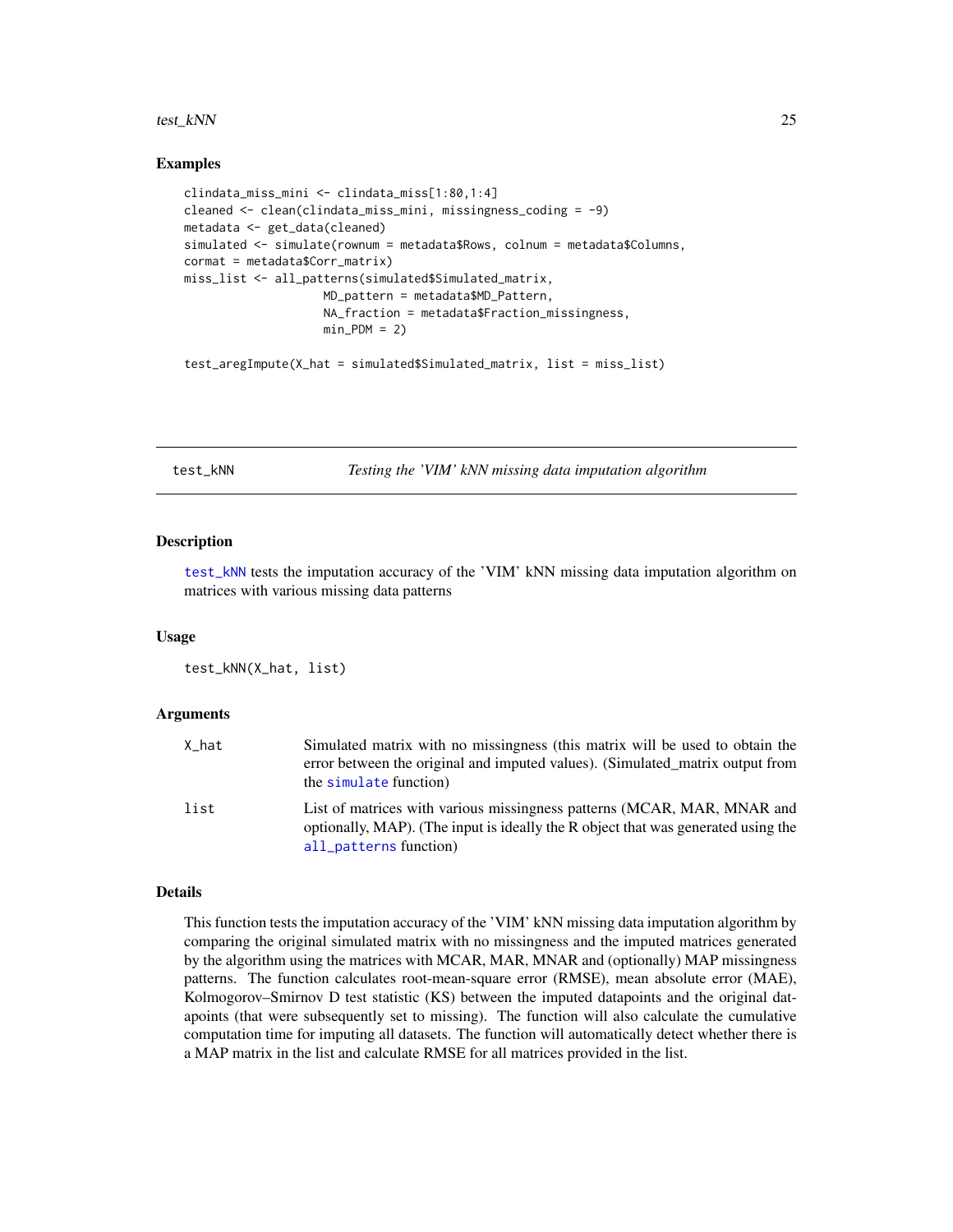Value

| Comp_time | Computation time of imputation using method (default output)                                                                                         |
|-----------|------------------------------------------------------------------------------------------------------------------------------------------------------|
| MCAR_RMSE | Root-mean-square error (RMSE) between the indexed original values and the<br>imputed values in an MCAR missingness pattern (default output)          |
| MAR_RMSE  | Root-mean-square error (RMSE) between the indexed original values and the<br>imputed values in an MAR missingness pattern (default output)           |
| MNAR_RMSE | Root-mean-square error (RMSE) between the indexed original values and the<br>imputed values in an MNAR missingness pattern (default output)          |
| MAP_RMSE  | Root-mean-square error (RMSE) between the indexed original values and the<br>imputed values in an MAP missingness pattern (optional output)          |
| MCAR_MAE  | Mean absolute error (MAE) between the indexed original values and the im-<br>puted values in an MCAR missingness pattern (default output)            |
| MAR_MAE   | Mean absolute error (MAE) between the indexed original values and the im-<br>puted values in an MAR missingness pattern (default output)             |
| MNAR_MAE  | Mean absolute error (MAE) between the indexed original values and the im-<br>puted values in an MNAR missingness pattern (default output)            |
| MAP_MAE   | Mean absolute error (MAE) between the indexed original values and the im-<br>puted values in an MAP missingness pattern (optional output)            |
| MCAR_KS   | Kolmogorov–Smirnov test statistic (KS) between the indexed original values<br>and the imputed values in an MCAR missingness pattern (default output) |
| MAR_KS    | Kolmogorov–Smirnov test statistic (KS) between the indexed original values<br>and the imputed values in an MAR missingness pattern (default output)  |
| MNAR_KS   | Kolmogorov-Smirnov test statistic (KS) between the indexed original values<br>and the imputed values in an MNAR missingness pattern (default output) |
| MAP_KS    | Kolmogorov-Smirnov test statistic (KS) between the indexed original values<br>and the imputed values in an MAP missingness pattern (optional output) |

## Examples

```
clindata_miss_mini <- clindata_miss[1:80,1:4]
cleaned <- clean(clindata_miss_mini, missingness_coding = -9)
metadata <- get_data(cleaned)
simulated <- simulate(rownum = metadata$Rows, colnum = metadata$Columns,
cormat = metadata$Corr_matrix)
miss_list <- all_patterns(simulated$Simulated_matrix,
                    MD_pattern = metadata$MD_Pattern,
                    NA_fraction = metadata$Fraction_missingness,
                   min_PDM = 2)
```
test\_kNN(X\_hat = simulated\$Simulated\_matrix, list = miss\_list)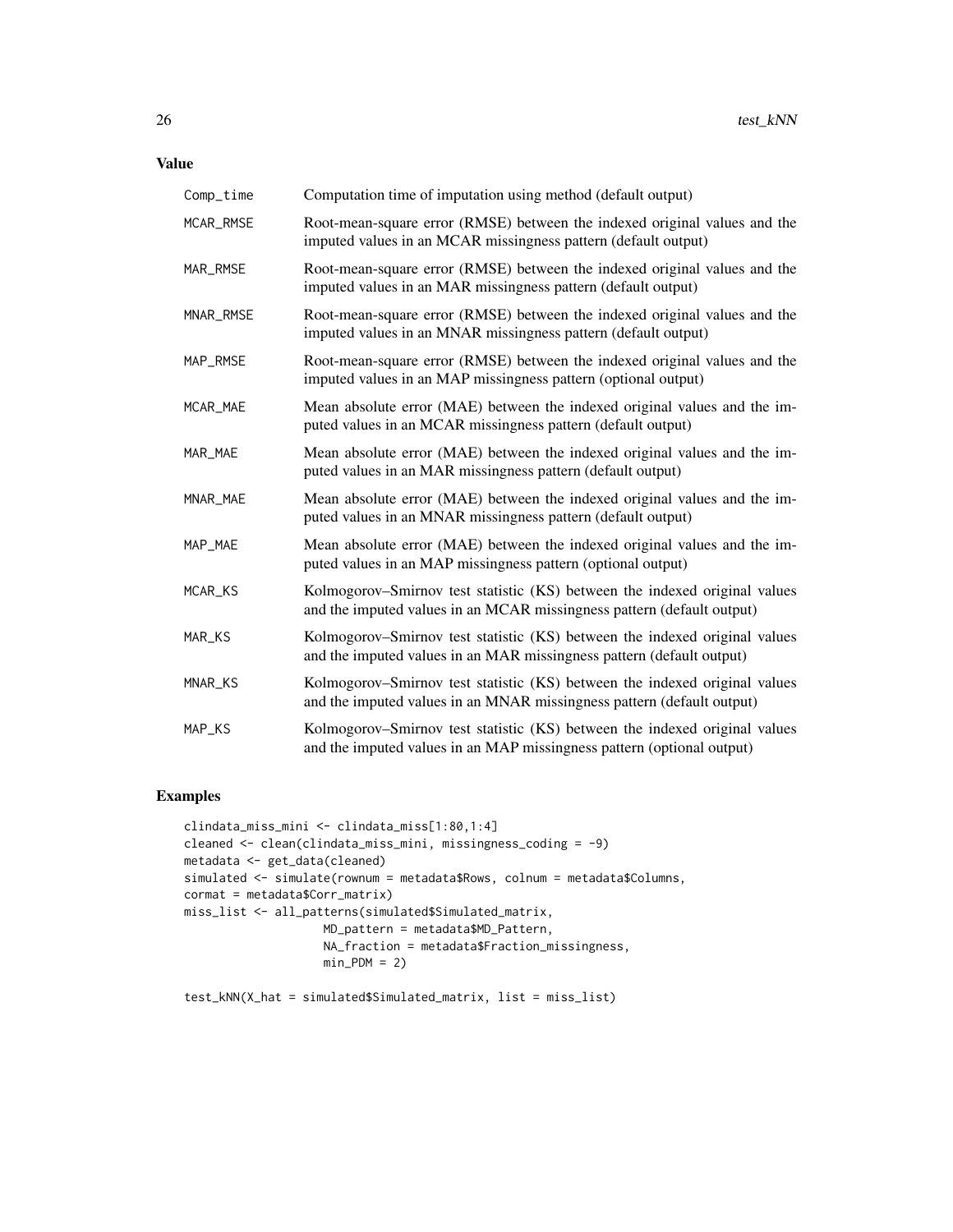<span id="page-26-1"></span><span id="page-26-0"></span>

#### Description

[test\\_mean\\_imp](#page-26-1) tests the imputation accuracy of the mean imputation algorithm on matrices with various missing data patterns

#### Usage

test\_mean\_imp(X\_hat, list)

#### Arguments

| X_hat | Simulated matrix with no missingness (this matrix will be used to obtain the<br>error between the original and imputed values). (Simulated matrix output from<br>the simulate function) |
|-------|-----------------------------------------------------------------------------------------------------------------------------------------------------------------------------------------|
| list  | List of matrices with various missingness patterns (MCAR, MAR, MNAR and<br>optionally, MAP). (The input is ideally the R object that was generated using the<br>all_patterns function)  |

## Details

This function tests the imputation accuracy of the mean imputation algorithm by comparing the original simulated matrix with no missingness and the imputed matrices generated by the algorithm using the matrices with MCAR, MAR, MNAR and (optionally) MAP missingness patterns. The function calculates root-mean-square error (RMSE), mean absolute error (MAE), Kolmogorov–Smirnov D test statistic (KS) between the imputed datapoints and the original datapoints (that were subsequently set to missing). The function will also calculate the cumulative computation time for imputing all datasets. The function will automatically detect whether there is a MAP matrix in the list and calculate RMSE for all matrices provided in the list.

| Comp_time | Computation time of imputation using method (default output)                                                                                |
|-----------|---------------------------------------------------------------------------------------------------------------------------------------------|
| MCAR RMSE | Root-mean-square error (RMSE) between the indexed original values and the<br>imputed values in an MCAR missingness pattern (default output) |
| MAR_RMSE  | Root-mean-square error (RMSE) between the indexed original values and the<br>imputed values in an MAR missingness pattern (default output)  |
| MNAR RMSE | Root-mean-square error (RMSE) between the indexed original values and the<br>imputed values in an MNAR missingness pattern (default output) |
| MAP RMSE  | Root-mean-square error (RMSE) between the indexed original values and the<br>imputed values in an MAP missingness pattern (optional output) |
| MCAR MAE  | Mean absolute error (MAE) between the indexed original values and the im-<br>puted values in an MCAR missingness pattern (default output)   |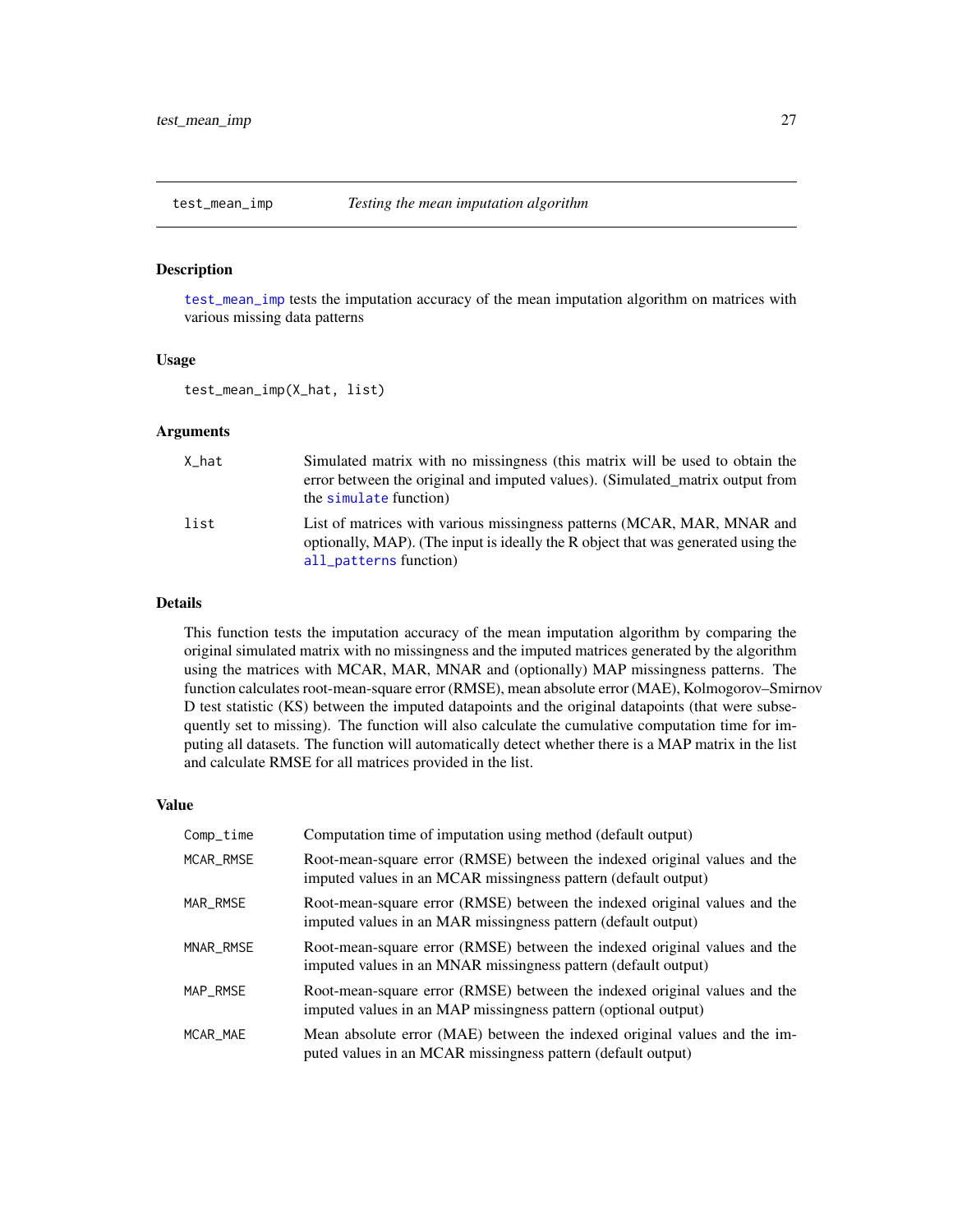<span id="page-27-0"></span>

| MAR_MAE  | Mean absolute error (MAE) between the indexed original values and the im-<br>puted values in an MAR missingness pattern (default output)             |
|----------|------------------------------------------------------------------------------------------------------------------------------------------------------|
| MNAR_MAE | Mean absolute error (MAE) between the indexed original values and the im-<br>puted values in an MNAR missingness pattern (default output)            |
| MAP_MAE  | Mean absolute error (MAE) between the indexed original values and the im-<br>puted values in an MAP missingness pattern (optional output)            |
| MCAR KS  | Kolmogorov–Smirnov test statistic (KS) between the indexed original values<br>and the imputed values in an MCAR missingness pattern (default output) |
| MAR_KS   | Kolmogorov–Smirnov test statistic (KS) between the indexed original values<br>and the imputed values in an MAR missingness pattern (default output)  |
| MNAR_KS  | Kolmogorov–Smirnov test statistic (KS) between the indexed original values<br>and the imputed values in an MNAR missingness pattern (default output) |
| MAP_KS   | Kolmogorov–Smirnov test statistic (KS) between the indexed original values<br>and the imputed values in an MAP missingness pattern (optional output) |

```
clindata_miss_mini <- clindata_miss[1:80,1:4]
cleaned <- clean(clindata_miss_mini, missingness_coding = -9)
metadata <- get_data(cleaned)
simulated <- simulate(rownum = metadata$Rows, colnum = metadata$Columns,
cormat = metadata$Corr_matrix)
miss_list <- all_patterns(simulated$Simulated_matrix,
                    MD_pattern = metadata$MD_Pattern,
                    NA_fraction = metadata$Fraction_missingness,
                    min_PDM = 2)test_mean_imp(X_hat = simulated$Simulated_matrix, list = miss_list)
```
<span id="page-27-1"></span>test\_median\_imp *Testing the median imputation algorithm*

#### Description

[test\\_median\\_imp](#page-27-1) tests the imputation accuracy of the median imputation algorithm on matrices with various missing data patterns

## Usage

```
test_median_imp(X_hat, list)
```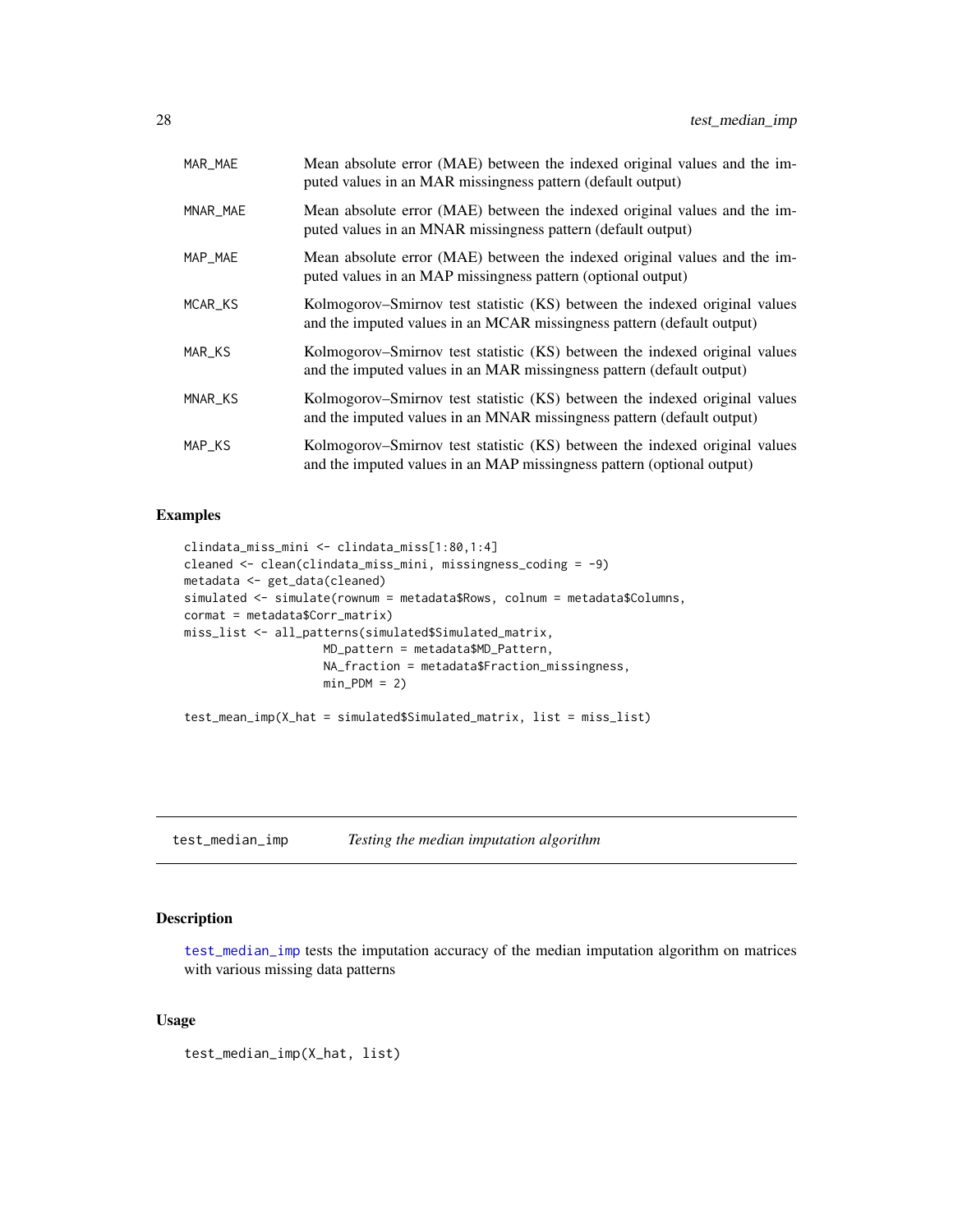## <span id="page-28-0"></span>Arguments

| X_hat | Simulated matrix with no missingness (this matrix will be used to obtain the<br>error between the original and imputed values). (Simulated matrix output from<br>the simulate function) |
|-------|-----------------------------------------------------------------------------------------------------------------------------------------------------------------------------------------|
| list  | List of matrices with various missingness patterns (MCAR, MAR, MNAR and<br>optionally, MAP). (The input is ideally the R object that was generated using the<br>all_patterns function)  |

## Details

This function tests the imputation accuracy of the median imputation algorithm by comparing the original simulated matrix with no missingness and the imputed matrices generated by the algorithm using the matrices with MCAR, MAR, MNAR and (optionally) MAP missingness patterns. The function calculates root-mean-square error (RMSE), mean absolute error (MAE), Kolmogorov–Smirnov D test statistic (KS) between the imputed datapoints and the original datapoints (that were subsequently set to missing). The function will also calculate the cumulative computation time for imputing all datasets. The function will automatically detect whether there is a MAP matrix in the list and calculate RMSE for all matrices provided in the list.

| Comp_time | Computation time of imputation using method (default output)                                                                                         |
|-----------|------------------------------------------------------------------------------------------------------------------------------------------------------|
| MCAR_RMSE | Root-mean-square error (RMSE) between the indexed original values and the<br>imputed values in an MCAR missingness pattern (default output)          |
| MAR_RMSE  | Root-mean-square error (RMSE) between the indexed original values and the<br>imputed values in an MAR missingness pattern (default output)           |
| MNAR_RMSE | Root-mean-square error (RMSE) between the indexed original values and the<br>imputed values in an MNAR missingness pattern (default output)          |
| MAP_RMSE  | Root-mean-square error (RMSE) between the indexed original values and the<br>imputed values in an MAP missingness pattern (optional output)          |
| MCAR_MAE  | Mean absolute error (MAE) between the indexed original values and the im-<br>puted values in an MCAR missingness pattern (default output)            |
| MAR MAE   | Mean absolute error (MAE) between the indexed original values and the im-<br>puted values in an MAR missingness pattern (default output)             |
| MNAR_MAE  | Mean absolute error (MAE) between the indexed original values and the im-<br>puted values in an MNAR missingness pattern (default output)            |
| MAP_MAE   | Mean absolute error (MAE) between the indexed original values and the im-<br>puted values in an MAP missingness pattern (optional output)            |
| MCAR_KS   | Kolmogorov–Smirnov test statistic (KS) between the indexed original values<br>and the imputed values in an MCAR missingness pattern (default output) |
| MAR_KS    | Kolmogorov-Smirnov test statistic (KS) between the indexed original values<br>and the imputed values in an MAR missingness pattern (default output)  |
| MNAR_KS   | Kolmogorov-Smirnov test statistic (KS) between the indexed original values<br>and the imputed values in an MNAR missingness pattern (default output) |
| MAP_KS    | Kolmogorov-Smirnov test statistic (KS) between the indexed original values<br>and the imputed values in an MAP missingness pattern (optional output) |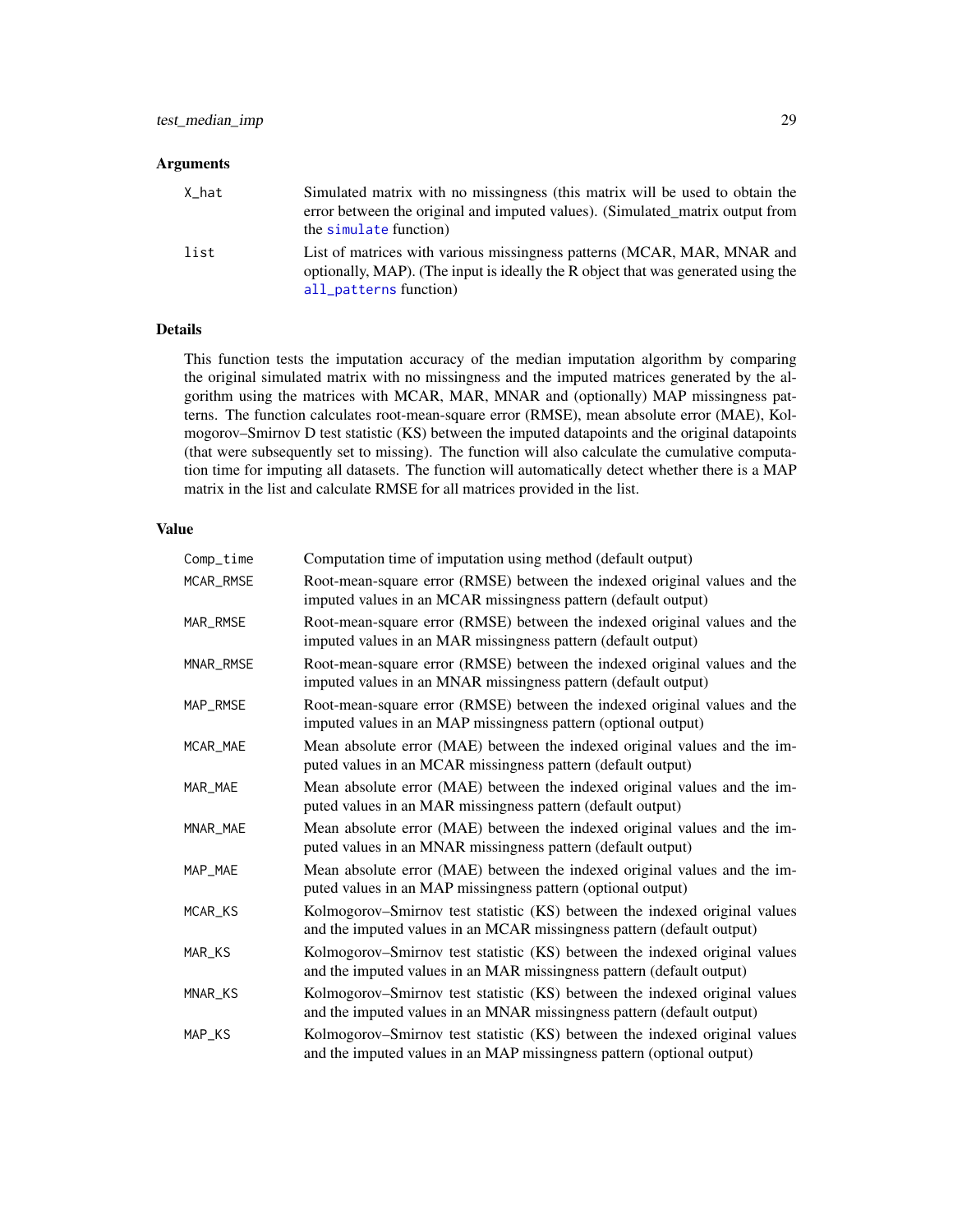```
clindata_miss_mini <- clindata_miss[1:80,1:4]
cleaned <- clean(clindata_miss_mini, missingness_coding = -9)
metadata <- get_data(cleaned)
simulated <- simulate(rownum = metadata$Rows, colnum = metadata$Columns,
cormat = metadata$Corr_matrix)
miss_list <- all_patterns(simulated$Simulated_matrix,
                    MD_pattern = metadata$MD_Pattern,
                    NA_fraction = metadata$Fraction_missingness,
                    min_PDM = 2test_median_imp(X_hat = simulated$Simulated_matrix, list = miss_list)
```
<span id="page-29-1"></span>test\_mi *Testing the 'mi' missing data imputation algorithm*

#### **Description**

[test\\_mi](#page-29-1) tests the imputation accuracy of the 'mi' missing data imputation algorithm on matrices with various missing data patterns

#### Usage

test\_mi(X\_hat, list)

#### Arguments

| X_hat | Simulated matrix with no missingness (this matrix will be used to obtain the<br>error between the original and imputed values). (Simulated matrix output from<br>the simulate function) |
|-------|-----------------------------------------------------------------------------------------------------------------------------------------------------------------------------------------|
| list  | List of matrices with various missingness patterns (MCAR, MAR, MNAR and<br>optionally, MAP). (The input is ideally the R object that was generated using the<br>all_patterns function)  |

#### Details

This function tests the imputation accuracy of the 'mi' missing data imputation algorithm by comparing the original simulated matrix with no missingness and the imputed matrices generated by the algorithm using the matrices with MCAR, MAR, MNAR and (optionally) MAP missingness patterns. The function calculates root-mean-square error (RMSE), mean absolute error (MAE), Kolmogorov–Smirnov D test statistic (KS) between the imputed datapoints and the original datapoints (that were subsequently set to missing). The function will also calculate the cumulative computation time for imputing all datasets. The function will automatically detect whether there is a MAP matrix in the list and calculate RMSE for all matrices provided in the list.

<span id="page-29-0"></span>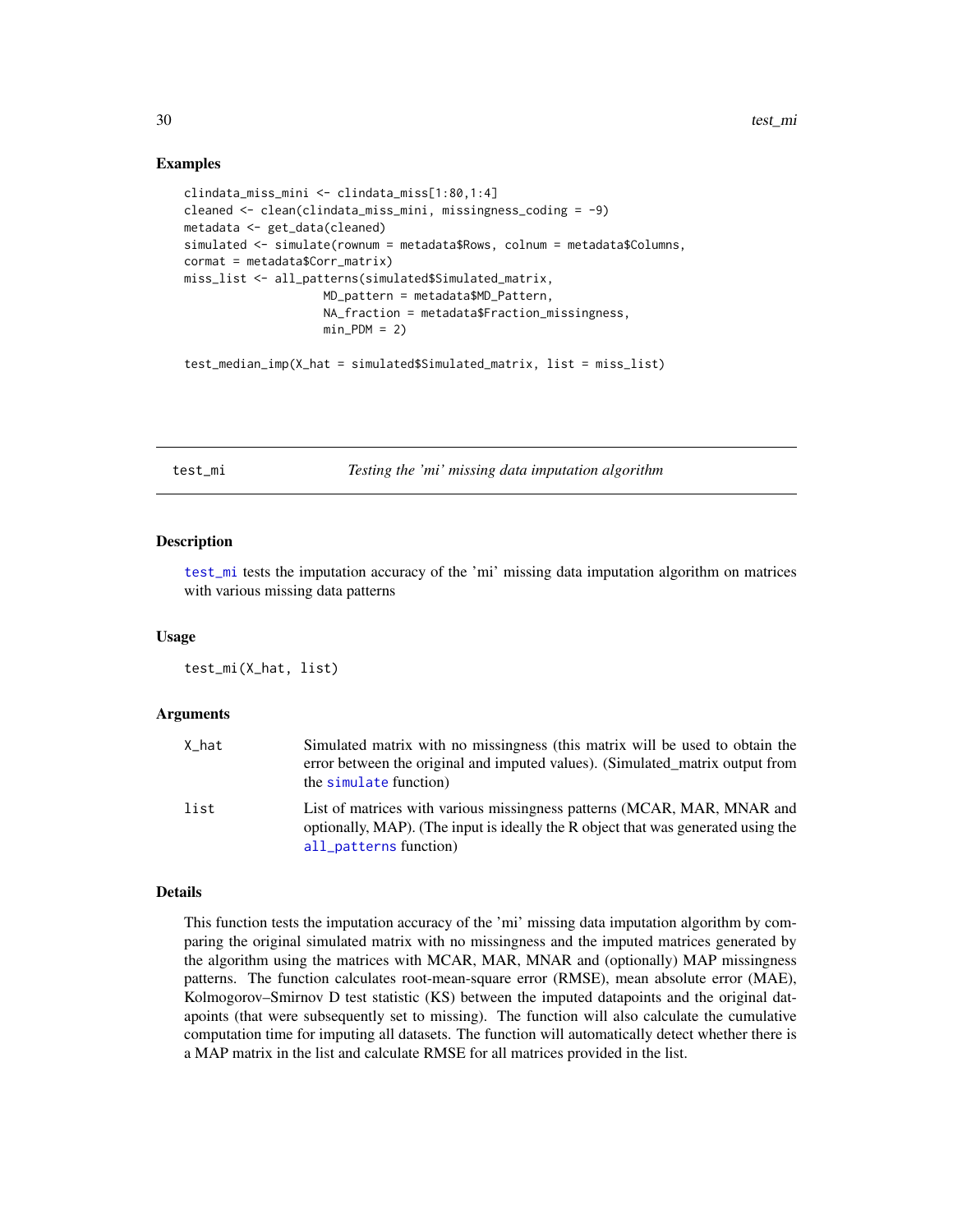#### test\_mi 31

## Value

| Comp_time | Computation time of imputation using method (default output)                                                                                         |
|-----------|------------------------------------------------------------------------------------------------------------------------------------------------------|
| MCAR_RMSE | Root-mean-square error (RMSE) between the indexed original values and the<br>imputed values in an MCAR missingness pattern (default output)          |
| MAR_RMSE  | Root-mean-square error (RMSE) between the indexed original values and the<br>imputed values in an MAR missingness pattern (default output)           |
| MNAR_RMSE | Root-mean-square error (RMSE) between the indexed original values and the<br>imputed values in an MNAR missingness pattern (default output)          |
| MAP_RMSE  | Root-mean-square error (RMSE) between the indexed original values and the<br>imputed values in an MAP missingness pattern (optional output)          |
| MCAR_MAE  | Mean absolute error (MAE) between the indexed original values and the im-<br>puted values in an MCAR missingness pattern (default output)            |
| MAR_MAE   | Mean absolute error (MAE) between the indexed original values and the im-<br>puted values in an MAR missingness pattern (default output)             |
| MNAR_MAE  | Mean absolute error (MAE) between the indexed original values and the im-<br>puted values in an MNAR missingness pattern (default output)            |
| MAP_MAE   | Mean absolute error (MAE) between the indexed original values and the im-<br>puted values in an MAP missingness pattern (optional output)            |
| MCAR_KS   | Kolmogorov–Smirnov test statistic (KS) between the indexed original values<br>and the imputed values in an MCAR missingness pattern (default output) |
| MAR_KS    | Kolmogorov–Smirnov test statistic (KS) between the indexed original values<br>and the imputed values in an MAR missingness pattern (default output)  |
| MNAR_KS   | Kolmogorov-Smirnov test statistic (KS) between the indexed original values<br>and the imputed values in an MNAR missingness pattern (default output) |
| MAP_KS    | Kolmogorov–Smirnov test statistic (KS) between the indexed original values<br>and the imputed values in an MAP missingness pattern (optional output) |

## Examples

```
# clindata_miss_mini <- clindata_miss[1:80,1:4]
# cleaned <- clean(clindata_miss_mini, missingness_coding = -9)
# metadata <- get_data(cleaned)
# simulated <- simulate(rownum = metadata$Rows, colnum = metadata$Columns,
# cormat = metadata$Corr_matrix)
# miss_list <- all_patterns(simulated$Simulated_matrix,
# MD_pattern = metadata$MD_Pattern,
# NA_fraction = metadata$Fraction_missingness,
                  min_PDM = 2)
```
# test\_mi(X\_hat = simulated\$Simulated\_matrix, list = miss\_list)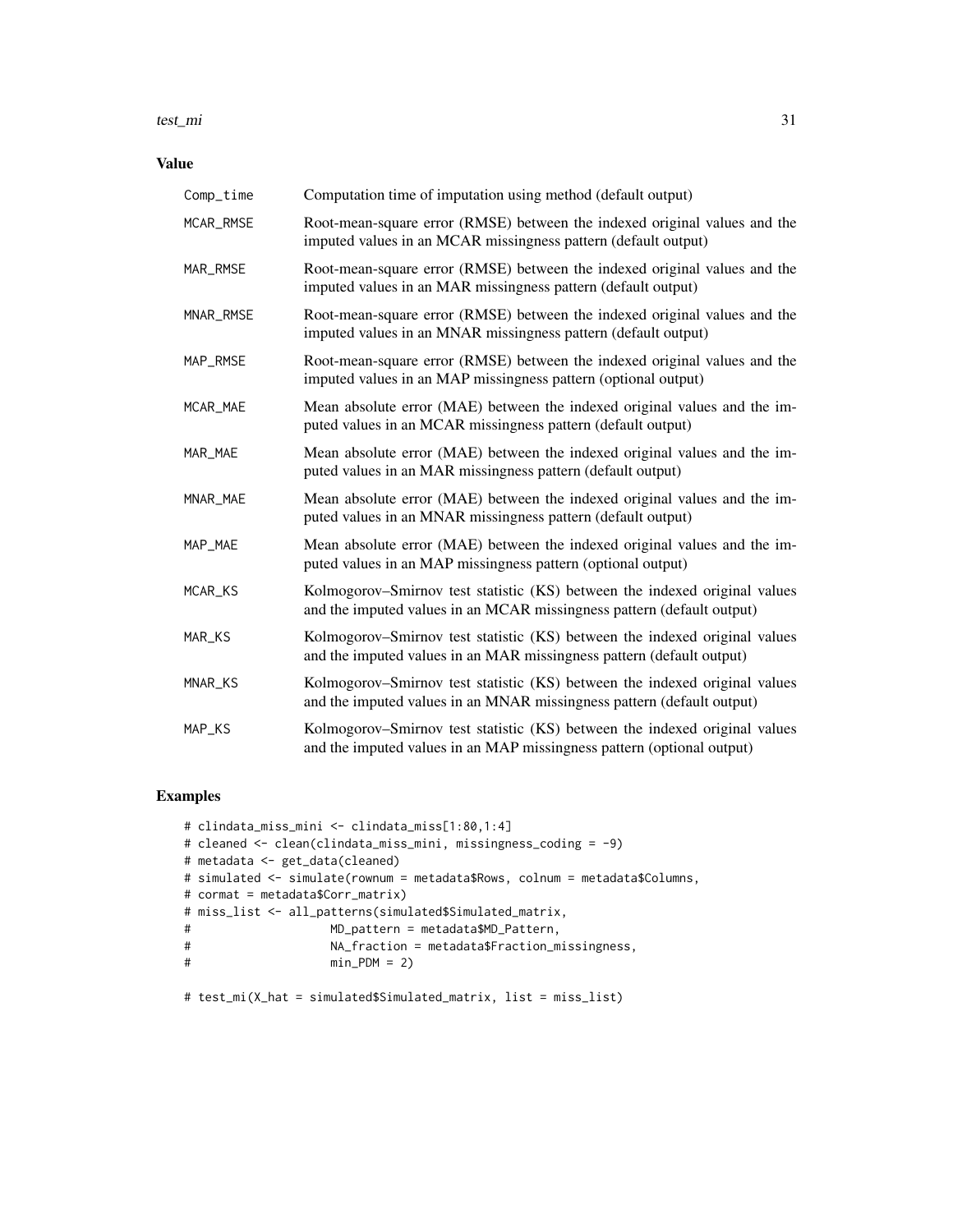<span id="page-31-1"></span><span id="page-31-0"></span>

#### Description

[test\\_mice\\_mixed](#page-31-1) tests the imputation accuracy of the 'mice' mixed missing data imputation algorithm on matrices with various missing data patterns

#### Usage

test\_mice\_mixed(X\_hat, list)

#### Arguments

| X_hat | Simulated matrix with no missingness (this matrix will be used to obtain the<br>error between the original and imputed values). (Simulated_matrix output from<br>the simulate function) |
|-------|-----------------------------------------------------------------------------------------------------------------------------------------------------------------------------------------|
| list  | List of matrices with various missingness patterns (MCAR, MAR, MNAR and<br>optionally, MAP). (The input is ideally the R object that was generated using the<br>all_patterns function)  |

## Details

This function tests the imputation accuracy of the 'mice' mixed missing data imputation algorithm by comparing the original simulated matrix with no missingness and the imputed matrices generated by the algorithm using the matrices with MCAR, MAR, MNAR and (optionally) MAP missingness patterns. The function calculates root-mean-square error (RMSE), mean absolute error (MAE), Kolmogorov–Smirnov D test statistic (KS) between the imputed datapoints and the original datapoints (that were subsequently set to missing). The function will also calculate the cumulative computation time for imputing all datasets. The function will automatically detect whether there is a MAP matrix in the list and calculate RMSE for all matrices provided in the list.

| Comp_time | Computation time of imputation using method (default output)                                                                                |
|-----------|---------------------------------------------------------------------------------------------------------------------------------------------|
| MCAR_RMSE | Root-mean-square error (RMSE) between the indexed original values and the<br>imputed values in an MCAR missingness pattern (default output) |
| MAR_RMSE  | Root-mean-square error (RMSE) between the indexed original values and the<br>imputed values in an MAR missingness pattern (default output)  |
| MNAR_RMSE | Root-mean-square error (RMSE) between the indexed original values and the<br>imputed values in an MNAR missingness pattern (default output) |
| MAP RMSE  | Root-mean-square error (RMSE) between the indexed original values and the<br>imputed values in an MAP missingness pattern (optional output) |
| MCAR MAE  | Mean absolute error (MAE) between the indexed original values and the im-<br>puted values in an MCAR missingness pattern (default output)   |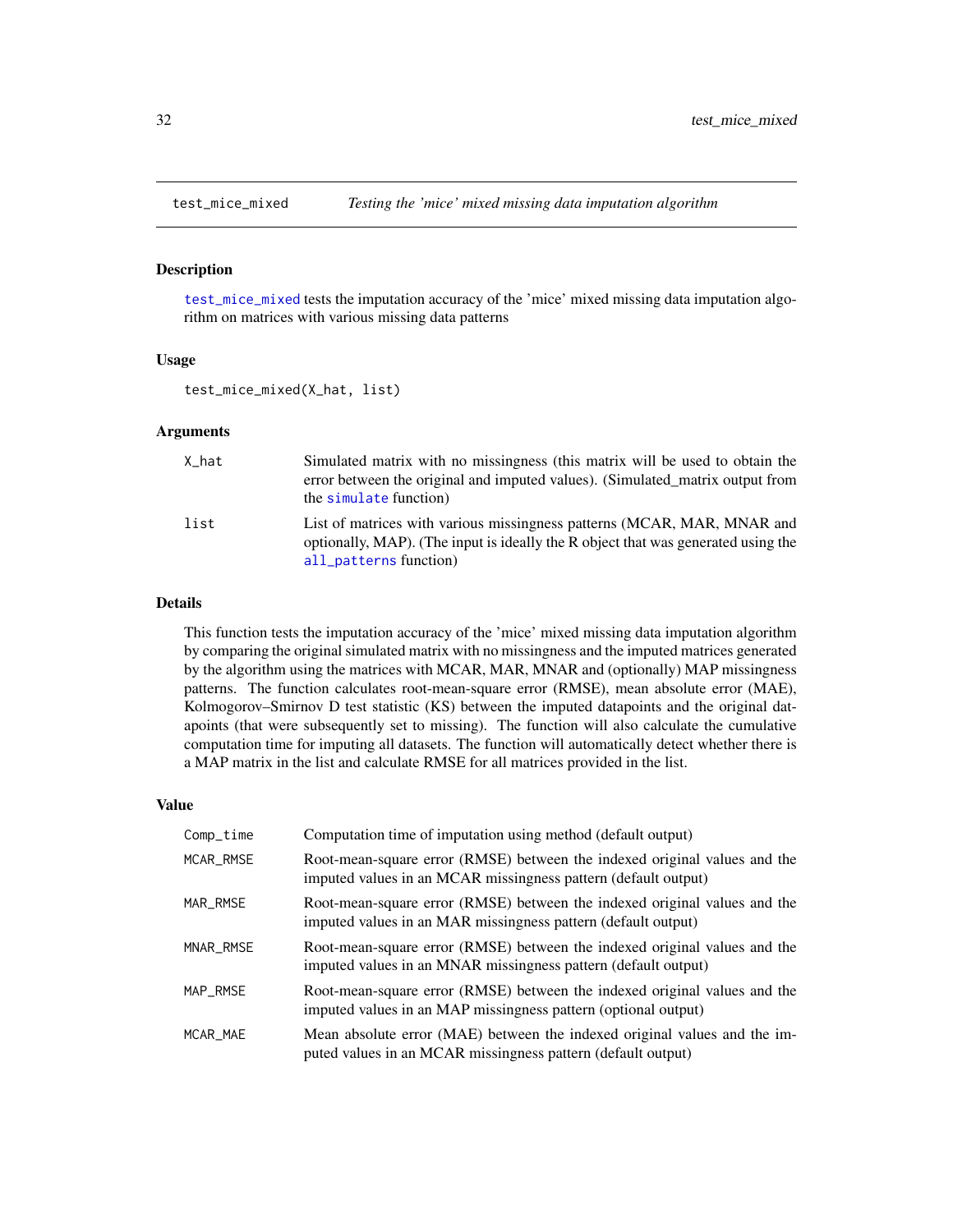<span id="page-32-0"></span>

| MAR_MAE  | Mean absolute error (MAE) between the indexed original values and the im-<br>puted values in an MAR missingness pattern (default output)             |
|----------|------------------------------------------------------------------------------------------------------------------------------------------------------|
| MNAR_MAE | Mean absolute error (MAE) between the indexed original values and the im-<br>puted values in an MNAR missingness pattern (default output)            |
| MAP_MAE  | Mean absolute error (MAE) between the indexed original values and the im-<br>puted values in an MAP missingness pattern (optional output)            |
| MCAR_KS  | Kolmogorov–Smirnov test statistic (KS) between the indexed original values<br>and the imputed values in an MCAR missingness pattern (default output) |
| MAR_KS   | Kolmogorov–Smirnov test statistic (KS) between the indexed original values<br>and the imputed values in an MAR missingness pattern (default output)  |
| MNAR_KS  | Kolmogorov–Smirnov test statistic (KS) between the indexed original values<br>and the imputed values in an MNAR missingness pattern (default output) |
| MAP_KS   | Kolmogorov–Smirnov test statistic (KS) between the indexed original values<br>and the imputed values in an MAP missingness pattern (optional output) |

```
clindata_miss_mini <- clindata_miss[1:80,1:4]
cleaned <- clean(clindata_miss_mini, missingness_coding = -9)
metadata <- get_data(cleaned)
simulated <- simulate(rownum = metadata$Rows, colnum = metadata$Columns,
cormat = metadata$Corr_matrix)
miss_list <- all_patterns(simulated$Simulated_matrix,
                    MD_pattern = metadata$MD_Pattern,
                    NA_fraction = metadata$Fraction_missingness,
                    min_PDM = 2)
```
test\_mice\_mixed(X\_hat = simulated\$Simulated\_matrix, list = miss\_list)

<span id="page-32-1"></span>test\_missForest *Testing the 'missForest' missing data imputation algorithm*

#### Description

[test\\_missForest](#page-32-1) tests the imputation accuracy of the 'missForest' missing data imputation algorithm on matrices with various missing data patterns

## Usage

test\_missForest(X\_hat, list)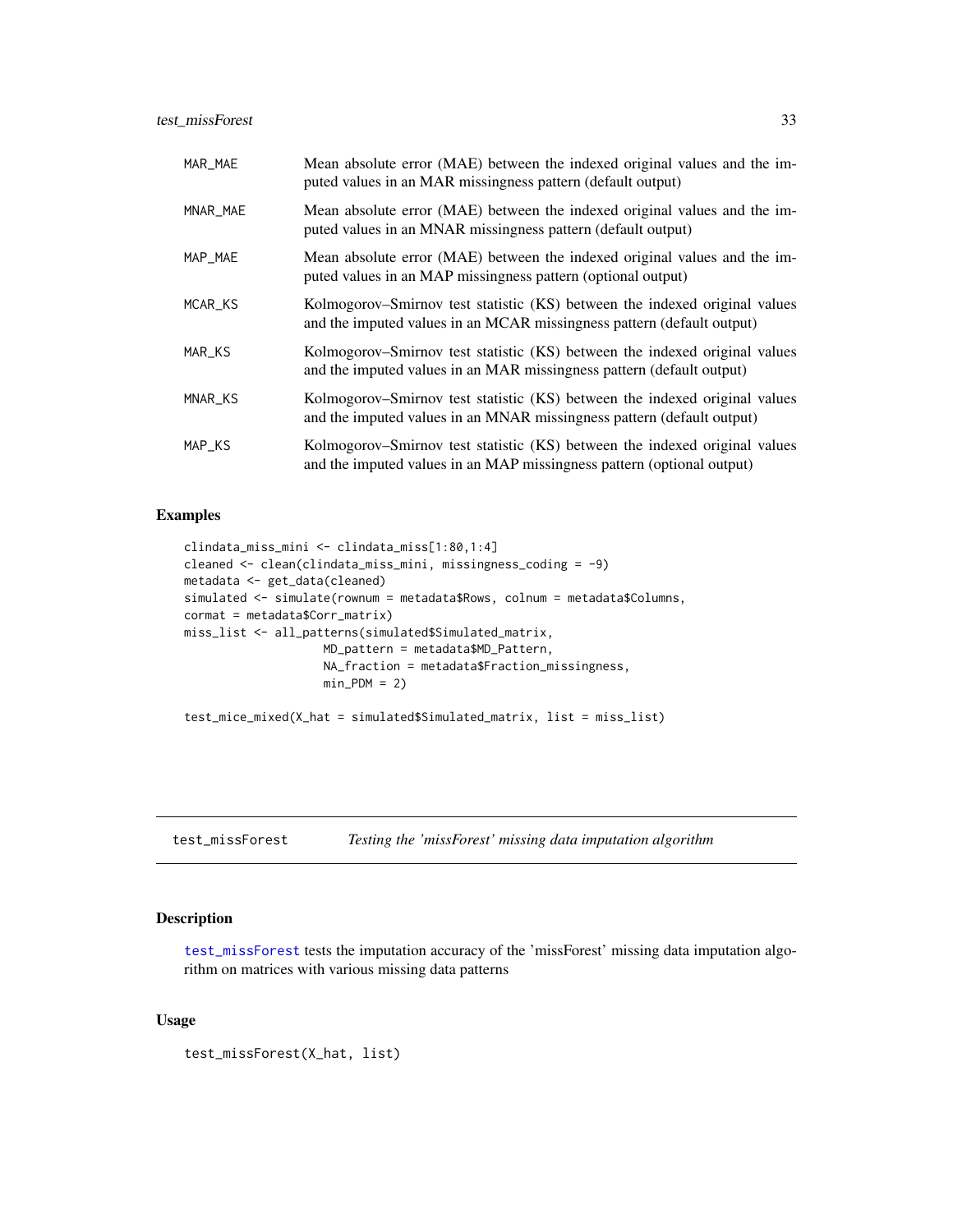## <span id="page-33-0"></span>Arguments

| X_hat | Simulated matrix with no missingness (this matrix will be used to obtain the<br>error between the original and imputed values). (Simulated matrix output from<br>the simulate function) |
|-------|-----------------------------------------------------------------------------------------------------------------------------------------------------------------------------------------|
| list  | List of matrices with various missingness patterns (MCAR, MAR, MNAR and<br>optionally, MAP). (The input is ideally the R object that was generated using the<br>all_patterns function)  |

## Details

This function tests the imputation accuracy of the 'missForest' missing data imputation algorithm by comparing the original simulated matrix with no missingness and the imputed matrices generated by the algorithm using the matrices with MCAR, MAR, MNAR and (optionally) MAP missingness patterns. The function calculates root-mean-square error (RMSE), mean absolute error (MAE), Kolmogorov–Smirnov D test statistic (KS) between the imputed datapoints and the original datapoints (that were subsequently set to missing). The function will also calculate the cumulative computation time for imputing all datasets. The function will automatically detect whether there is a MAP matrix in the list and calculate RMSE for all matrices provided in the list.

| Comp_time | Computation time of imputation using method (default output)                                                                                         |
|-----------|------------------------------------------------------------------------------------------------------------------------------------------------------|
| MCAR_RMSE | Root-mean-square error (RMSE) between the indexed original values and the<br>imputed values in an MCAR missingness pattern (default output)          |
| MAR_RMSE  | Root-mean-square error (RMSE) between the indexed original values and the<br>imputed values in an MAR missingness pattern (default output)           |
| MNAR_RMSE | Root-mean-square error (RMSE) between the indexed original values and the<br>imputed values in an MNAR missingness pattern (default output)          |
| MAP_RMSE  | Root-mean-square error (RMSE) between the indexed original values and the<br>imputed values in an MAP missingness pattern (optional output)          |
| MCAR_MAE  | Mean absolute error (MAE) between the indexed original values and the im-<br>puted values in an MCAR missingness pattern (default output)            |
| MAR MAE   | Mean absolute error (MAE) between the indexed original values and the im-<br>puted values in an MAR missingness pattern (default output)             |
| MNAR_MAE  | Mean absolute error (MAE) between the indexed original values and the im-<br>puted values in an MNAR missingness pattern (default output)            |
| MAP_MAE   | Mean absolute error (MAE) between the indexed original values and the im-<br>puted values in an MAP missingness pattern (optional output)            |
| MCAR_KS   | Kolmogorov–Smirnov test statistic (KS) between the indexed original values<br>and the imputed values in an MCAR missingness pattern (default output) |
| MAR_KS    | Kolmogorov–Smirnov test statistic (KS) between the indexed original values<br>and the imputed values in an MAR missingness pattern (default output)  |
| MNAR_KS   | Kolmogorov–Smirnov test statistic (KS) between the indexed original values<br>and the imputed values in an MNAR missingness pattern (default output) |
| MAP_KS    | Kolmogorov-Smirnov test statistic (KS) between the indexed original values<br>and the imputed values in an MAP missingness pattern (optional output) |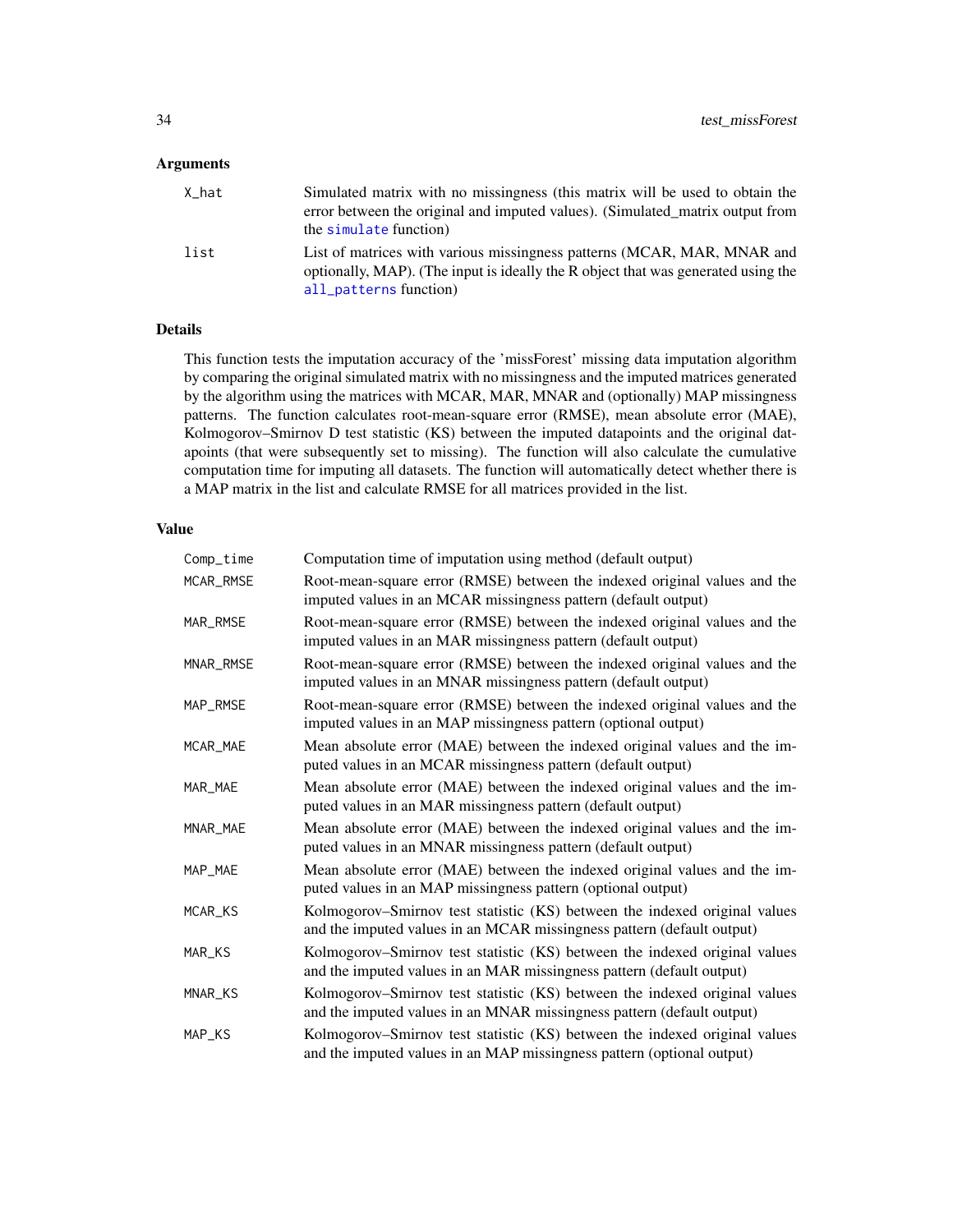#### <span id="page-34-0"></span>test\_missMDA\_EM 35

#### Examples

```
clindata_miss_mini <- clindata_miss[1:80,1:4]
cleaned <- clean(clindata_miss_mini, missingness_coding = -9)
metadata <- get_data(cleaned)
simulated <- simulate(rownum = metadata$Rows, colnum = metadata$Columns,
cormat = metadata$Corr_matrix)
miss_list <- all_patterns(simulated$Simulated_matrix,
                    MD_pattern = metadata$MD_Pattern,
                    NA_fraction = metadata$Fraction_missingness,
                    min_PDM = 2test_missForest(X_hat = simulated$Simulated_matrix, list = miss_list)
```
<span id="page-34-1"></span>test\_missMDA\_EM *Testing the 'missMDA' EM missing data imputation algorithm*

#### **Description**

[test\\_missMDA\\_EM](#page-34-1) tests the imputation accuracy of the 'missMDA' EM missing data imputation algorithm on matrices with various missing data patterns

#### Usage

```
test_missMDA_EM(X_hat, list)
```
#### Arguments

| X_hat | Simulated matrix with no missingness (this matrix will be used to obtain the<br>error between the original and imputed values). (Simulated matrix output from<br>the simulate function) |
|-------|-----------------------------------------------------------------------------------------------------------------------------------------------------------------------------------------|
| list  | List of matrices with various missingness patterns (MCAR, MAR, MNAR and<br>optionally, MAP). (The input is ideally the R object that was generated using the<br>all_patterns function)  |

#### Details

This function tests the imputation accuracy of the 'missMDA' EM missing data imputation algorithm by comparing the original simulated matrix with no missingness and the imputed matrices generated by the algorithm using the matrices with MCAR, MAR, MNAR and (optionally) MAP missingness patterns. The function calculates root-mean-square error (RMSE), mean absolute error (MAE), Kolmogorov–Smirnov D test statistic (KS) between the imputed datapoints and the original datapoints (that were subsequently set to missing). The function will also calculate the cumulative computation time for imputing all datasets. The function will automatically detect whether there is a MAP matrix in the list and calculate RMSE for all matrices provided in the list.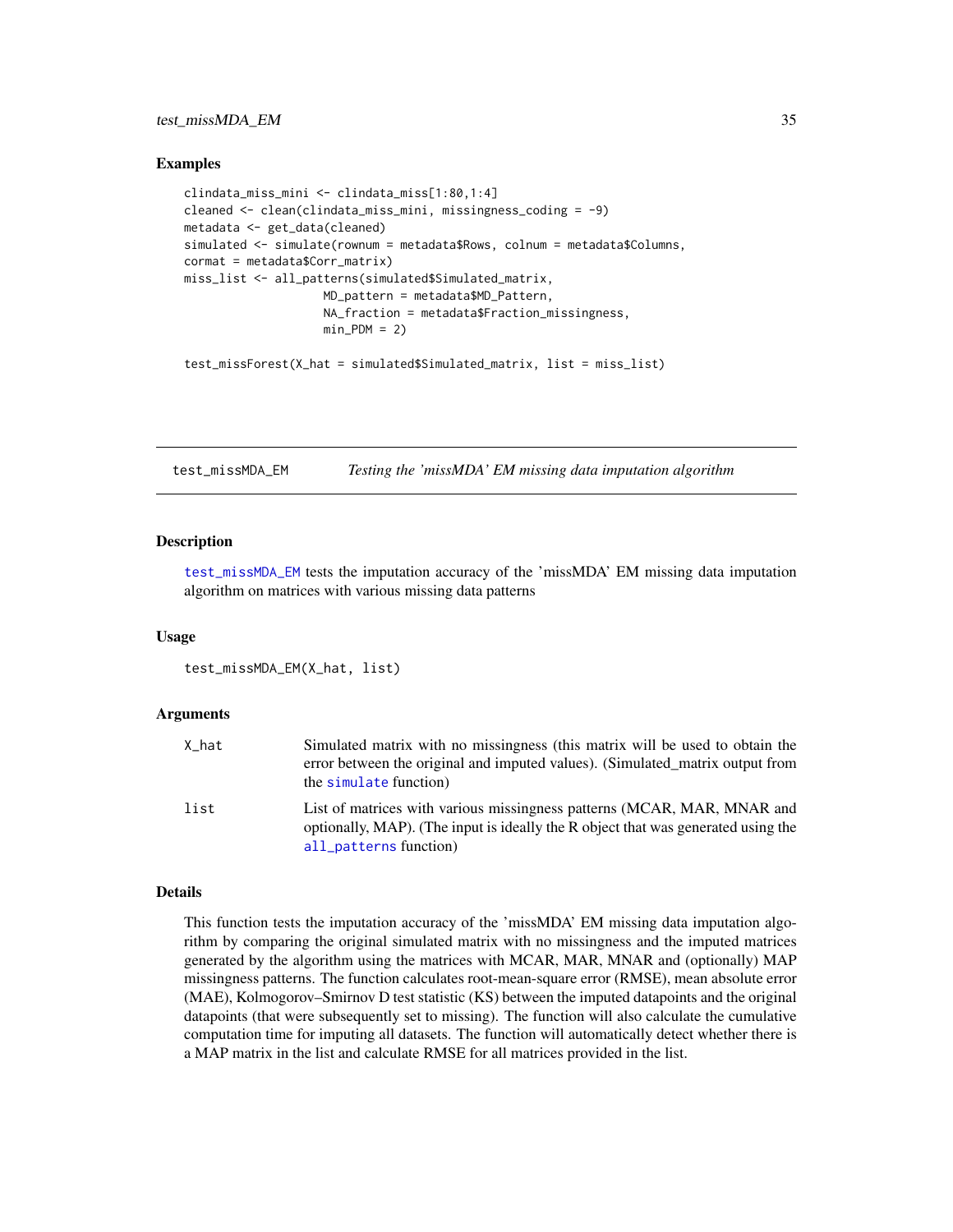| Comp_time | Computation time of imputation using method (default output)                                                                                         |
|-----------|------------------------------------------------------------------------------------------------------------------------------------------------------|
| MCAR_RMSE | Root-mean-square error (RMSE) between the indexed original values and the<br>imputed values in an MCAR missingness pattern (default output)          |
| MAR_RMSE  | Root-mean-square error (RMSE) between the indexed original values and the<br>imputed values in an MAR missingness pattern (default output)           |
| MNAR_RMSE | Root-mean-square error (RMSE) between the indexed original values and the<br>imputed values in an MNAR missingness pattern (default output)          |
| MAP_RMSE  | Root-mean-square error (RMSE) between the indexed original values and the<br>imputed values in an MAP missingness pattern (optional output)          |
| MCAR_MAE  | Mean absolute error (MAE) between the indexed original values and the im-<br>puted values in an MCAR missingness pattern (default output)            |
| MAR_MAE   | Mean absolute error (MAE) between the indexed original values and the im-<br>puted values in an MAR missingness pattern (default output)             |
| MNAR_MAE  | Mean absolute error (MAE) between the indexed original values and the im-<br>puted values in an MNAR missingness pattern (default output)            |
| MAP_MAE   | Mean absolute error (MAE) between the indexed original values and the im-<br>puted values in an MAP missingness pattern (optional output)            |
| MCAR_KS   | Kolmogorov–Smirnov test statistic (KS) between the indexed original values<br>and the imputed values in an MCAR missingness pattern (default output) |
| MAR_KS    | Kolmogorov–Smirnov test statistic (KS) between the indexed original values<br>and the imputed values in an MAR missingness pattern (default output)  |
| MNAR_KS   | Kolmogorov-Smirnov test statistic (KS) between the indexed original values<br>and the imputed values in an MNAR missingness pattern (default output) |
| MAP_KS    | Kolmogorov–Smirnov test statistic (KS) between the indexed original values<br>and the imputed values in an MAP missingness pattern (optional output) |

```
clindata_miss_mini <- clindata_miss[1:80,1:4]
cleaned <- clean(clindata_miss_mini, missingness_coding = -9)
metadata <- get_data(cleaned)
simulated <- simulate(rownum = metadata$Rows, colnum = metadata$Columns,
cormat = metadata$Corr_matrix)
miss_list <- all_patterns(simulated$Simulated_matrix,
                    MD_pattern = metadata$MD_Pattern,
                   NA_fraction = metadata$Fraction_missingness,
                   min_PDM = 2
```

```
test_missMDA_EM(X_hat = simulated$Simulated_matrix, list = miss_list)
```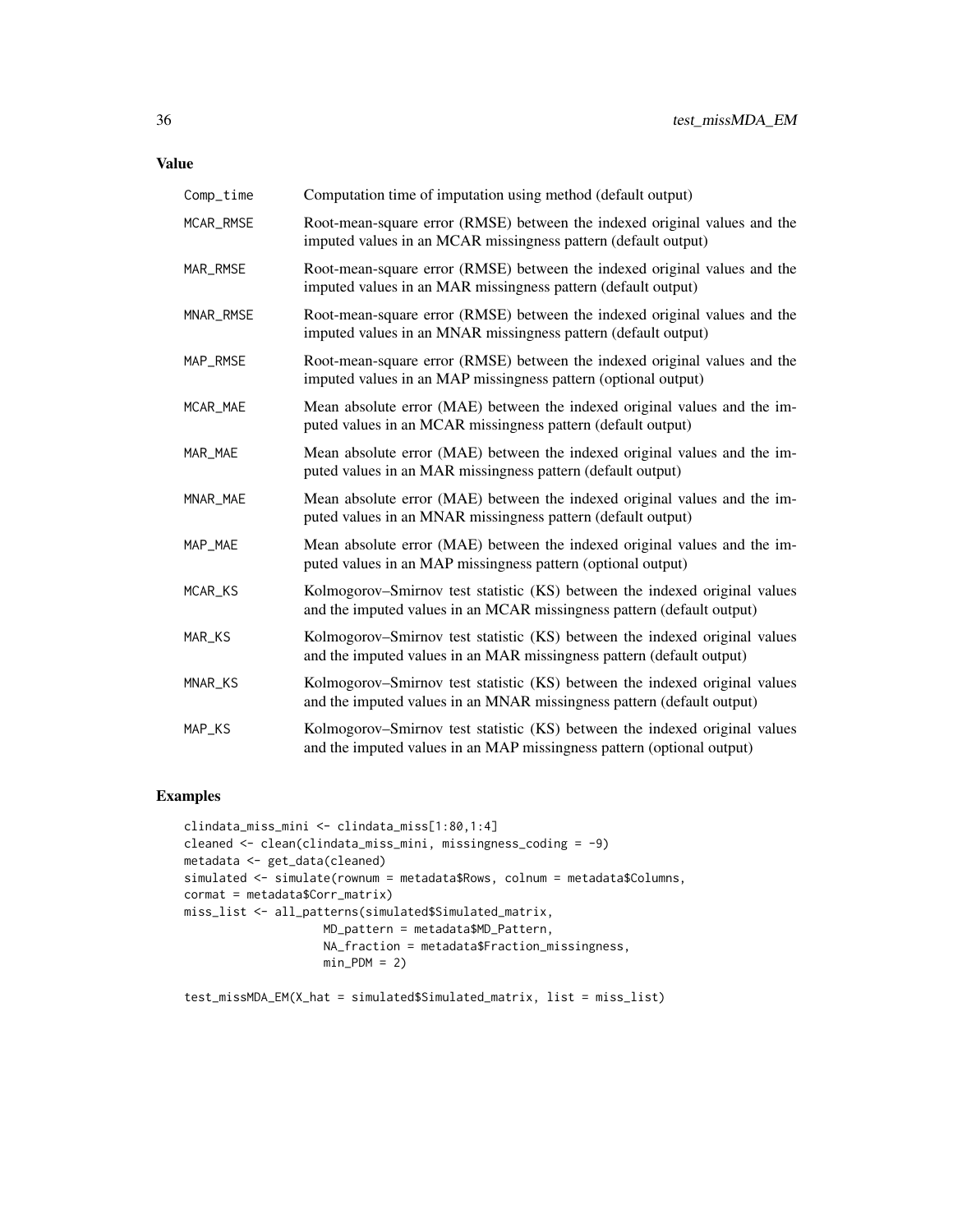<span id="page-36-1"></span><span id="page-36-0"></span>test\_missMDA\_reg *Testing the 'missMDA' regularized missing data imputation algorithm*

#### Description

[test\\_missMDA\\_reg](#page-36-1) tests the imputation accuracy of the 'missMDA' regularized missing data imputation algorithm on matrices with various missing data patterns

#### Usage

test\_missMDA\_reg(X\_hat, list)

#### Arguments

| X hat | Simulated matrix with no missingness (this matrix will be used to obtain the<br>error between the original and imputed values). (Simulated_matrix output from<br>the simulate function) |
|-------|-----------------------------------------------------------------------------------------------------------------------------------------------------------------------------------------|
| list  | List of matrices with various missingness patterns (MCAR, MAR, MNAR and<br>optionally, MAP). (The input is ideally the R object that was generated using the<br>all_patterns function)  |

## Details

This function tests the imputation accuracy of the 'missMDA' regularized missing data imputation algorithm by comparing the original simulated matrix with no missingness and the imputed matrices generated by the algorithm using the matrices with MCAR, MAR, MNAR and (optionally) MAP missingness patterns. The function calculates root-mean-square error (RMSE), mean absolute error (MAE), Kolmogorov–Smirnov D test statistic (KS) between the imputed datapoints and the original datapoints (that were subsequently set to missing). The function will also calculate the cumulative computation time for imputing all datasets. The function will automatically detect whether there is a MAP matrix in the list and calculate RMSE for all matrices provided in the list.

| Comp_time | Computation time of imputation using method (default output)                                                                                |
|-----------|---------------------------------------------------------------------------------------------------------------------------------------------|
| MCAR_RMSE | Root-mean-square error (RMSE) between the indexed original values and the<br>imputed values in an MCAR missingness pattern (default output) |
| MAR_RMSE  | Root-mean-square error (RMSE) between the indexed original values and the<br>imputed values in an MAR missingness pattern (default output)  |
| MNAR_RMSE | Root-mean-square error (RMSE) between the indexed original values and the<br>imputed values in an MNAR missingness pattern (default output) |
| MAP RMSE  | Root-mean-square error (RMSE) between the indexed original values and the<br>imputed values in an MAP missingness pattern (optional output) |
| MCAR MAE  | Mean absolute error (MAE) between the indexed original values and the im-<br>puted values in an MCAR missingness pattern (default output)   |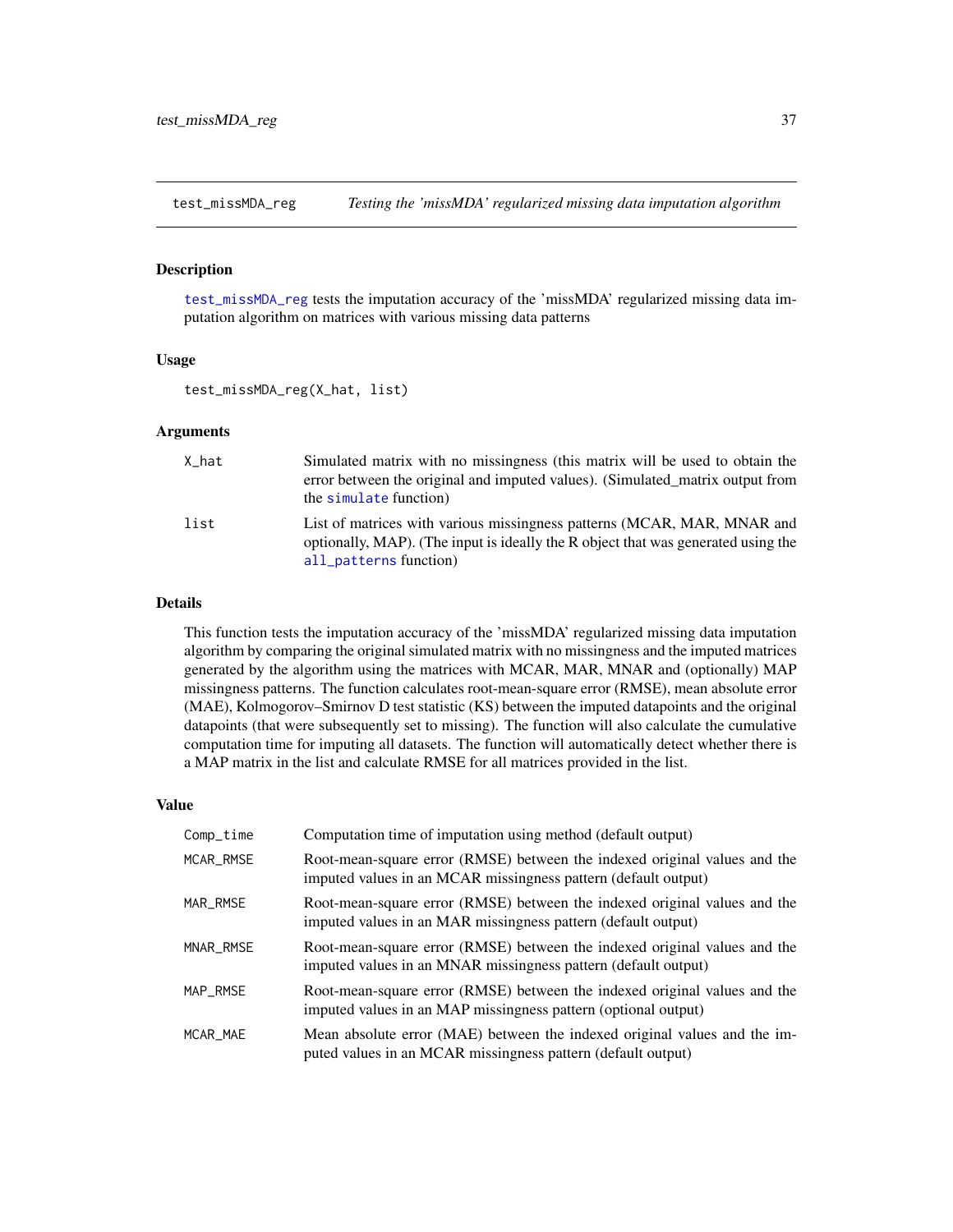<span id="page-37-0"></span>

| MAR_MAE  | Mean absolute error (MAE) between the indexed original values and the im-<br>puted values in an MAR missingness pattern (default output)             |
|----------|------------------------------------------------------------------------------------------------------------------------------------------------------|
| MNAR_MAE | Mean absolute error (MAE) between the indexed original values and the im-<br>puted values in an MNAR missingness pattern (default output)            |
| MAP_MAE  | Mean absolute error (MAE) between the indexed original values and the im-<br>puted values in an MAP missingness pattern (optional output)            |
| MCAR_KS  | Kolmogorov–Smirnov test statistic (KS) between the indexed original values<br>and the imputed values in an MCAR missingness pattern (default output) |
| MAR_KS   | Kolmogorov–Smirnov test statistic (KS) between the indexed original values<br>and the imputed values in an MAR missingness pattern (default output)  |
| MNAR_KS  | Kolmogorov–Smirnov test statistic (KS) between the indexed original values<br>and the imputed values in an MNAR missingness pattern (default output) |
| MAP_KS   | Kolmogorov–Smirnov test statistic (KS) between the indexed original values<br>and the imputed values in an MAP missingness pattern (optional output) |

```
clindata_miss_mini <- clindata_miss[1:80,1:4]
cleaned <- clean(clindata_miss_mini, missingness_coding = -9)
metadata <- get_data(cleaned)
simulated <- simulate(rownum = metadata$Rows, colnum = metadata$Columns,
cormat = metadata$Corr_matrix)
miss_list <- all_patterns(simulated$Simulated_matrix,
                    MD_pattern = metadata$MD_Pattern,
                    NA_fraction = metadata$Fraction_missingness,
                    min_PDM = 2)test_missMDA_reg(X_hat = simulated$Simulated_matrix, list = miss_list)
```
<span id="page-37-1"></span>test\_pcaMethods\_BPCA *Testing the 'pcaMethods' BPCA missing data imputation algorithm*

#### Description

[test\\_pcaMethods\\_BPCA](#page-37-1) tests the imputation accuracy of the 'pcaMethods' BPCA missing data imputation algorithm on matrices with various missing data patterns

#### Usage

test\_pcaMethods\_BPCA(X\_hat, list)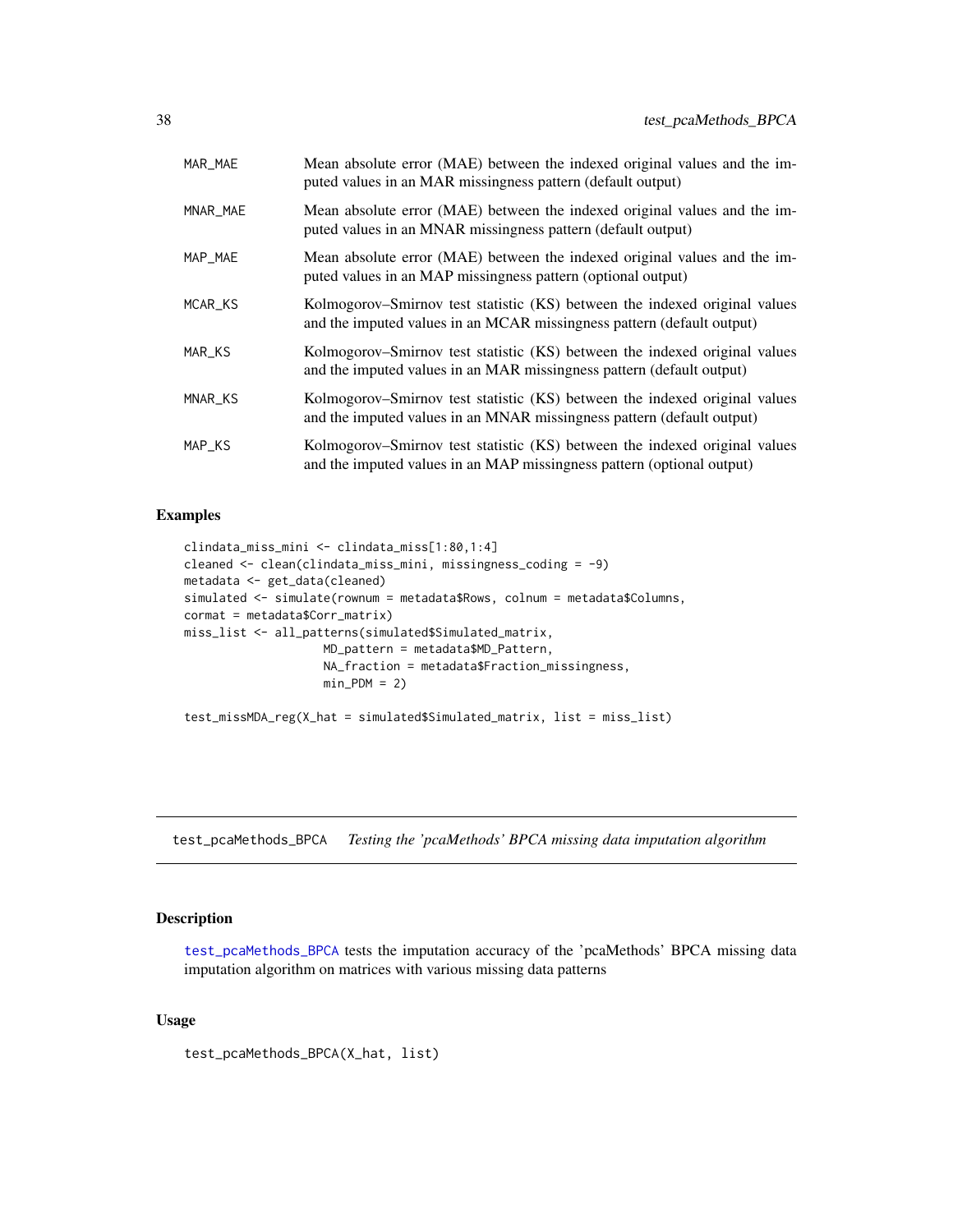## <span id="page-38-0"></span>Arguments

| X_hat | Simulated matrix with no missingness (this matrix will be used to obtain the<br>error between the original and imputed values). (Simulated matrix output from<br>the simulate function) |
|-------|-----------------------------------------------------------------------------------------------------------------------------------------------------------------------------------------|
| list  | List of matrices with various missingness patterns (MCAR, MAR, MNAR and<br>optionally, MAP). (The input is ideally the R object that was generated using the<br>all_patterns function)  |

## Details

This function tests the imputation accuracy of the 'pcaMethods' BPCA missing data imputation algorithm by comparing the original simulated matrix with no missingness and the imputed matrices generated by the algorithm using the matrices with MCAR, MAR, MNAR and (optionally) MAP missingness patterns. The function calculates root-mean-square error (RMSE), mean absolute error (MAE), Kolmogorov–Smirnov D test statistic (KS) between the imputed datapoints and the original datapoints (that were subsequently set to missing). The function will also calculate the cumulative computation time for imputing all datasets. The function will automatically detect whether there is a MAP matrix in the list and calculate RMSE for all matrices provided in the list.

| Comp_time | Computation time of imputation using method (default output)                                                                                         |
|-----------|------------------------------------------------------------------------------------------------------------------------------------------------------|
| MCAR_RMSE | Root-mean-square error (RMSE) between the indexed original values and the<br>imputed values in an MCAR missingness pattern (default output)          |
| MAR_RMSE  | Root-mean-square error (RMSE) between the indexed original values and the<br>imputed values in an MAR missingness pattern (default output)           |
| MNAR_RMSE | Root-mean-square error (RMSE) between the indexed original values and the<br>imputed values in an MNAR missingness pattern (default output)          |
| MAP_RMSE  | Root-mean-square error (RMSE) between the indexed original values and the<br>imputed values in an MAP missingness pattern (optional output)          |
| MCAR_MAE  | Mean absolute error (MAE) between the indexed original values and the im-<br>puted values in an MCAR missingness pattern (default output)            |
| MAR MAE   | Mean absolute error (MAE) between the indexed original values and the im-<br>puted values in an MAR missingness pattern (default output)             |
| MNAR_MAE  | Mean absolute error (MAE) between the indexed original values and the im-<br>puted values in an MNAR missingness pattern (default output)            |
| MAP_MAE   | Mean absolute error (MAE) between the indexed original values and the im-<br>puted values in an MAP missingness pattern (optional output)            |
| MCAR_KS   | Kolmogorov–Smirnov test statistic (KS) between the indexed original values<br>and the imputed values in an MCAR missingness pattern (default output) |
| MAR_KS    | Kolmogorov-Smirnov test statistic (KS) between the indexed original values<br>and the imputed values in an MAR missingness pattern (default output)  |
| MNAR_KS   | Kolmogorov-Smirnov test statistic (KS) between the indexed original values<br>and the imputed values in an MNAR missingness pattern (default output) |
| MAP_KS    | Kolmogorov-Smirnov test statistic (KS) between the indexed original values<br>and the imputed values in an MAP missingness pattern (optional output) |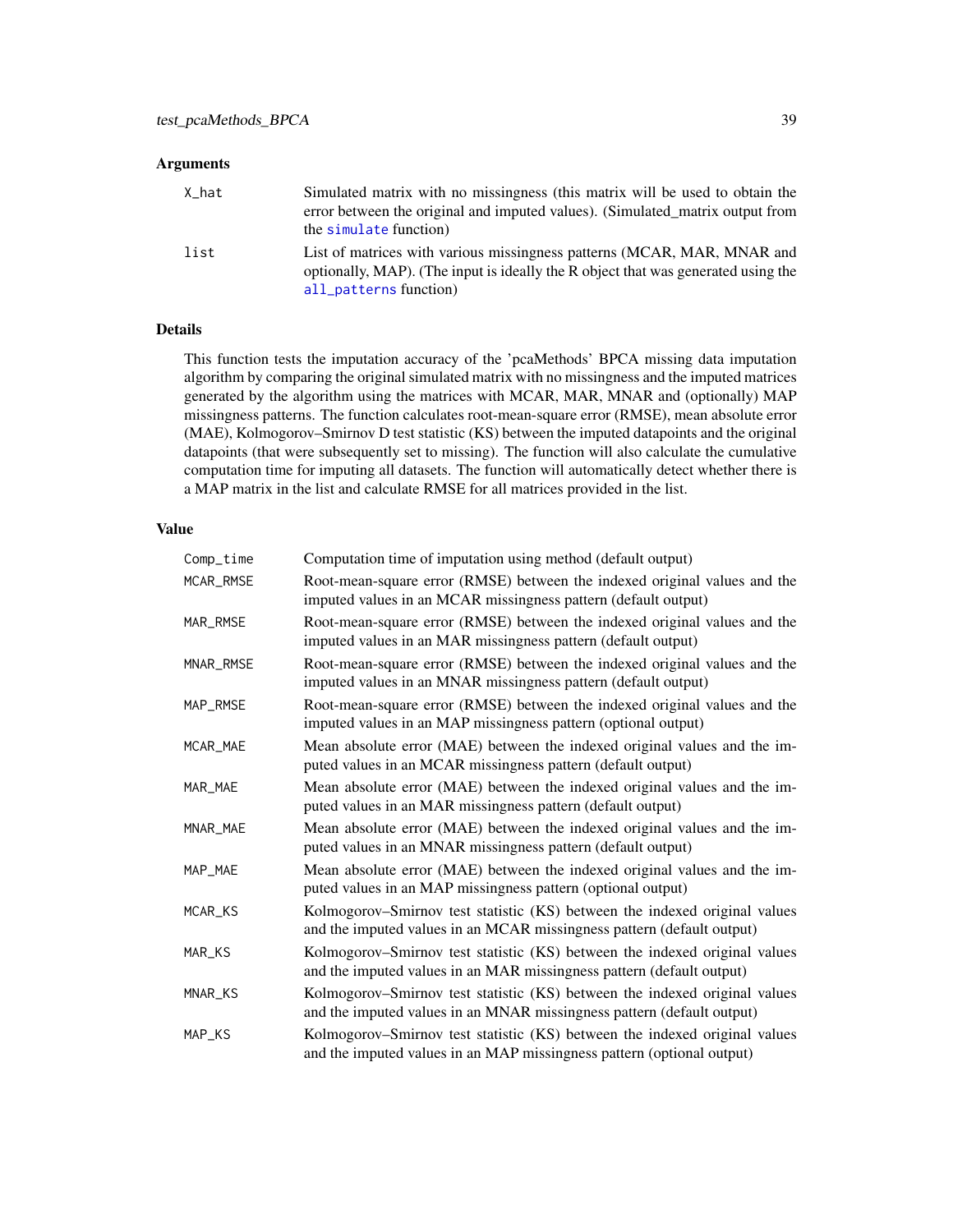```
clindata_miss_mini <- clindata_miss[1:80,1:4]
cleaned <- clean(clindata_miss_mini, missingness_coding = -9)
metadata <- get_data(cleaned)
simulated <- simulate(rownum = metadata$Rows, colnum = metadata$Columns,
cormat = metadata$Corr_matrix)
miss_list <- all_patterns(simulated$Simulated_matrix,
                    MD_pattern = metadata$MD_Pattern,
                    NA_fraction = metadata$Fraction_missingness,
                    min PDM = 2)
```
test\_pcaMethods\_BPCA(X\_hat = simulated\$Simulated\_matrix, list = miss\_list)

<span id="page-39-1"></span>test\_pcaMethods\_Nipals

*Testing the 'pcaMethods' NIPALS missing data imputation algorithm*

#### Description

[test\\_pcaMethods\\_Nipals](#page-39-1) tests the imputation accuracy of the 'pcaMethods' NIPALS missing data imputation algorithm on matrices with various missing data patterns

#### Usage

test\_pcaMethods\_Nipals(X\_hat, list)

#### Arguments

| X_hat | Simulated matrix with no missingness (this matrix will be used to obtain the<br>error between the original and imputed values). (Simulated matrix output from<br>the simulate function) |
|-------|-----------------------------------------------------------------------------------------------------------------------------------------------------------------------------------------|
| list  | List of matrices with various missingness patterns (MCAR, MAR, MNAR and<br>optionally, MAP). (The input is ideally the R object that was generated using the<br>all_patterns function)  |

#### Details

This function tests the imputation accuracy of the 'pcaMethods' NIPALS missing data imputation algorithm by comparing the original simulated matrix with no missingness and the imputed matrices generated by the algorithm using the matrices with MCAR, MAR, MNAR and (optionally) MAP missingness patterns. The function calculates root-mean-square error (RMSE), mean absolute error (MAE), Kolmogorov–Smirnov D test statistic (KS) between the imputed datapoints and the original datapoints (that were subsequently set to missing). The function will also calculate the cumulative computation time for imputing all datasets. The function will automatically detect whether there is a MAP matrix in the list and calculate RMSE for all matrices provided in the list.

<span id="page-39-0"></span>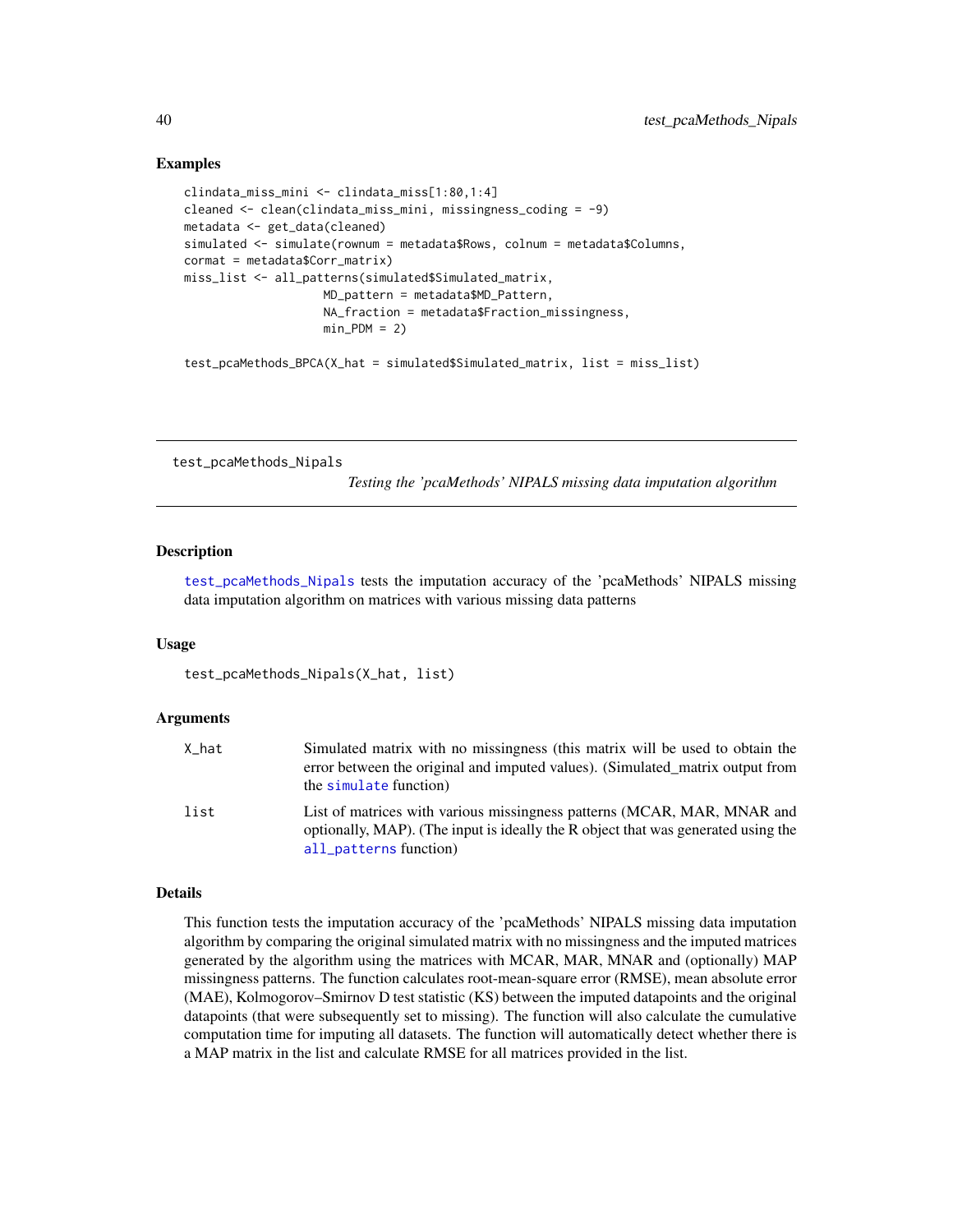## Value

| Comp_time | Computation time of imputation using method (default output)                                                                                         |
|-----------|------------------------------------------------------------------------------------------------------------------------------------------------------|
| MCAR_RMSE | Root-mean-square error (RMSE) between the indexed original values and the<br>imputed values in an MCAR missingness pattern (default output)          |
| MAR_RMSE  | Root-mean-square error (RMSE) between the indexed original values and the<br>imputed values in an MAR missingness pattern (default output)           |
| MNAR_RMSE | Root-mean-square error (RMSE) between the indexed original values and the<br>imputed values in an MNAR missingness pattern (default output)          |
| MAP_RMSE  | Root-mean-square error (RMSE) between the indexed original values and the<br>imputed values in an MAP missingness pattern (optional output)          |
| MCAR_MAE  | Mean absolute error (MAE) between the indexed original values and the im-<br>puted values in an MCAR missingness pattern (default output)            |
| MAR_MAE   | Mean absolute error (MAE) between the indexed original values and the im-<br>puted values in an MAR missingness pattern (default output)             |
| MNAR_MAE  | Mean absolute error (MAE) between the indexed original values and the im-<br>puted values in an MNAR missingness pattern (default output)            |
| MAP_MAE   | Mean absolute error (MAE) between the indexed original values and the im-<br>puted values in an MAP missingness pattern (optional output)            |
| MCAR_KS   | Kolmogorov–Smirnov test statistic (KS) between the indexed original values<br>and the imputed values in an MCAR missingness pattern (default output) |
| MAR_KS    | Kolmogorov–Smirnov test statistic (KS) between the indexed original values<br>and the imputed values in an MAR missingness pattern (default output)  |
| MNAR_KS   | Kolmogorov–Smirnov test statistic (KS) between the indexed original values<br>and the imputed values in an MNAR missingness pattern (default output) |
| MAP_KS    | Kolmogorov–Smirnov test statistic (KS) between the indexed original values<br>and the imputed values in an MAP missingness pattern (optional output) |

## Examples

```
clindata_miss_mini <- clindata_miss[1:80,1:4]
cleaned <- clean(clindata_miss_mini, missingness_coding = -9)
metadata <- get_data(cleaned)
simulated <- simulate(rownum = metadata$Rows, colnum = metadata$Columns,
cormat = metadata$Corr_matrix)
miss_list <- all_patterns(simulated$Simulated_matrix,
                    MD_pattern = metadata$MD_Pattern,
                   NA_fraction = metadata$Fraction_missingness,
                   min_PDM = 2
```
 $test\_pcaMethods_Nipals(X_hat = simulated$Simulated_matrix, list = miss_list)$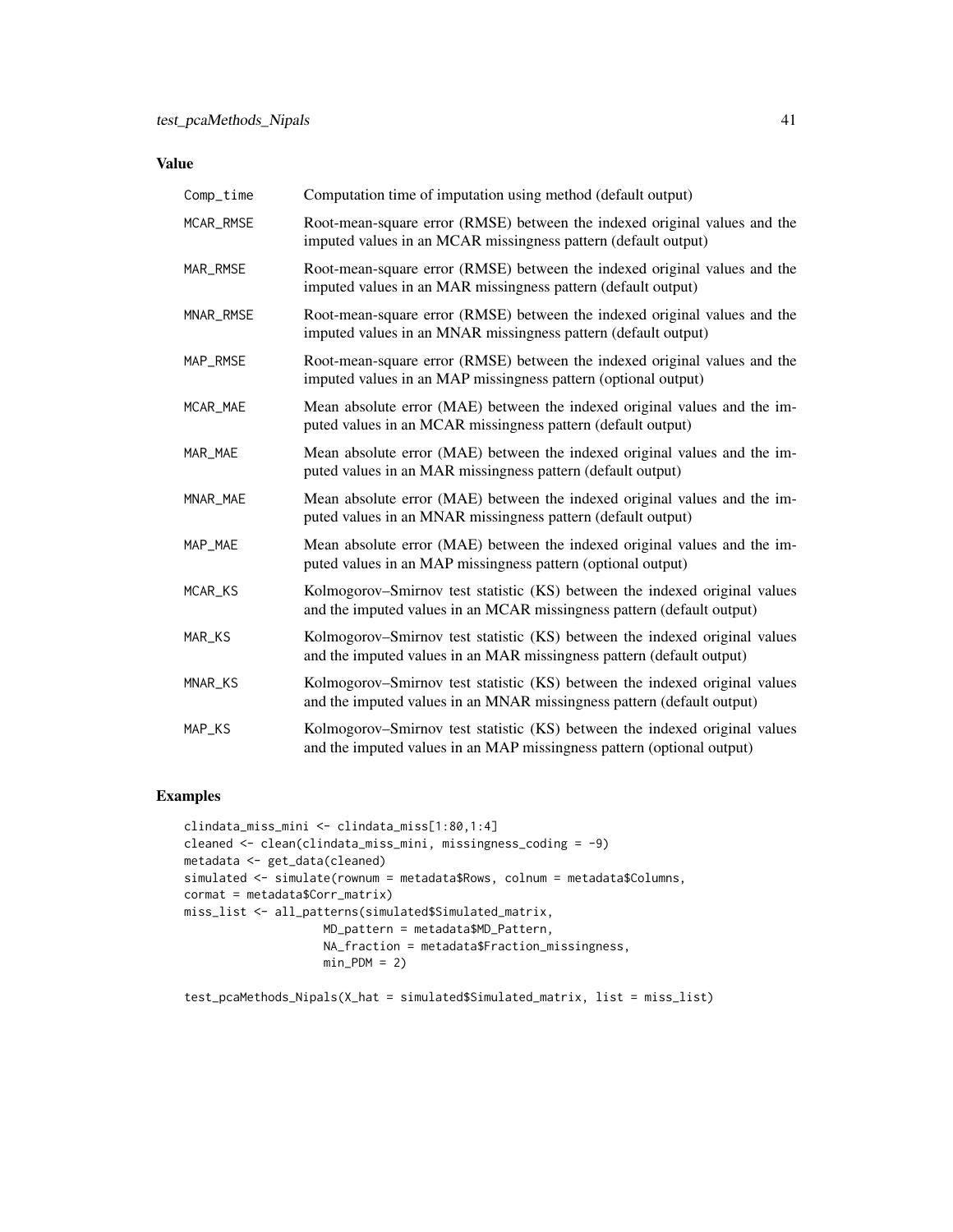<span id="page-41-1"></span><span id="page-41-0"></span>test\_pcaMethods\_NLPCA *Testing the 'pcaMethods' NLPCA missing data imputation algorithm*

#### Description

[test\\_pcaMethods\\_NLPCA](#page-41-1) tests the imputation accuracy of the 'pcaMethods' NLPCA missing data imputation algorithm on matrices with various missing data patterns

#### Usage

test\_pcaMethods\_NLPCA(X\_hat, list)

#### Arguments

| X hat | Simulated matrix with no missingness (this matrix will be used to obtain the<br>error between the original and imputed values). (Simulated matrix output from<br>the simulate function) |
|-------|-----------------------------------------------------------------------------------------------------------------------------------------------------------------------------------------|
| list  | List of matrices with various missingness patterns (MCAR, MAR, MNAR and<br>optionally, MAP). (The input is ideally the R object that was generated using the<br>all_patterns function)  |

## Details

This function tests the imputation accuracy of the 'pcaMethods' NLPCA missing data imputation algorithm by comparing the original simulated matrix with no missingness and the imputed matrices generated by the algorithm using the matrices with MCAR, MAR, MNAR and (optionally) MAP missingness patterns. The function calculates root-mean-square error (RMSE), mean absolute error (MAE), Kolmogorov–Smirnov D test statistic (KS) between the imputed datapoints and the original datapoints (that were subsequently set to missing). The function will also calculate the cumulative computation time for imputing all datasets. The function will automatically detect whether there is a MAP matrix in the list and calculate RMSE for all matrices provided in the list.

| Comp_time | Computation time of imputation using method (default output)                                                                                |
|-----------|---------------------------------------------------------------------------------------------------------------------------------------------|
| MCAR RMSE | Root-mean-square error (RMSE) between the indexed original values and the<br>imputed values in an MCAR missingness pattern (default output) |
| MAR_RMSE  | Root-mean-square error (RMSE) between the indexed original values and the<br>imputed values in an MAR missingness pattern (default output)  |
| MNAR RMSE | Root-mean-square error (RMSE) between the indexed original values and the<br>imputed values in an MNAR missingness pattern (default output) |
| MAP RMSE  | Root-mean-square error (RMSE) between the indexed original values and the<br>imputed values in an MAP missingness pattern (optional output) |
| MCAR MAE  | Mean absolute error (MAE) between the indexed original values and the im-<br>puted values in an MCAR missingness pattern (default output)   |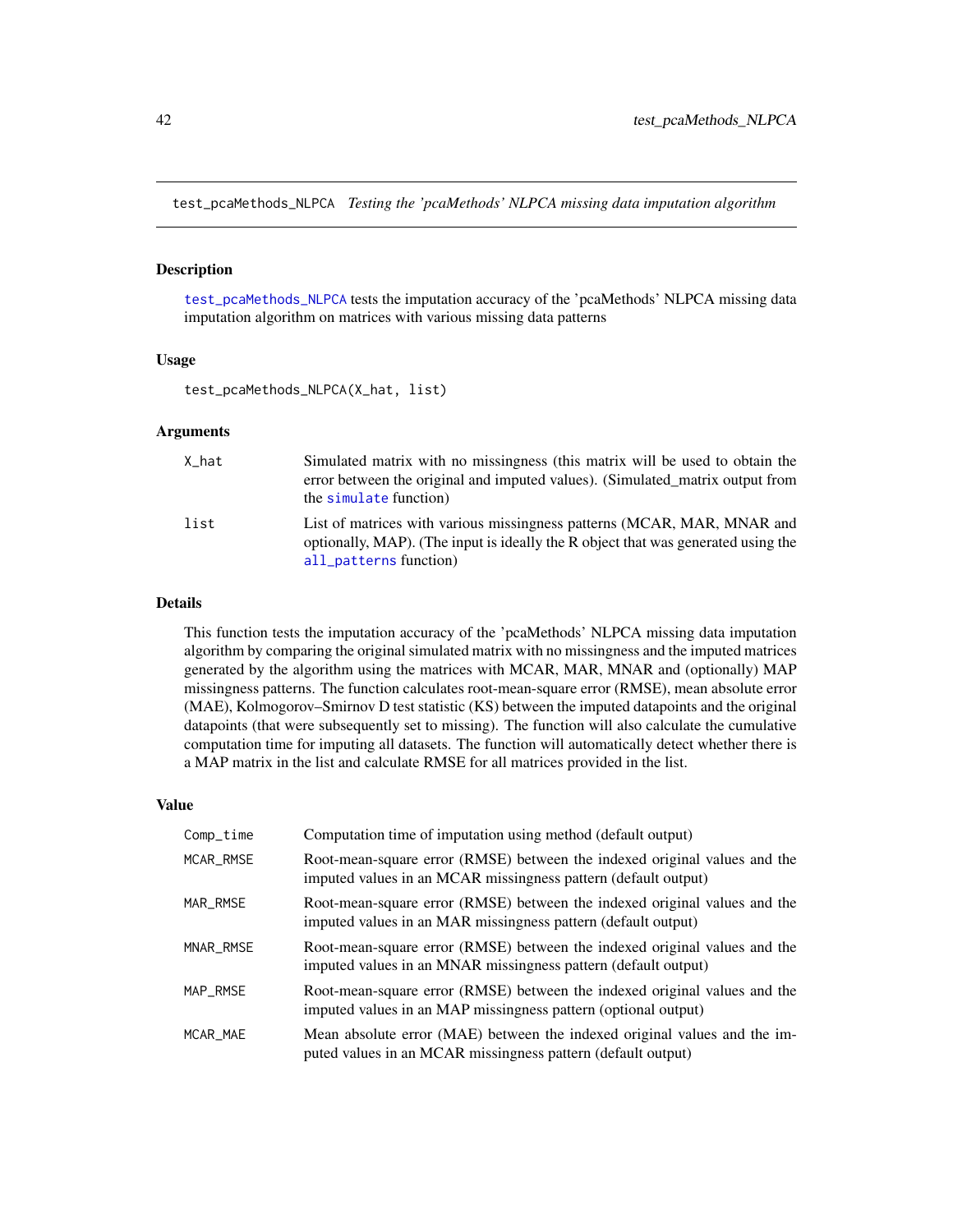<span id="page-42-0"></span>

| MAR_MAE  | Mean absolute error (MAE) between the indexed original values and the im-<br>puted values in an MAR missingness pattern (default output)             |
|----------|------------------------------------------------------------------------------------------------------------------------------------------------------|
| MNAR_MAE | Mean absolute error (MAE) between the indexed original values and the im-<br>puted values in an MNAR missingness pattern (default output)            |
| MAP_MAE  | Mean absolute error (MAE) between the indexed original values and the im-<br>puted values in an MAP missingness pattern (optional output)            |
| MCAR_KS  | Kolmogorov–Smirnov test statistic (KS) between the indexed original values<br>and the imputed values in an MCAR missingness pattern (default output) |
| MAR_KS   | Kolmogorov–Smirnov test statistic (KS) between the indexed original values<br>and the imputed values in an MAR missingness pattern (default output)  |
| MNAR_KS  | Kolmogorov–Smirnov test statistic (KS) between the indexed original values<br>and the imputed values in an MNAR missingness pattern (default output) |
| MAP_KS   | Kolmogorov–Smirnov test statistic (KS) between the indexed original values<br>and the imputed values in an MAP missingness pattern (optional output) |

```
# clindata_miss_mini <- clindata_miss[1:80,1:4]
# cleaned <- clean(clindata_miss_mini, missingness_coding = -9)
# metadata <- get_data(cleaned)
# simulated <- simulate(rownum = metadata$Rows, colnum = metadata$Columns,
# cormat = metadata$Corr_matrix)
# miss_list <- all_patterns(simulated$Simulated_matrix,
# MD_pattern = metadata$MD_Pattern,
# NA_fraction = metadata$Fraction_missingness,
# min_PDM = 2)
# test_pcaMethods_NLPCA(X_hat = simulated$Simulated_matrix, list = miss_list)
```
<span id="page-42-1"></span>test\_pcaMethods\_PPCA *Testing the 'pcaMethods' PPCA missing data imputation algorithm*

#### Description

[test\\_pcaMethods\\_PPCA](#page-42-1) tests the imputation accuracy of the 'pcaMethods' PPCA missing data imputation algorithm on matrices with various missing data patterns

#### Usage

test\_pcaMethods\_PPCA(X\_hat, list)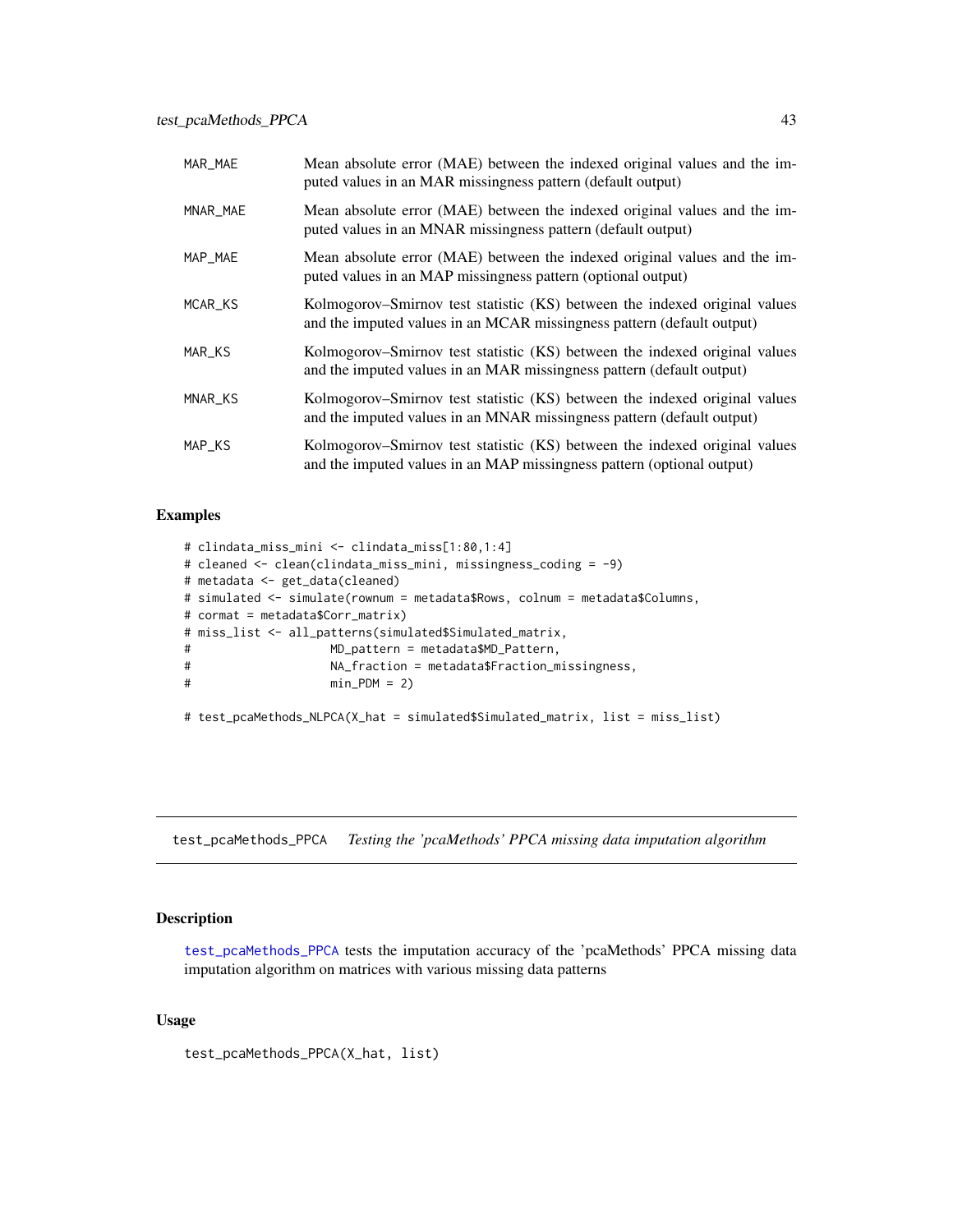#### <span id="page-43-0"></span>Arguments

| X hat | Simulated matrix with no missingness (this matrix will be used to obtain the<br>error between the original and imputed values). (Simulated matrix output from<br>the simulate function) |
|-------|-----------------------------------------------------------------------------------------------------------------------------------------------------------------------------------------|
| list  | List of matrices with various missingness patterns (MCAR, MAR, MNAR and<br>optionally, MAP). (The input is ideally the R object that was generated using the<br>all_patterns function)  |

## Details

This function tests the imputation accuracy of the 'pcaMethods' PPCA missing data imputation algorithm by comparing the original simulated matrix with no missingness and the imputed matrices generated by the algorithm using the matrices with MCAR, MAR, MNAR and (optionally) MAP missingness patterns. The function calculates root-mean-square error (RMSE), mean absolute error (MAE), Kolmogorov–Smirnov D test statistic (KS) between the imputed datapoints and the original datapoints (that were subsequently set to missing). The function will also calculate the cumulative computation time for imputing all datasets. The function will automatically detect whether there is a MAP matrix in the list and calculate RMSE for all matrices provided in the list.

| Comp_time | Computation time of imputation using method (default output)                                                                                         |
|-----------|------------------------------------------------------------------------------------------------------------------------------------------------------|
| MCAR_RMSE | Root-mean-square error (RMSE) between the indexed original values and the<br>imputed values in an MCAR missingness pattern (default output)          |
| MAR_RMSE  | Root-mean-square error (RMSE) between the indexed original values and the<br>imputed values in an MAR missingness pattern (default output)           |
| MNAR_RMSE | Root-mean-square error (RMSE) between the indexed original values and the<br>imputed values in an MNAR missingness pattern (default output)          |
| MAP_RMSE  | Root-mean-square error (RMSE) between the indexed original values and the<br>imputed values in an MAP missingness pattern (optional output)          |
| MCAR_MAE  | Mean absolute error (MAE) between the indexed original values and the im-<br>puted values in an MCAR missingness pattern (default output)            |
| MAR MAE   | Mean absolute error (MAE) between the indexed original values and the im-<br>puted values in an MAR missingness pattern (default output)             |
| MNAR_MAE  | Mean absolute error (MAE) between the indexed original values and the im-<br>puted values in an MNAR missingness pattern (default output)            |
| MAP_MAE   | Mean absolute error (MAE) between the indexed original values and the im-<br>puted values in an MAP missingness pattern (optional output)            |
| MCAR_KS   | Kolmogorov–Smirnov test statistic (KS) between the indexed original values<br>and the imputed values in an MCAR missingness pattern (default output) |
| MAR_KS    | Kolmogorov-Smirnov test statistic (KS) between the indexed original values<br>and the imputed values in an MAR missingness pattern (default output)  |
| MNAR_KS   | Kolmogorov-Smirnov test statistic (KS) between the indexed original values<br>and the imputed values in an MNAR missingness pattern (default output) |
| MAP_KS    | Kolmogorov-Smirnov test statistic (KS) between the indexed original values<br>and the imputed values in an MAP missingness pattern (optional output) |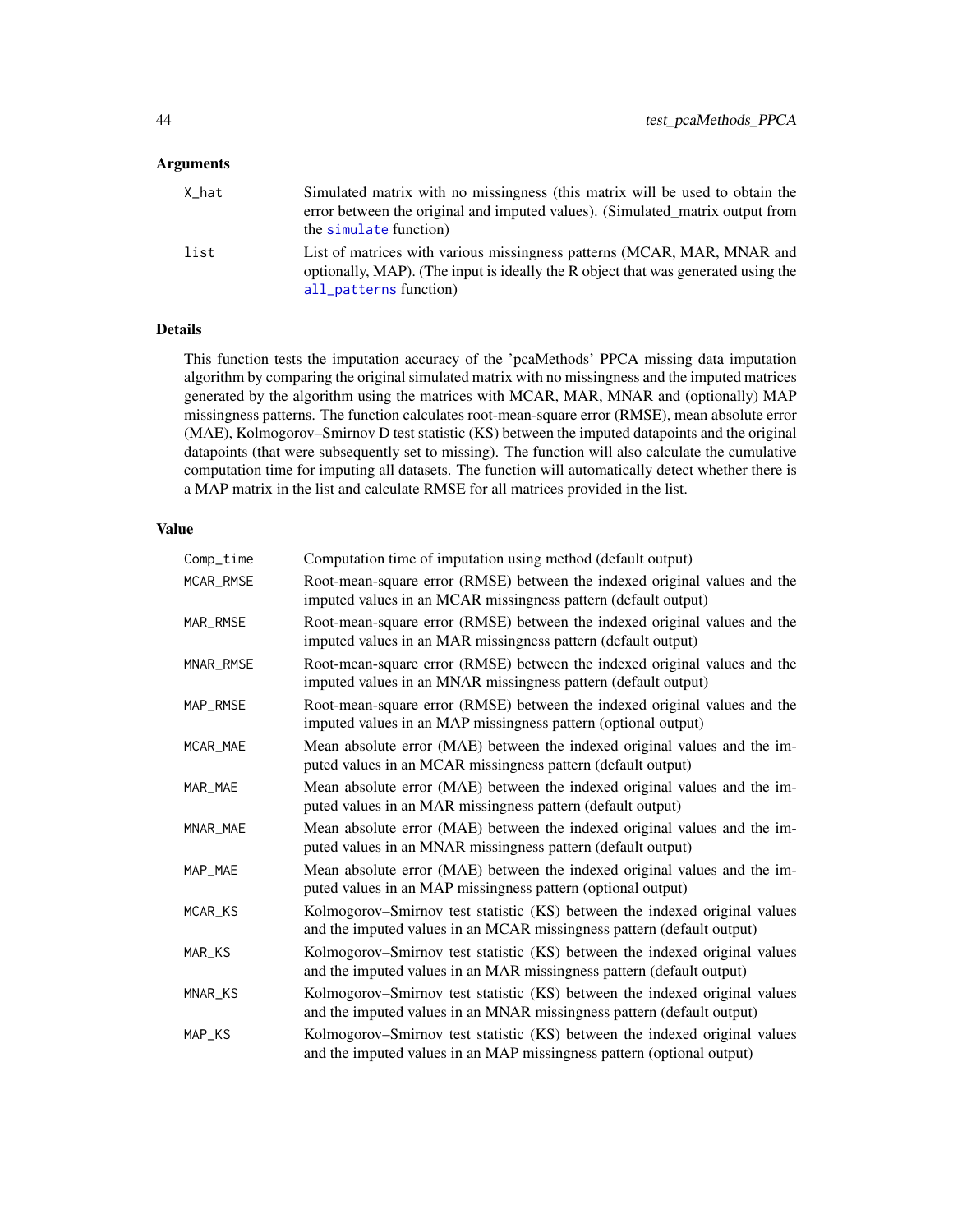```
clindata_miss_mini <- clindata_miss[1:80,1:4]
cleaned <- clean(clindata_miss_mini, missingness_coding = -9)
metadata <- get_data(cleaned)
simulated <- simulate(rownum = metadata$Rows, colnum = metadata$Columns,
cormat = metadata$Corr_matrix)
miss_list <- all_patterns(simulated$Simulated_matrix,
                    MD_pattern = metadata$MD_Pattern,
                    NA_fraction = metadata$Fraction_missingness,
                    min_PDM = 2
```
test\_pcaMethods\_PPCA(X\_hat = simulated\$Simulated\_matrix, list = miss\_list)

```
test_pcaMethods_svdImpute
```
*Testing the 'pcaMethods' svdImpute missing data imputation algorithm*

#### **Description**

[test\\_pcaMethods\\_svdImpute](#page-44-1) tests the imputation accuracy of the 'pcaMethods' svdImpute missing data imputation algorithm on matrices with various missing data patterns

#### Usage

```
test_pcaMethods_svdImpute(X_hat, list)
```
#### Arguments

| X hat | Simulated matrix with no missingness (this matrix will be used to obtain the<br>error between the original and imputed values). (Simulated_matrix output from<br>the simulate function) |
|-------|-----------------------------------------------------------------------------------------------------------------------------------------------------------------------------------------|
| list  | List of matrices with various missingness patterns (MCAR, MAR, MNAR and<br>optionally, MAP). (The input is ideally the R object that was generated using the<br>all_patterns function)  |

## Details

This function tests the imputation accuracy of the 'pcaMethods' svdImpute missing data imputation algorithm by comparing the original simulated matrix with no missingness and the imputed matrices generated by the algorithm using the matrices with MCAR, MAR, MNAR and (optionally) MAP missingness patterns. The function calculates root-mean-square error (RMSE), mean absolute error (MAE), Kolmogorov–Smirnov D test statistic (KS) between the imputed datapoints and the original datapoints (that were subsequently set to missing). The function will also calculate the cumulative computation time for imputing all datasets. The function will automatically detect whether there is a MAP matrix in the list and calculate RMSE for all matrices provided in the list.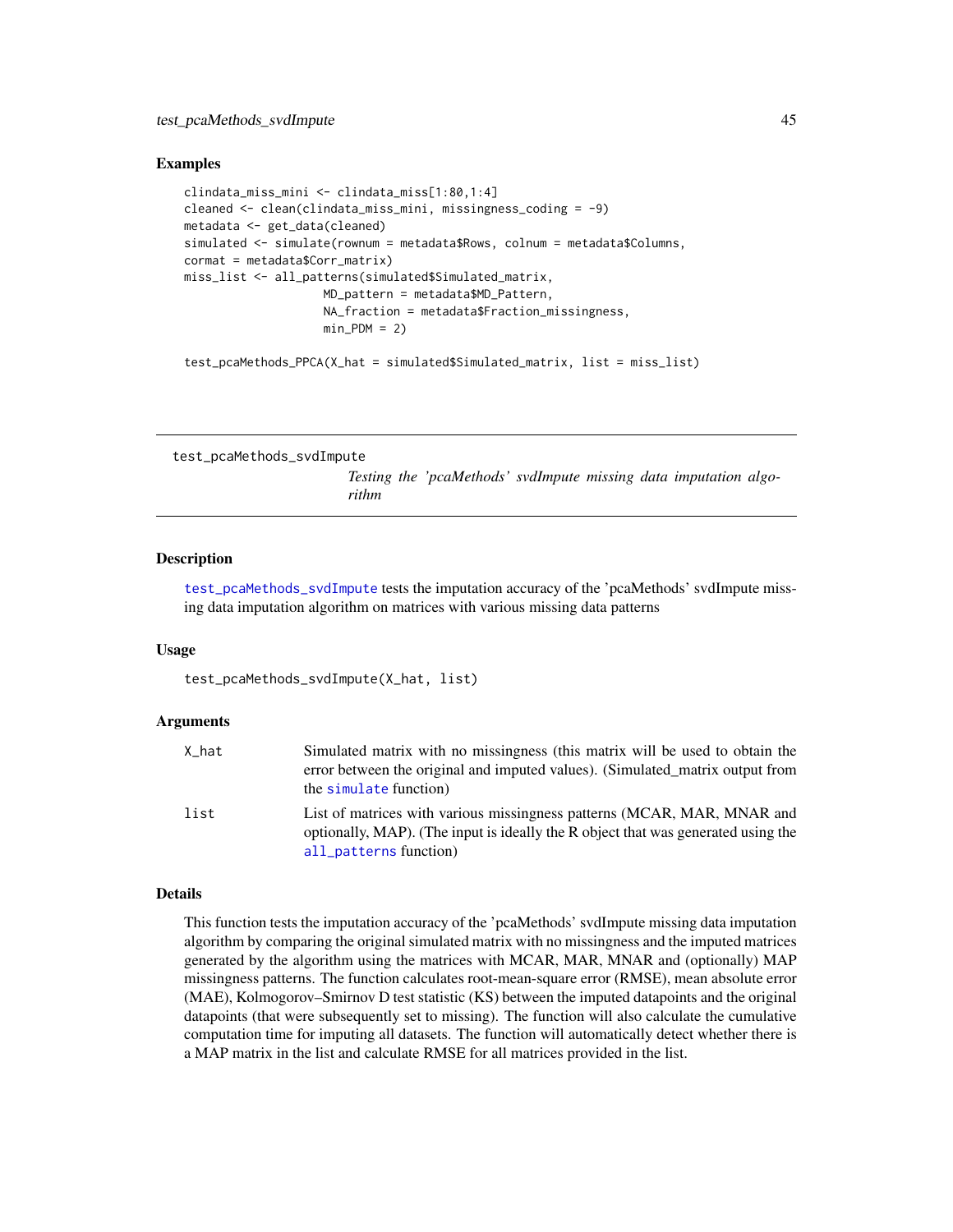Value

| Comp_time | Computation time of imputation using method (default output)                                                                                         |
|-----------|------------------------------------------------------------------------------------------------------------------------------------------------------|
| MCAR_RMSE | Root-mean-square error (RMSE) between the indexed original values and the<br>imputed values in an MCAR missingness pattern (default output)          |
| MAR_RMSE  | Root-mean-square error (RMSE) between the indexed original values and the<br>imputed values in an MAR missingness pattern (default output)           |
| MNAR_RMSE | Root-mean-square error (RMSE) between the indexed original values and the<br>imputed values in an MNAR missingness pattern (default output)          |
| MAP_RMSE  | Root-mean-square error (RMSE) between the indexed original values and the<br>imputed values in an MAP missingness pattern (optional output)          |
| MCAR_MAE  | Mean absolute error (MAE) between the indexed original values and the im-<br>puted values in an MCAR missingness pattern (default output)            |
| MAR_MAE   | Mean absolute error (MAE) between the indexed original values and the im-<br>puted values in an MAR missingness pattern (default output)             |
| MNAR_MAE  | Mean absolute error (MAE) between the indexed original values and the im-<br>puted values in an MNAR missingness pattern (default output)            |
| MAP_MAE   | Mean absolute error (MAE) between the indexed original values and the im-<br>puted values in an MAP missingness pattern (optional output)            |
| MCAR_KS   | Kolmogorov–Smirnov test statistic (KS) between the indexed original values<br>and the imputed values in an MCAR missingness pattern (default output) |
| MAR_KS    | Kolmogorov–Smirnov test statistic (KS) between the indexed original values<br>and the imputed values in an MAR missingness pattern (default output)  |
| MNAR_KS   | Kolmogorov–Smirnov test statistic (KS) between the indexed original values<br>and the imputed values in an MNAR missingness pattern (default output) |
| MAP_KS    | Kolmogorov–Smirnov test statistic (KS) between the indexed original values<br>and the imputed values in an MAP missingness pattern (optional output) |

## Examples

```
clindata_miss_mini <- clindata_miss[1:80,1:4]
cleaned <- clean(clindata_miss_mini, missingness_coding = -9)
metadata <- get_data(cleaned)
simulated <- simulate(rownum = metadata$Rows, colnum = metadata$Columns,
cormat = metadata$Corr_matrix)
miss_list <- all_patterns(simulated$Simulated_matrix,
                    MD_pattern = metadata$MD_Pattern,
                    NA_fraction = metadata$Fraction_missingness,
                   min_PDM = 2
```
test\_pcaMethods\_svdImpute(X\_hat = simulated\$Simulated\_matrix, list = miss\_list)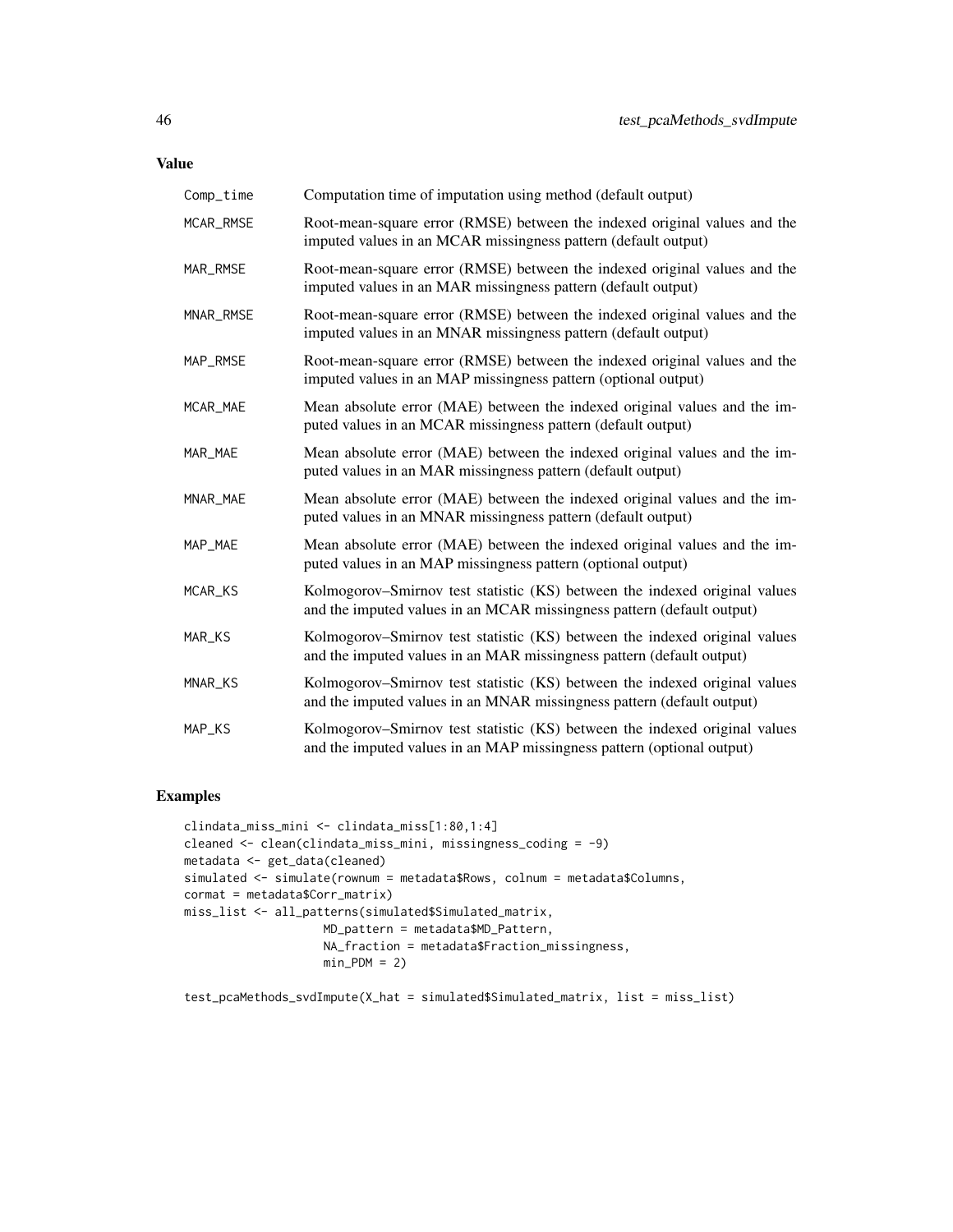<span id="page-46-1"></span><span id="page-46-0"></span>

#### Description

[test\\_random\\_imp](#page-46-1) tests the imputation accuracy of the random replacement imputation algorithm on matrices with various missing data patterns

#### Usage

test\_random\_imp(X\_hat, list)

#### Arguments

| X hat | Simulated matrix with no missingness (this matrix will be used to obtain the<br>error between the original and imputed values). (Simulated matrix output from<br>the simulate function) |
|-------|-----------------------------------------------------------------------------------------------------------------------------------------------------------------------------------------|
| list  | List of matrices with various missingness patterns (MCAR, MAR, MNAR and<br>optionally, MAP). (The input is ideally the R object that was generated using the<br>all_patterns function)  |

## Details

This function tests the imputation accuracy of the random replacement imputation algorithm by comparing the original simulated matrix with no missingness and the imputed matrices generated by the algorithm using the matrices with MCAR, MAR, MNAR and (optionally) MAP missingness patterns. The function calculates root-mean-square error (RMSE), mean absolute error (MAE), Kolmogorov–Smirnov D test statistic (KS) between the imputed datapoints and the original datapoints (that were subsequently set to missing). The function will also calculate the cumulative computation time for imputing all datasets. The function will automatically detect whether there is a MAP matrix in the list and calculate RMSE for all matrices provided in the list.

| Comp_time | Computation time of imputation using method (default output)                                                                                |
|-----------|---------------------------------------------------------------------------------------------------------------------------------------------|
| MCAR_RMSE | Root-mean-square error (RMSE) between the indexed original values and the<br>imputed values in an MCAR missingness pattern (default output) |
| MAR RMSE  | Root-mean-square error (RMSE) between the indexed original values and the<br>imputed values in an MAR missingness pattern (default output)  |
| MNAR_RMSE | Root-mean-square error (RMSE) between the indexed original values and the<br>imputed values in an MNAR missingness pattern (default output) |
| MAP RMSE  | Root-mean-square error (RMSE) between the indexed original values and the<br>imputed values in an MAP missingness pattern (optional output) |
| MCAR MAE  | Mean absolute error (MAE) between the indexed original values and the im-<br>puted values in an MCAR missingness pattern (default output)   |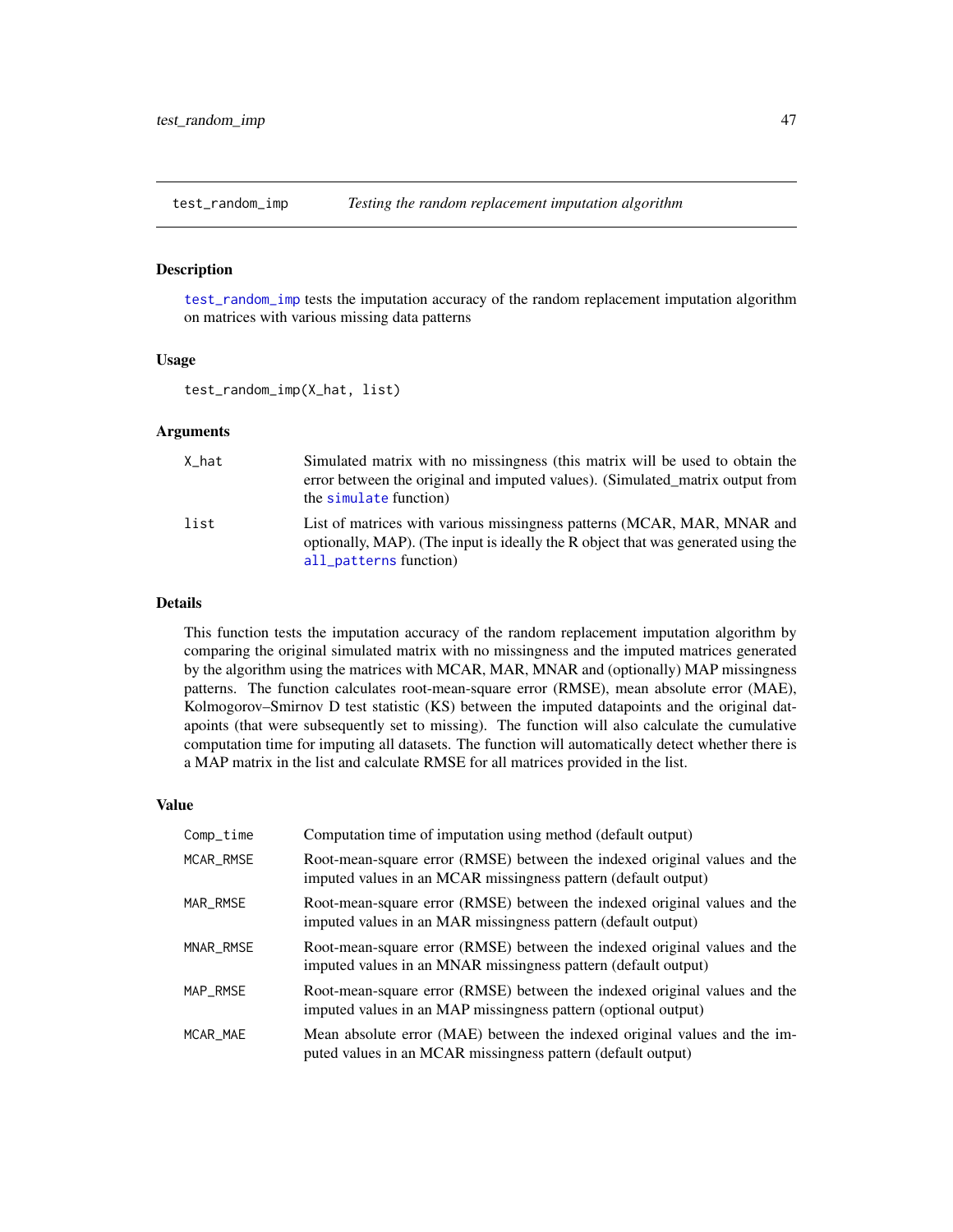| MAR_MAE  | Mean absolute error (MAE) between the indexed original values and the im-<br>puted values in an MAR missingness pattern (default output)             |
|----------|------------------------------------------------------------------------------------------------------------------------------------------------------|
| MNAR_MAE | Mean absolute error (MAE) between the indexed original values and the im-<br>puted values in an MNAR missingness pattern (default output)            |
| MAP_MAE  | Mean absolute error (MAE) between the indexed original values and the im-<br>puted values in an MAP missingness pattern (optional output)            |
| MCAR_KS  | Kolmogorov–Smirnov test statistic (KS) between the indexed original values<br>and the imputed values in an MCAR missingness pattern (default output) |
| MAR_KS   | Kolmogorov–Smirnov test statistic (KS) between the indexed original values<br>and the imputed values in an MAR missingness pattern (default output)  |
| MNAR_KS  | Kolmogorov–Smirnov test statistic (KS) between the indexed original values<br>and the imputed values in an MNAR missingness pattern (default output) |
| MAP_KS   | Kolmogorov–Smirnov test statistic (KS) between the indexed original values<br>and the imputed values in an MAP missingness pattern (optional output) |

```
clindata_miss_mini <- clindata_miss[1:80,1:4]
cleaned <- clean(clindata_miss_mini, missingness_coding = -9)
metadata <- get_data(cleaned)
simulated <- simulate(rownum = metadata$Rows, colnum = metadata$Columns,
cormat = metadata$Corr_matrix)
miss_list <- all_patterns(simulated$Simulated_matrix,
                    MD_pattern = metadata$MD_Pattern,
                    NA_fraction = metadata$Fraction_missingness,
                    min_PDM = 2)
```
test\_random\_imp(X\_hat = simulated\$Simulated\_matrix, list = miss\_list)